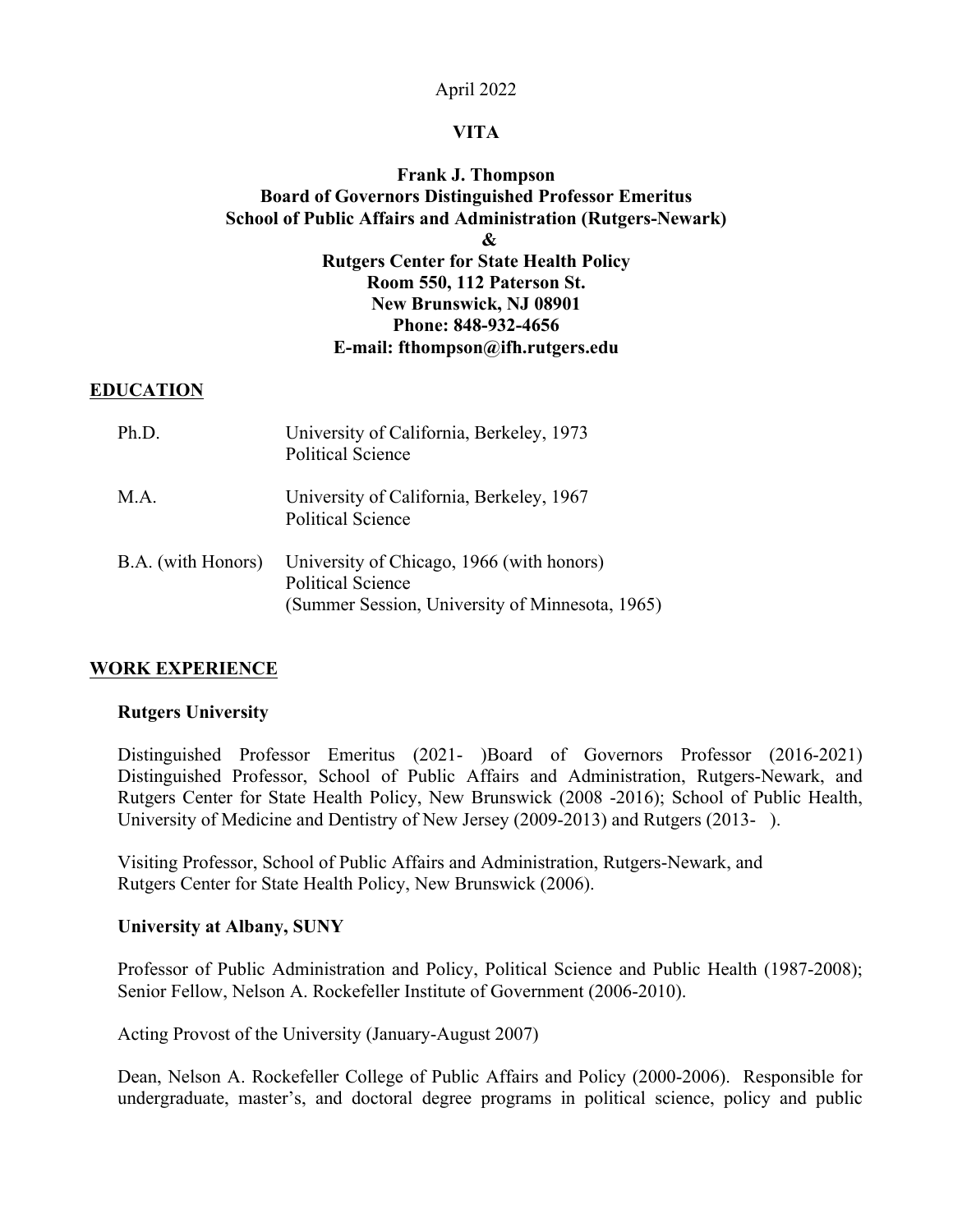administration as well as five institute/centers. The college employed over 150 faculty and 000professional staff.

Interim Provost, Rockefeller College (1998-2000), Acting Provost (1989). Until a reorganization in 2000, four Deans reported to the individual in this position. The University decided to eliminate this second Provost's position, have all Deans report directly to the Provost and Vice President for Academic Affairs, and create a new and more focused Rockefeller College.

Dean, Graduate School of Public Affairs (1988-1998) and Associate Provost of Rockefeller College (1990-98). Until the reorganization in 2000, this school was one of four academic units operating under the umbrella of the Rockefeller College.

National Commission on State and Local Public Service. Executive Director (1991-96). This was an externally funded project which purchased part of my time.

### **Other**

University of Georgia. Assistant Professor of Political Science (1972-78), Associate Professor (1978-83), Professor (1983-88); Gerontology Faculty (1978-87); Director of the Doctoral Program in Public Administration (1976-82); Acting Coordinator, Master of Public Administration Program (1977-78); Political Science Department Head (1982-87).

School of Social and Community Studies, Leicester, England. Visiting Fellow (May-June, 1979).

U.S. Public Health Service. Department of Health Education and Welfare. Public Administration Fellow (1975-76); work involved evaluation of health programs as they affected the disadvantaged.

California State University, Long Beach. Assistant Professor of Political Science (1971-72).

University of California, Berkeley. Teaching Assistant (1971).

City of Oakland California. Analyst in the Civil Service Department and Office of City Manager. Part-time under auspices of the Oakland Project (1968-70).

Department of Health, Education and Welfare, Washington, D.C. Analyst (Summer, 1968).

**UNIVERSITY SERVICE** (Engaged in university administration since 1976 in positions ranging from director of specific academic programs to head of a large academic department in a College of Arts and Sciences to dean of a school to interim provost and dean of a college; also participated on many committees or panels involved with university governance, some of which appear below).

## Rutgers University

Faculty Search Committee, School of Public Affairs & Administration (2019)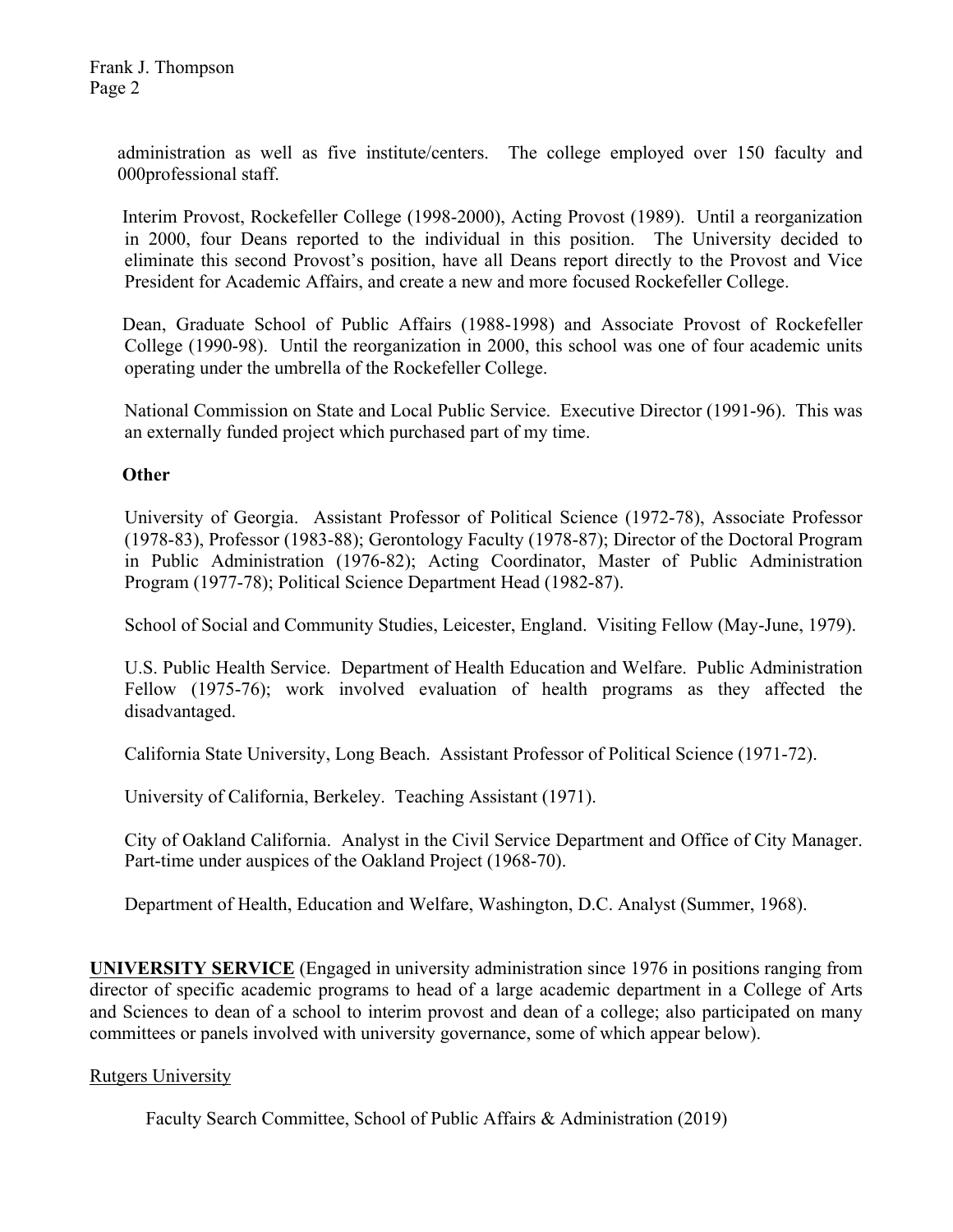Faculty Search Committee, School of Public Health (2019)

Robert Wood Johnson Foundation Policy Mentor for SPAA Doctoral Student (2018-19)

Search Committee, Senior Faculty Member, Center for State Health Policy (2018-19).

Promotion Reading Committee, Institute for Health (2018-19)

Chair, Faculty Search Committee, School of Public Affairs and Administration (2016-17)

Search Committee, Dean of the School of Public Affairs and Administration (2016)

Chair, Various Promotion and Tenure Committees, School of Public Affairs and Administration, Rutgers-Newark (2008-09, 2011-12, 2015-17)

Peer Evaluation Committee for Faculty Compensation Program (elected), Institute for Health, Health Care Policy, and Aging Research, Rutgers-New Brunswick (2009, 2015, 2016); School of Public Affairs and Administration (2009-10)

Executive Committee for the Master of Public Administration (2011, 2015-2017)

University Strategic Planning Committee (2013)

Chair, Search Committee for the Director of the Institute of Health, Health Care Policy, and Aging Research (2013 – 14); Search Committee (2016-17)

Strategic Planning Committee, School of Public Affairs and Administration (2013, 2019-20)

All-University Promotion Review Committee (2011-14)

Chair, Third-Year Review Committee for Untenured Professors, School of Public Affairs And Administration (2012)

Campus TA/GA Personnel Grievance Committee (2011-2014)(2017-2018)

Committee to Review the Dean of the School of Public Affairs and Administration (2010- 11)

University Senate (2008 -11 ) Faculty Affairs and Personnel Committee (2008-11 )

Search Committee for Dean of the Law School at Rutgers-Newark (2008-09)

Promotion Review Committee, Institute for Health, Health Care Policy, and Aging Research, Rutgers-New Brunswick (2008-09) (2014-15)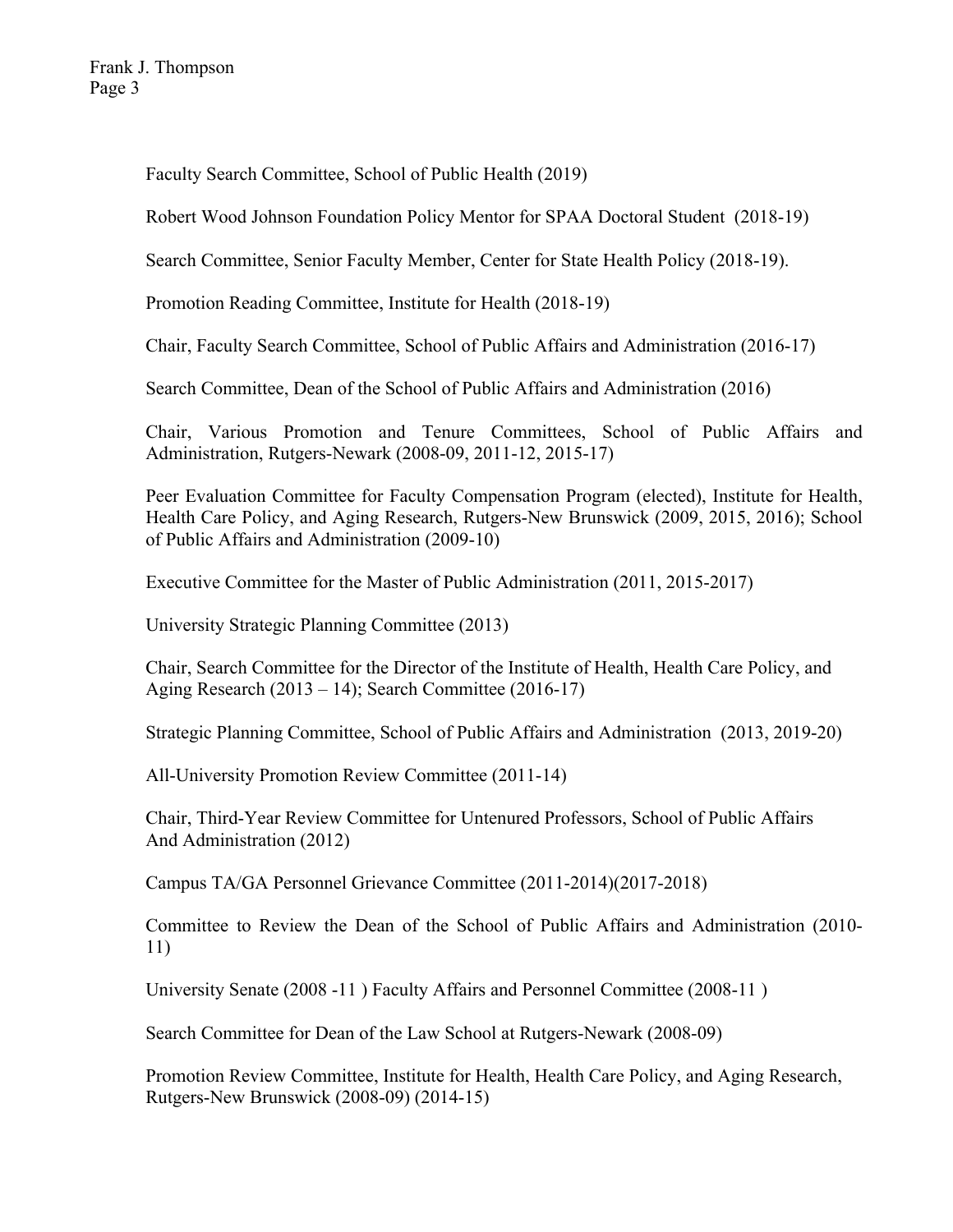Second Level Appointments and Promotions Committee, School of Social Work, Rutgers-New Brunswick (2008)

Chair, Promotion II Review Committee, School of Public Affairs and Administration; Member, Promotion II Review Committee, School of Criminal Justice (2009-2010)

Faculty Advisory Committee, Cornwall Center for Metropolitan Studies, Rutgers-Newark  $(2009-11)$ 

Executive Committee for the Ph.D. in Public Administration (2009-2015, 2017- )

The University at Albany, SUNY

Member, Advisory Committee, School of Public Health (1988-91) (2000-06).

Chair, Search Committee for the Provost and Vice President for Academic Affairs (1990-91) (1996-97) (2000-01).

Co-Chair, Task Force on the University Mission, (1991-92).

University Senate (1992-93).

University Educational Policy Council (1992-94) (1995-97).

Sesquicentennial Planning Committees--Health and Environmental Conferences (1993-94).

Chair, Search Committee for Dean of the Business School (1994-95).

Panelist, Office of Academic Affairs Professional Development Seminar, "Promotion and Tenure Review" (1995) (1999).

Middle States Accreditation Subcommittee on Missions, Goals, and Institutional Integrity (1999).

Chair, Task Force on International Studies (1999-2000).

Chair, Search Committee for the Dean of the School of Public Health (1999-2000).

Member, Search Committee for the Vice President for Finance and Business (2000).

Member, Academic Council, Center for Jewish Studies (2001-2005).

Chair, NCAA Certification Steering Committee (2000-2002).

Chair, Search Committee for the Vice President for Research (2003).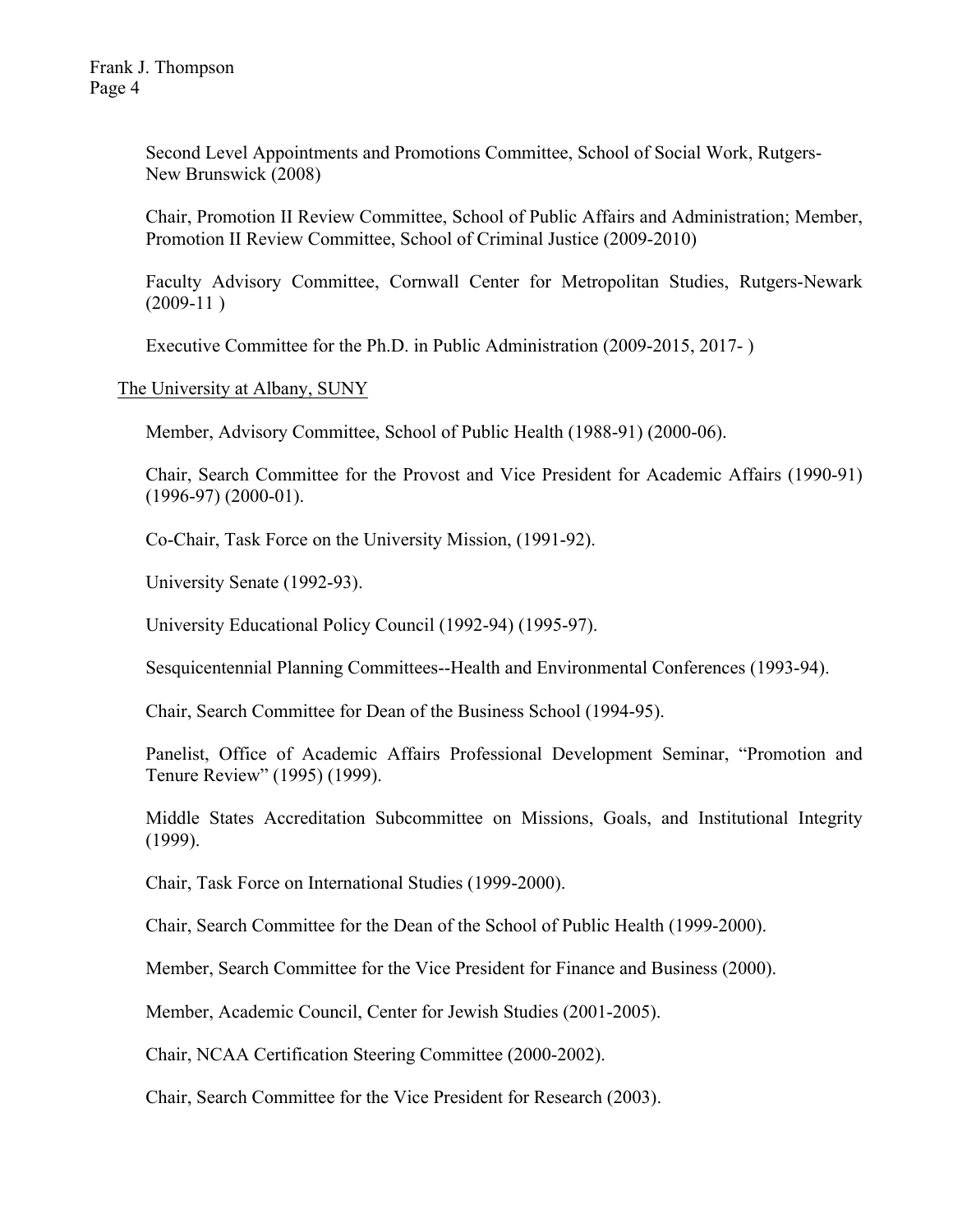Frank J. Thompson Page 5

> Chair, Search Committee for the Vice President for Governmental Affairs and Public Relations (2005)

University of Georgia

Head Search Committee, Political Science Department (1975).

Academic Coordinator for the Governor's Intern Program, Political Science Department (1974- 75).

Elected to Faculty Executive Committee, Department of Political Science (academic years 1976-82).

Health Domain Task Force, School of Social Work (1976-77). The task force worked on curriculum development in the area of health care.

Faculty committee to evaluate the graduate program in the School of Journalism (1979).

Arts and Sciences representative on the Head Search Committee, Department of Economics  $(1980-81)$ .

Advisory committee for the final selection of the Director of the Institute of Government (1982).

Presentation, "Dealing with Problems Faced by Department Heads," University Conference on Professional and Personal Renewal (1983).

Panel Participant, Seminar for Department Heads, University Conference on Professional and Personal Renewal (1983).

Search Committee for Professor of Higher Education (1985).

Search Committee for the Director of the Carl Vinson Institute of Government (1984).

Richard B. Russell Lecture Series Committee (1984-87).

Chair-Elect, Regents Advisory Committee in Political Science (1985-86); Chair (1986-87).

Social Science Promotion Committee, College of Arts and Sciences (1984).

Executive Committee, Franklin College of Arts and Sciences (1984-87).

Chair, Ad Hoc Promotion Committee, Vice President for Academic Affairs (1986).

Chair, Area Advisory Promotion Committee for Fine and Applied Arts, Vice President for Academic Affairs (1986-87).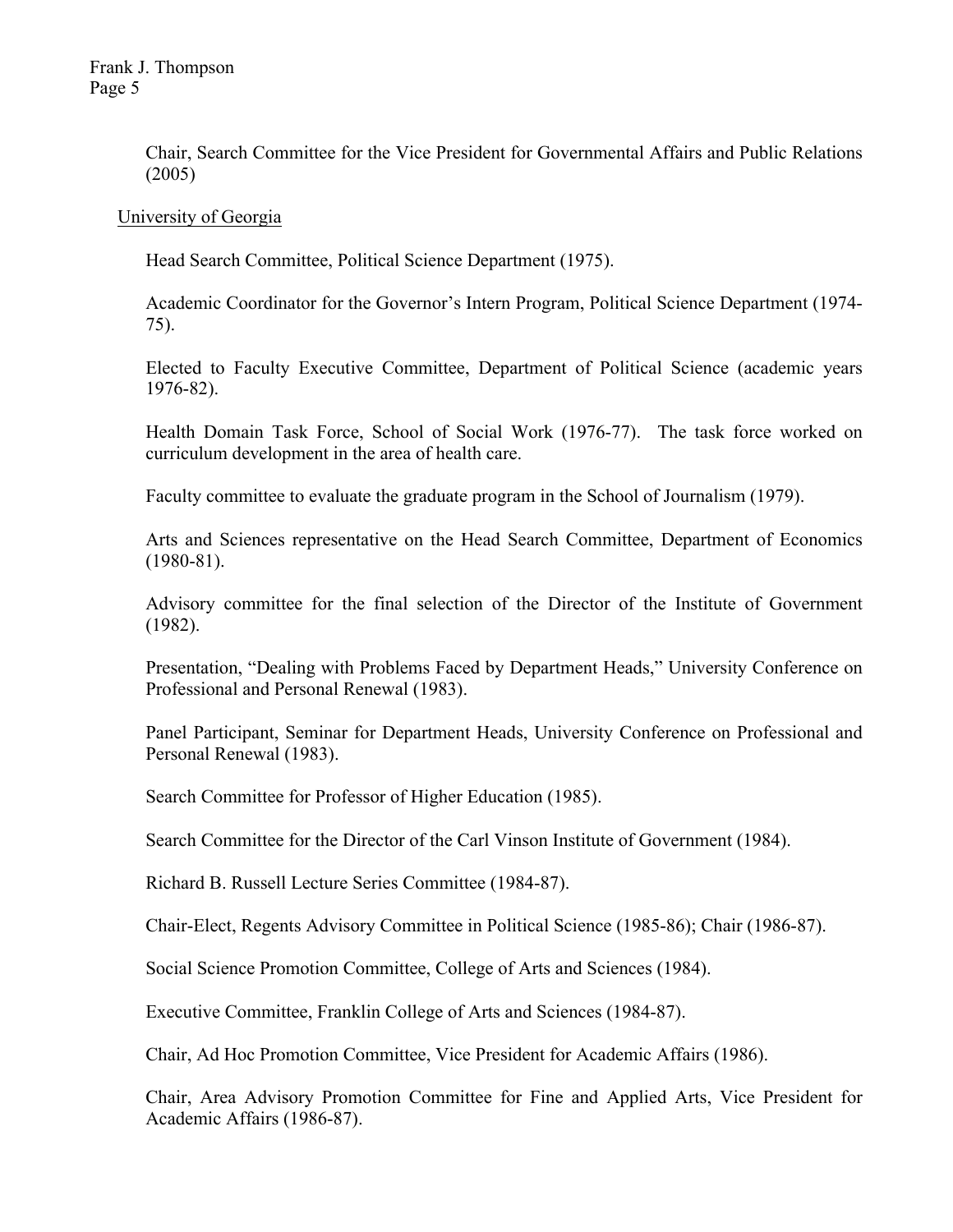Member, Advisory Review Committee on all University Promotions, Vice President for Academic Affairs (1987).

Advisory Board, Survey Research Center of the Institute for Behavioral Research (1987).

### California State University, Long Beach

Committee to Evaluate Public Administration (1972).

### **HONORS AND GRANTS**

NDEA IV Fellow (1966-69). Oakland Project Grant to study urban public management (1968-70). Funding primarily furnished by the Urban Institute. National Science Foundation Fellow to continue study of urban civil service systems (1970-71); grant from the Public Personnel Association for same study (1971).

Summer Research Grants, Political Science Department (all summers from 1973 through 1982), University of Georgia.

Public Administration Fellow (1975-76). Selected by the National Association of Schools of Public Affairs and Administration; served with the U.S. Public Health Service, Rockville, Maryland.

Herbert A. Simon award for the best article published in the *International Journal of Public Administration* in 1980 (with Clyde Tucker).

William E. Mosher Award for the best article by an academician to appear in the *Public Administration Review* during 1982.

Golembiewski Award for significant achievement in Public Administration, 1980. (Awarded by the Student Chapter of the American Society for Public Administration, University of Georgia.)

Fellow, New York State Academy of Public Administration (1991- 2008).

Listed in *Who's Who in America* starting in 1988.

Schumann Foundation Grant to promote a knowledge base for a Commission on State and Local Public Service (with Richard Nathan and Enid Beaumont), Project Director (1990-91).

Grant from the Schumann, Ford, Kaiser and Carnegie Foundations to establish a Commission on the State and Local Public Service (with Richard Nathan), Executive Director (1991-96).

Special Recognition for contribution to the Center for Women in Government (1993).

Fellow, National Academy of Public Administration (1994- ).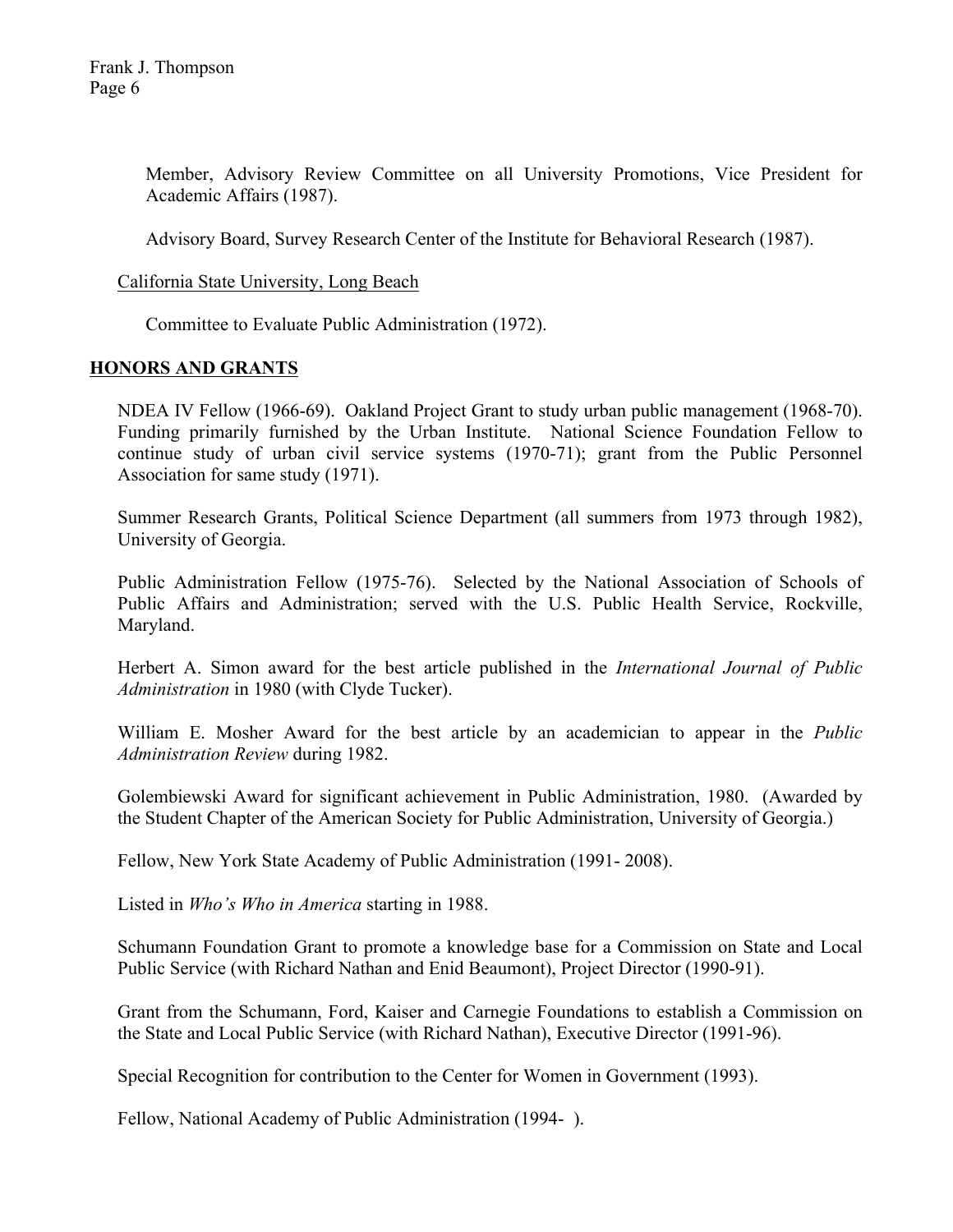Grant from the Robert Wood Johnson Foundation "Devolution and Medicaid: The View From the States" (with Richard Nathan) (1996).

Public Service "President's Award," New York State Civil Service Commission (1998).

Richard Decker Award for Service of an Exemplary Nature to the New York State Academy of Public Administration (2002).

Selected as one of the top living scholars in Public Administration and Public Management, Syracuse University. Successful Scholars Project (2001) in *Public Administration Review* 64 (January-February 2004).

2006 Academic Laureate Award for Outstanding Leaders in Business and Industry, Government and the Professions, and Higher Education, University at Albany Foundation Annual Dinner.

Grant from the Carnegie Corporation and the Stennis Center for Public Service to fund a special issue of the *Public Administration Review* focused on state and local government reform (2007- 2008).

Establishment of the Frank Thompson Endowed Fellowship Fund, University at Albany, through contributions made by the Rockefeller College Advisory Board (2006).

Robert Wood Johnson Investigator Award, *Medicaid: Political Durability, Democratic Process, and Health Care Reform*. \$335,000 (2008-2012).

Major Professor and Chair of Alex Henderson Doctoral Committee; winner of the best dissertation award from Rutgers-Newark and the National Association of Schools of Public Affairs and Administration, respectively (2011)

Donald C. Stone Distinguished Scholar Award for accomplishments in the field of intergovernmental relations and management, American Society for Public Administration, 2012.

Donald C. Stone Annual Keynote at the Annual Meeting of the American Society for Public Administration, 2014

Dwight Waldo Award for outstanding published contributions to the discipline and profession of public administration over an extended career, American Society for Public Administration, 2015.

Charles H. Levine Memorial Award for Excellence in Public Administration – teaching, research, and service to the wider community, American Society for Public Administration and the Network of Schools of Public Policy, Affairs, and Administration, 2015.

Award for the best article published in *Publius: The Journal of Federalism* in 2014 ("The Administrative Presidency and Fractious Federalism: The Case of Obamacare"). Section on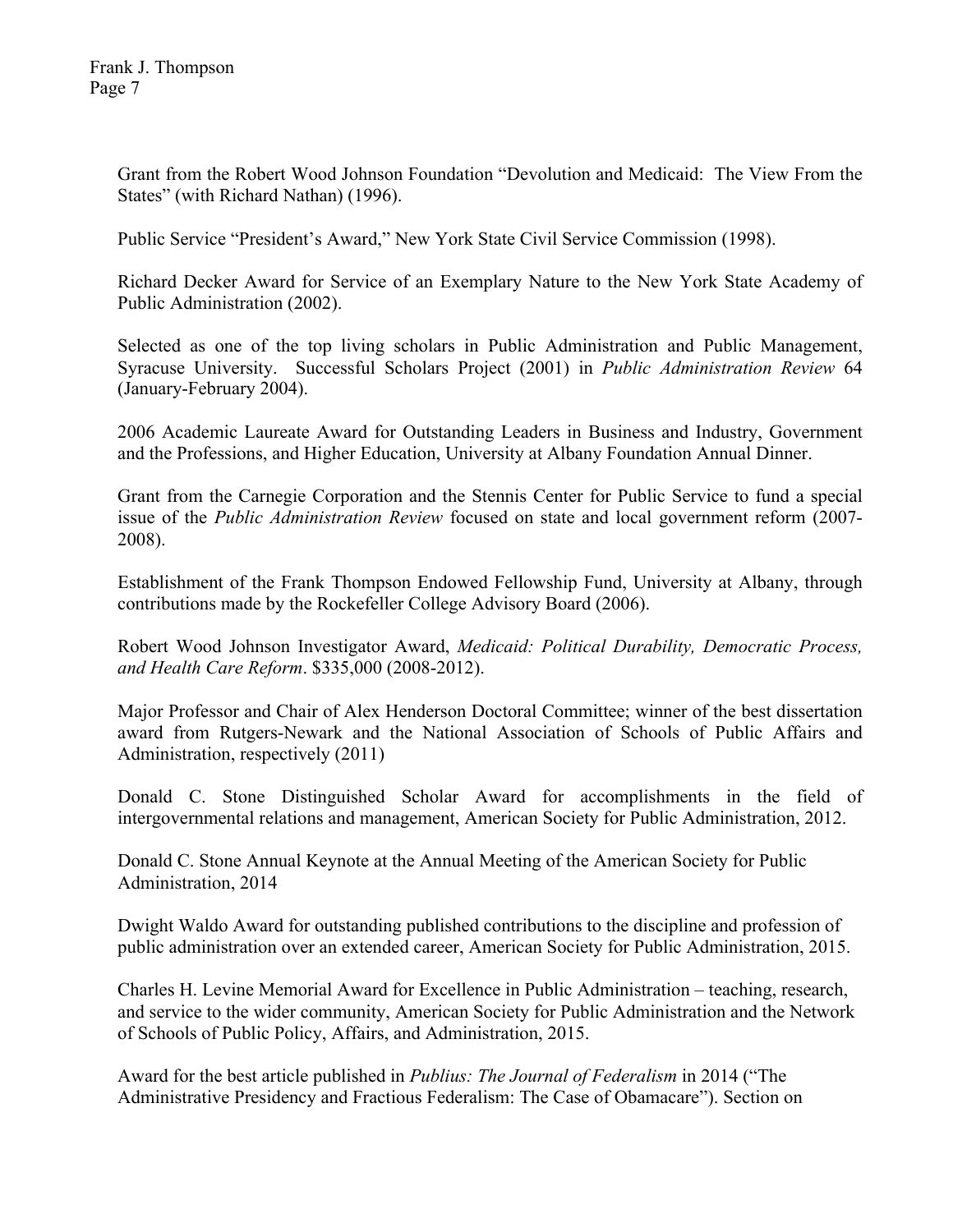Federalism and Intergovernmental Relations, American Political Science Association, 2015.

Selected to deliver the Jerzy Hauptmann Distinguished Guest Lecture sponsored by Park University and AON, Kansas City, 2015.

Robert Wood Johnson Foundation, Co-Principal Investigator, "Examining implementation challenges and impact of Medicaid Section 1115 waivers for housing supports." \$149,943 (2018- 2019).

2021 Brownlow Book Award from the National Academy of Public Administration for *Trump, the Administrative Presidency, and Federalism* (with Barry Rabe and Kenneth Wong).

## **TEACHING FIELDS**

Politics and Administration, Health Policy, Policy Implementation, Federalism and Intergovernmental Management, Public Management

## **PUBLICATIONS** (Chronological)

### **Books and Monographs**

*Personnel Policy in the City* (Berkeley and Los Angeles: University of California Press, 1975), 208 pages. Reissued in paperback, Fall 1977.

*Health Policy and the Bureaucracy: Politics and Implementation* (Cambridge: MIT Press, 1981), 334 pages. (Two chapters coauthored; the six remaining chapters authored singly.) Reissued in paperback, 1983.

*Public Administration: Challenges, Choices, Consequences* (Glenview, Ill.: Scott Foresman, Little Brown, 1990), 475 pages (with B. Guy Peters and Charles Levine).

*Classics of Public Personnel Policy* (Oak Park, Ill.: Moore Publishing Co., 1979), 401 pages; *Classics of Public Personnel Policy*, Second Edition, Revised and Expanded (Pacific Grove, Cal.: Brooks/Cole, 1991), 396 pages; edited; *Classics of Public Personnel Policy*, Third Edition, Revised and Expanded (Belmont, CA: Wadsworth/Thomson Learning, 2003), 532 pages. Editor; several introductory essays to sections in the volume.

*Revitalizing State and Local Public Service* (San Francisco: Jossey Bass, 1993), 445 pages; editor and author of two chapters: "Introduction: Critical Challenges to State and Local Public Service" (pp. 1-40), and "The Challenges Revisited" (pp. 309-328).

*Medicaid and Devolution: A View From the States* (Washington: Brookings Institution, 1998), 310 pages; co-editor with John DiIulio and author of two chapters: "The Faces of Devolution" (pp. 14-55), and "Federalism and the Medicaid Challenge" (pp.258-296).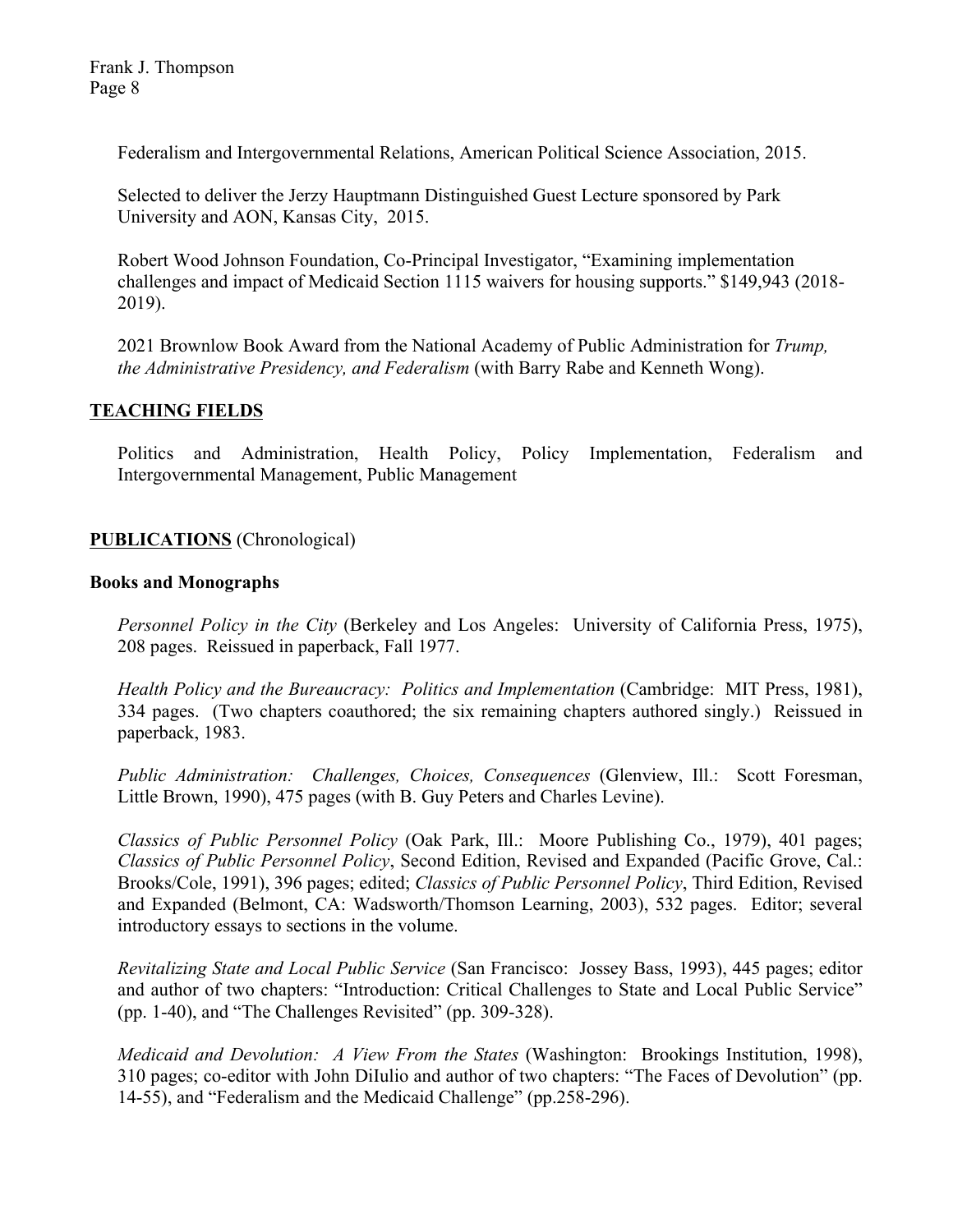Frank J. Thompson Page 9

> *Medicaid Politics: Federalism, Policy Durability, and Health Reform* (Washington, DC: Georgetown University Press, 2012).

> *Trump, the Administrative Presidency. And Federalism* (Washington, DC: Brookings Institution, 2020). Lead author with Kenneth Wong and Barry Rabe. Recipient of the 2021 Brownlow Award from the National Academy of Public Administration.

### **Journals Articles and Book Chapters**

"Bureaucratic Responsiveness in the Cities: The Problem of Minority Hiring," *Urban Affairs Quarterly* 10 (September 1974): 40-68.

"Sources of Responsiveness by a Government Monopoly: The Case of a People Processor," *Administration and Society* 4 (February 1976): 387-418.

"Minority Groups in Public Bureaucracies: Are Passive and Active Representation Linked?" *Administration and Society* 4 (August 1976): 201-226. Reprinted in *Representative Bureaucracy: Classic Readings and Continuing Controversies*. Edited by Julie Dolan and David Rosenbloom (Armonk, NY: M.E. Sharpe, 2003).

"Types of Representative Bureaucracy and Their Linkage: The Case of Ethnicity," in Golembiewski, Gibson and Cornog (eds.) *Public Administration* (Chicago: Rand McNally, 1976), pp. 576-601.

"Classification as Politics," in Golembiewski and Cohen (eds.) *People in Public Service* (Itasca, IL: F.E. Peacock, 1976), pp. 515-529.

"Institutional Barriers to Equity in Local Government Employment: Implications for Federal Policy Derived from Attitudinal Data," *Urban Affairs Annual, Managing Human Resources* 13 (1977): 83-112.

"Personnel Reform: The Malek Manual Revisited," *The Bureaucrat* 6 (Summer 1977): 83-86 (with Raymond Davis).

"Institutional Perspectives of Public Personnel Officials," in Jay Shafritz (ed.), *Public Personnel World: Readings on Professional Practice* (Chicago: International Personnel Management Association, 1977), pp. 39-47.

"Planning for Health Resources: Pessimism and Learning from the Health Systems Agencies," in Alex Pattakos (ed.) *Human Resources Administration, 1977* (Washington: American Society for Public Administration, 1977), pp. 31-35.

"Commitment to the Disadvantaged Among Urban Administrators: The Case of Minority Hiring," *Urban Affairs Quarterly* 13 (March 1978): 355-378 (with Bonnie Browne).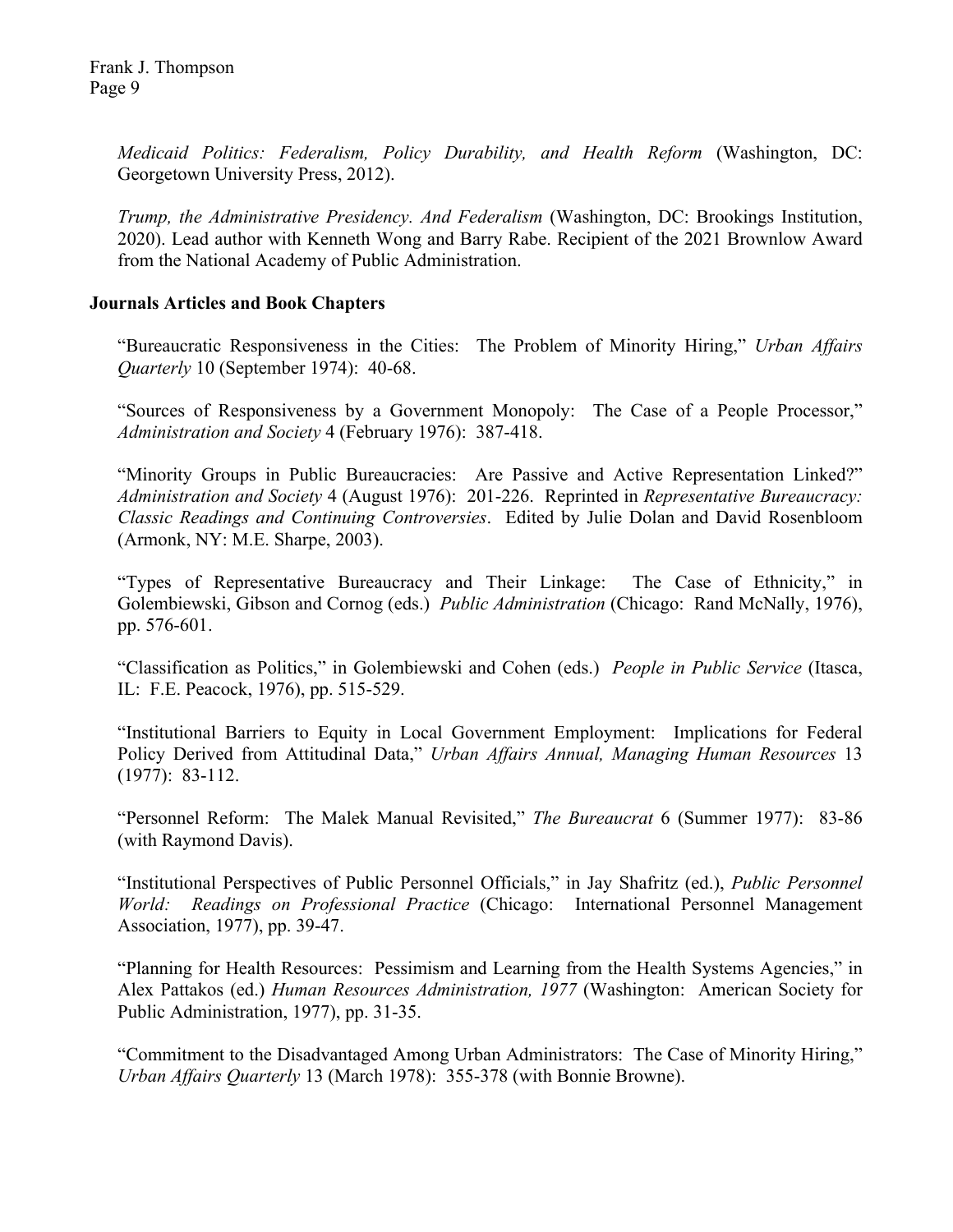"Civil Servants and the Deprived: Socio-Political and Occupational Explanations of Attitudes Toward Minority Hiring," *American Journal of Political Science* 22 (May 1978): 325-347.

"Are P.A. Graduates Any different? A Preliminary Look at Public Personnel Officials," *Public Personnel Management* 7 (May-June 1978): 198-204.

"Is University Training 'Practical'? Perspectives of Public Personnel Officials," *Public Administration Review* 38 (January/February, 1978): 82-84.

"Professionalism, Mistrust of Politicians, and the Receptivity of Civil Servants to Procedural Buffers," *Midwest Review of Public Administration* 13 (September 1979): 143-156.

"Health Care Evaluation in Government: Ideals and Practices," in Hyde and Shafritz, (eds.) *Program Evaluation in the Public Sector* (New York: Praeger, 1979), pp. 249-272.

"Professionalism and Regionalism: The Case of Hiring Orientations in the South," *International Journal of Public Administration* 2 (1980): 161-193 (with Clyde Tucker). Recipient of Herbert A. Simon Award for the best article published in the Journal in 1980.

"The National Government's Role in Health Planning: A Political Analysis," *Journal of Health and Human Resources Administration* 2 (May 1980): 491-504 (with Leonard Robins).

"Challenges To The Credibility of Human Service Programs," *Journal of Health and Human Resources Administration* 3 (February 1981): 274-284. Also symposium editor.

"Implementation and Service Error: Veterans Administration Health Care and the Commercial Market Option," *Journal of Health, Politics, Policy and Law* 6 (Fall 1981): 419-443 (with Richard W. Campbell).

"The Politics of Public Personnel Administration," in Steven W. Hays and Richard C. Kearney (eds.), *Public Personnel Administration: Problems and Prospects* (Englewood Cliffs: Prentice-Hall, 1982), pp. 4-16. Reprinted in Frederick S. Lane (ed.), *Current Issues in Public Administration* (New York: St. Martin's, 1986), pp. 328-339. Updated and revised version published in Steven W. Hays and Richard C. Kearney (ed.), *Public Personnel Administration: Problem and Prospects* (Englewood Cliffs: Prentice Hall, 1990), pp. 3-19. Revised *Public Personnel Administration: Problems and Prospects* (Englewood Cliffs: Prentice Hall, 1995), pp. 3-19.

"Deregulation by the Bureaucracy: OSHA and the Augean Quest for Error Correction," *Public Administration Review* 42 (May/June 1982): 202-212. Recipient of the William E. Mosher Award for the best article by an academician in 1982.

"The Performance Appraisal of Public Managers: Inspiration, Consensual Tests and the Margins," *Public Personnel Management* 11 (Winter 1982): 306-313.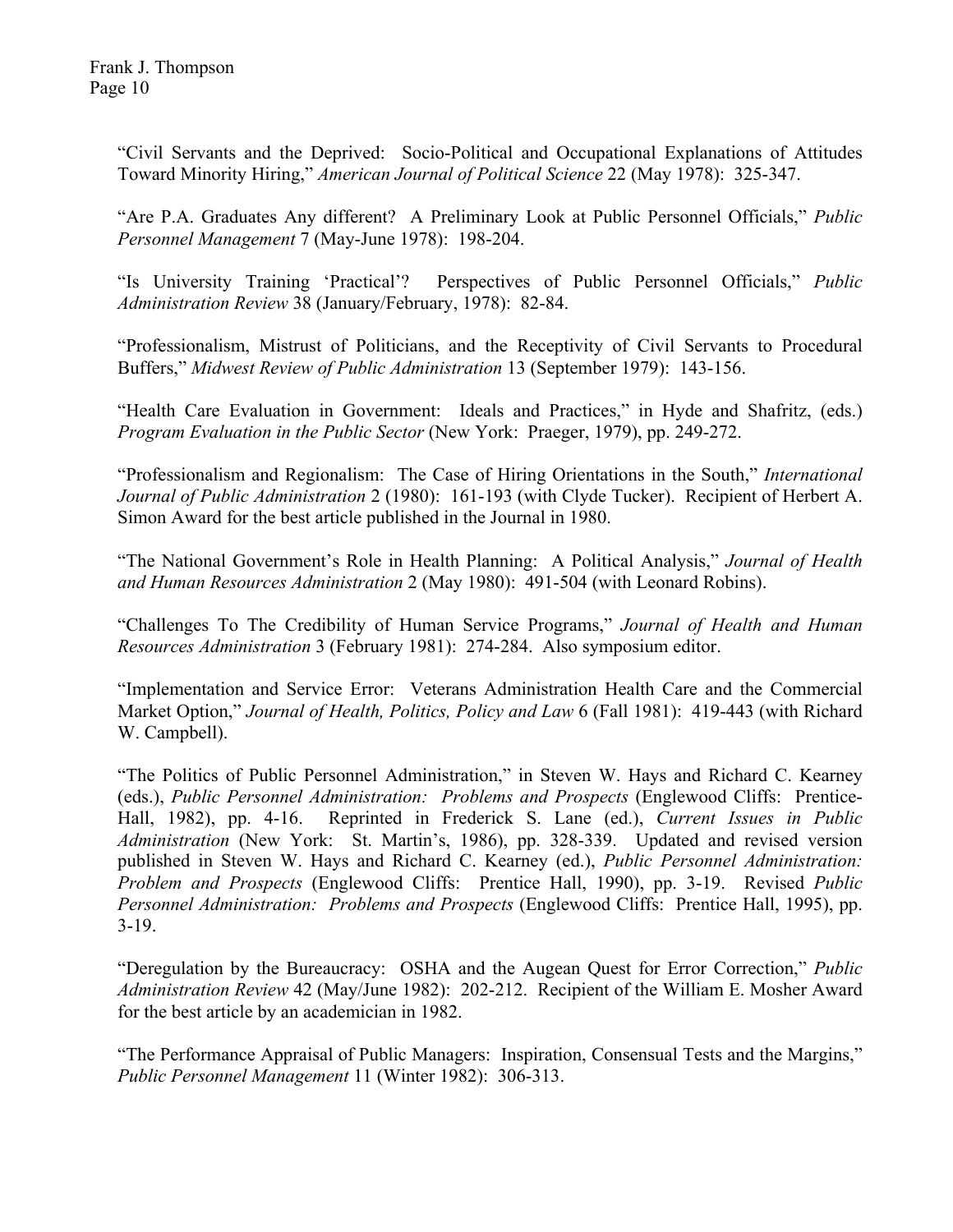"Bureaucratic Discretion and the National Health Service Corps," *Political Science Quarterly* 97 (Fall 1982): 427-446.

"National Health Insurance: An Implementation Perspective," *Journal of Health and Human Resources Administration* 5 (Winter 1983): 280-300.

"The Substitution Approach to Intergovernmental Relations: The Case of OSHA," *Publius* 13 (Fall 1983): 59-79.

"Deregulation at the EEOC: Prospects and Implications," *Review of Public Personnel Administration* 4 (Summer 1984): 41-56.

"The Technical Politics of Health Care in the United States," in Englebert Theurl (ed.), *Economics and Politics of Health Care*. Proceedings of the Fourth Biannual Symposium sponsored by the University of New Orleans and the University of Innsbruck (Boulder: Westview Press, 1984), pp. 23-47.

"Policy Implementation and Overhead Control," in George Edwards (ed.) *Public Policy Implementation* (Greenwich, CT: JAI Press, 1984), pp. 3-26.

"The Politics of DRGs," *Journal of Health Politics, Policy and Law* 9 (Winter 1985): 717-724. (Review essay.)

"State Enforcement of Federal Regulatory Policy: The Lessons of OSHA," *Policy Studies Journal* 13 (March 1985): 591-598. (With Michael J. Scicchitano.)

"State Implementation Effort and Federal Regulatory Policy: The Case of Occupational Safety and Health," *Journal of Politics* 47 (May 1985): 686-703 (with Michael J. Scicchitano).

"Deregulation, The Bureaucracy and Employment Discrimination: The Case of the EEOC," in Michael Combs and John Gruhl (eds.), *Affirmative Action: Race, Sex and Inequality in America* (Jefferson, NC, and London: McFarland, 1986), pp. 145-164 (with Jeremy Plant).

"The Health Policy Context," in Carol E. Hill (ed.), *Current Health Policy Issues and Alternatives* (Athens: University of Georgia Press, 1986), pp. 6-12.

"Federal Regulatory Policy and State Discretion: The Case of Occupational Safety and Health," in Douglas Shumavon and H. Kenneth Hibbeln (eds.), *Administrative Discretion and Public Policy* (New York: Praeger, 1986), pp. 174-191 (with Michael J. Scicchitano).

"OSHA, The States, and Gresham's Law: From Carter to Reagan," in J. Edwin Benton and David Morgan (eds.), *Intergovernmental Relations and Public Policy* (New York: Greenwood Press, 1986), pp. 95-110 (with Michael J. Scicchitano.).

State Implementation and Federal Enforcement Priorities: Safety Versus Health In OSHA and the States," *Administration and Society* 19 (May 1987): 95-124 (with Michael Scicchitano).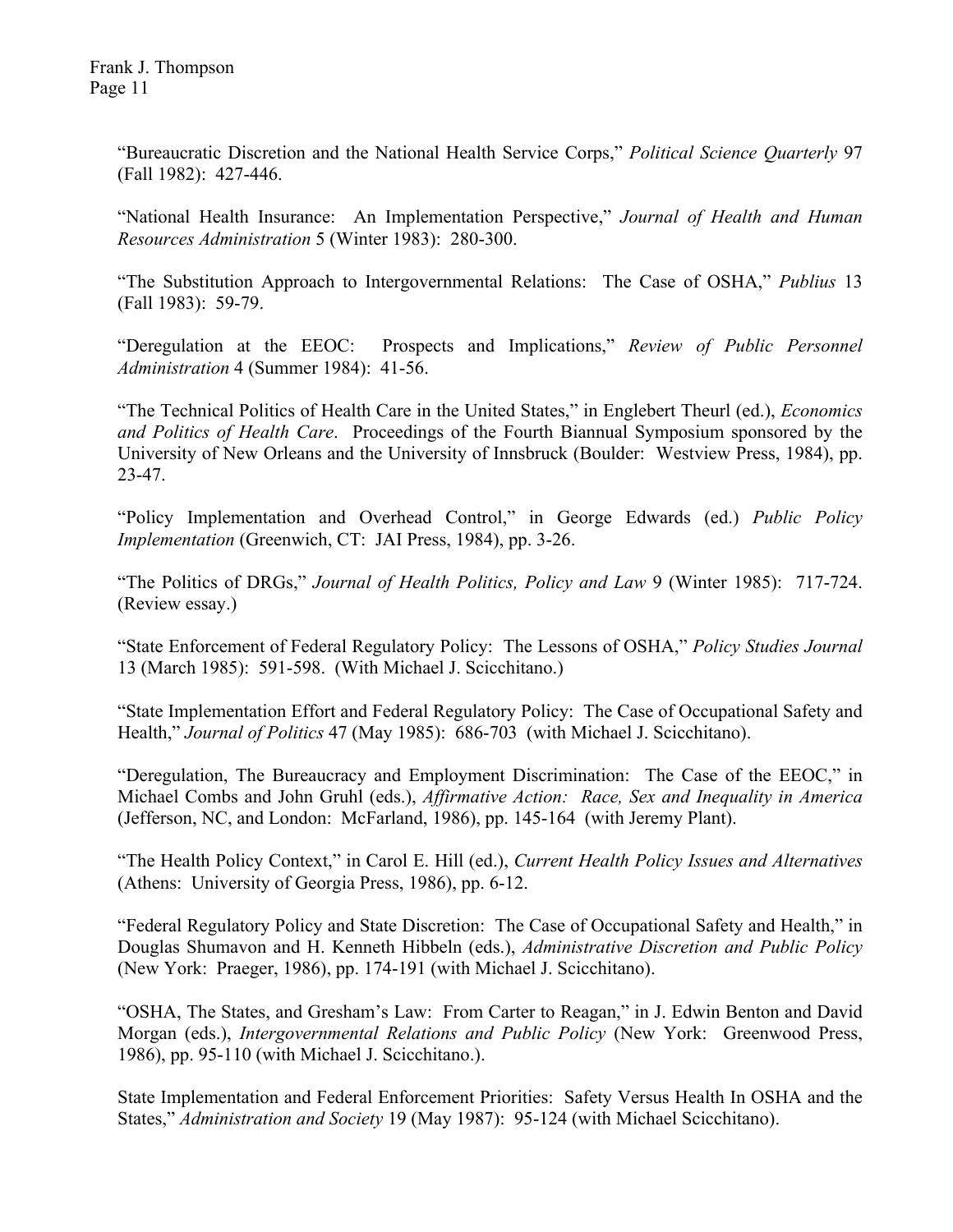"The 'New Federalism' and Health Care: States and the Old Questions," *Journal of Health Politics, Policy and Law* 11 (1986): 647-669. Reprinted in Lawrence D. Brown, ed., *Health Policy in Transition* (Durham, N.C.: Duke University Press, 1987), pp. 79-102.

"Political Responsiveness and Merit Systems: An Overview," *Review of Public Personnel Administration* 8 (Spring 1988): 1-6. Also symposium editor, "Politics and Merit: The Legacy of the Eighties," pp. 1-80.

"Managing Within Civil Service Systems," in James L. Perry (ed.), *Handbook of Public Administration* (San Francisco: Jossey-Bass, 1989), pp. 359-374.

"Biological Testing and Personnel Policy: Drugs and the Federal Workplace," in Carolyn Ban and Norma Riccucci (eds.), *Public Personnel Management: Current Concerns - Future Challenges* (White Plains, N.Y.: Longman, 1991), pp. 156-171 (with Norma Riccucci and Carolyn Ban).

"Drug Testing in the Federal Workplace: An Instrumental and Symbolic Assessment," *Public Administration Review* 51 (November/December 1991): 515-525 (with Norma Riccucci and Carolyn Ban).`

"A National Health Program: Would Implementation be the Problem?" in Robert P. Huefner and Margaret P. Battin (eds.), *Changing to National Health Care* (Salt Lake City: University of Utah Press, 1992), pp. 301-310.

"Revitalizing State and Local Public Service," *The Public Manager* 22 (Summer 1993): 32-34.

"Deregulation and Public Personnel Administration: The Winter Commission," *Review of Public Personnel Administration* 14 (Spring 1994): 5-10. (Also, Editor of symposium.) Reprinted in Norma M. Riccucci, ed., *Public Personnel Administration and Labor Relations*. (Armonk, NY: M.E. Sharpe, 2007, pp. 180-184).

"The Quest for Quality Care: Implementation Issues," in John DiIulio, Jr. and Richard Nathan (eds.), *Making Health Reform Work: The View From the States* (Washington: Brookings, 1994), pp. 85-113.

"Executive Leadership as an Enduring Institutional Issue," *State and Local Government Review* 27 (Winter 1995); 7-17. Symposium Editor "Should Chief Executives Be Strengthened: Themes From the Winter Commission Report."

"The Implementation of Health Policy: Politics and Bureaucracy," in Theodor J. Litman and Leonard S. Robins (eds.), *Health Politics, Policy and the Public Interest* (New York: John Wiley, 1984), pp. 145-168; (revised) "The Enduring Challenge of Health Policy Implementation," in Litman and Robins (eds.), *Health Politics and Policy* (Albany, N.Y.: Delmar Publishing, 1991), pp. 148-169; (revised) "The Evolving Challenge of Health Policy Implementation," in Litman and Robins (eds.), *Health Politics and Policy*, Third Edition (Albany: Delmar Publishers, 1997), pp. 155-175.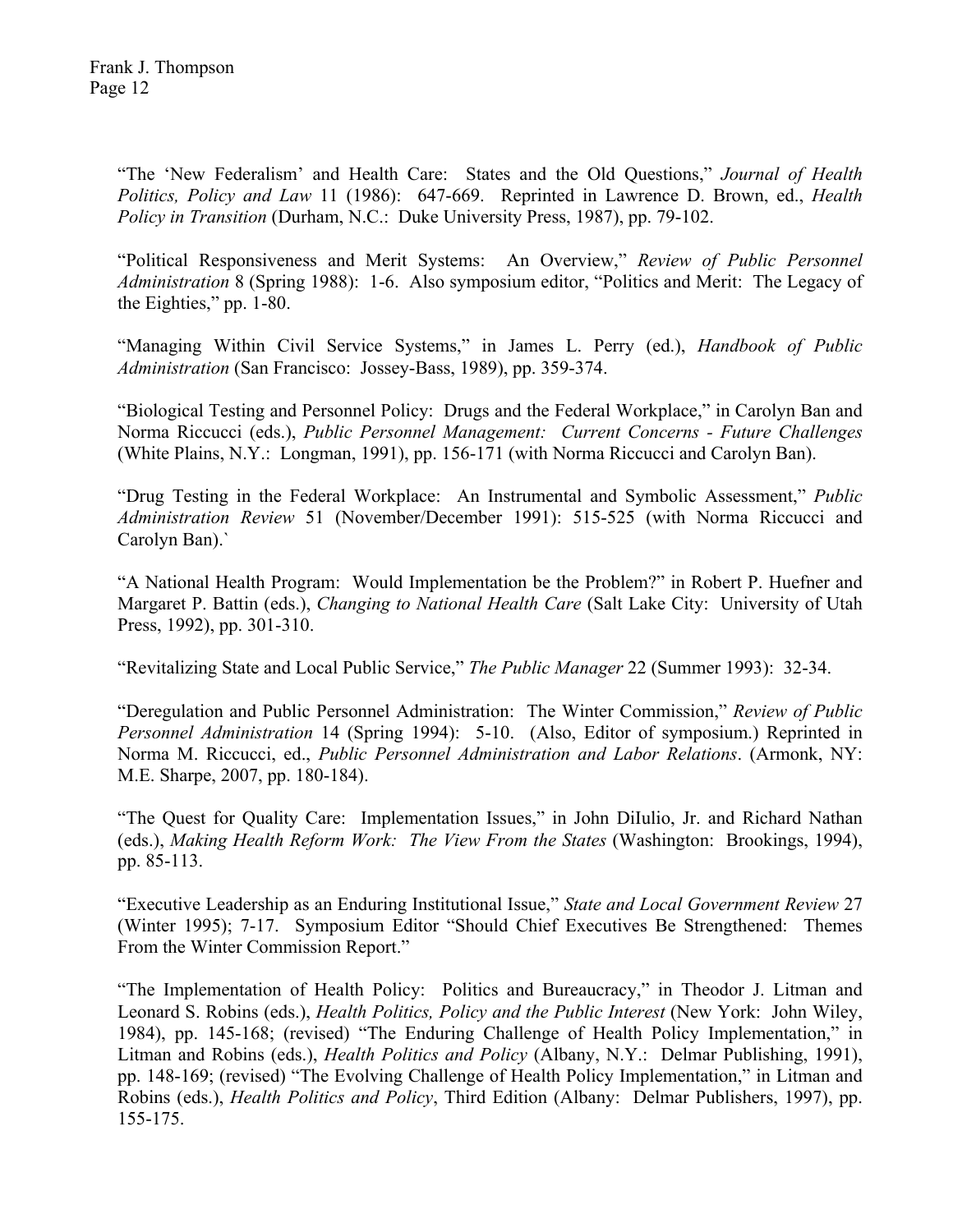"Reinventing Public Personnel Management: The Winter and Gore Initiatives," in Carolyn Ban and Norma M. Riccucci (eds.), *Public Personnel Management: Current Concerns, Future Challenges* (New York: Longman, 1997), pp. 3-20 (with Beryl Radin).

"Reinventing Government," *Annual Review of Political Science*, Nelson Polsby, ed. (1998): 231- 257 (with Norma Riccucci).

"Symposium on the Advancement of Public Administration: Introduction," *Journal of Public Affairs Education* 5 (April 1999): 119-125.

"Back-off Not Backlash in Medicaid Managed Care," *Journal of Health Politics, Policy and Law* 24 (October 1999): 1159-1172 (with James Fossett).

"Federalism and the Safety Net: Delinkage and Participation Rates," *Publius* 30 (Winter/Spring 2000): 119-142 (with Thomas Gais).

"Federalism and Health Care Policy: Toward Redefinition," in Robert B. Hackey and David A. Rochefort, eds., *The New Politics of State Health Policy* (Kansas: University of Kansas Press, 2001), pp. 41-70.

"Federalism and Performance Management: Health Insurance, Food Stamps, and the Take-Up Challenge," in Dall W. Forsythe, ed. *Quicker, Better, Cheaper: Managing Performance in American Government* (Albany, N.Y.: Rockefeller Institute Press, 2001), pp. 207-244 (with James Fossett and Thom000as Gais).

"Homeland Security: The State and Local Crucible," *Public Administration Review*, Special Issue 62 (September 2002): 18-20; Coordinating Editor for State and Local Section.

"Reinvention in the States. Ripple or Tide?" *Public Administration Review* 63 (May/June 2002): 362-367.

"Administrative Responsiveness To The Disadvantaged: The Case of Children's Health Insurance," *Journal of Public Administration Research and Theory*, 16 (July 2006):369-392 (with James Fossett). (Selected for the Utilium Network, a web-based service housed at the University of Victoria that links academics and managers.)

"Executive Federalism and Medicaid Demonstration Waivers: Implications for Policy and Democratic Process," *Journal of Health Politics ,Policy and Law* 32, #6 (December 2007): 971- 1004 (with Courtney Burke).

"Federalism" in James A. Morone, Theodor J. Litman, and Leonard S. Robins, eds. *Health Politics and Policy*, Fourth Edition (Clifton Park, NY: Delmar Publishing, 2008), pp. 153-172 (with James Fossett).

"The New Public Management, Homeland Security, and the Politics of Civil Service Reform,"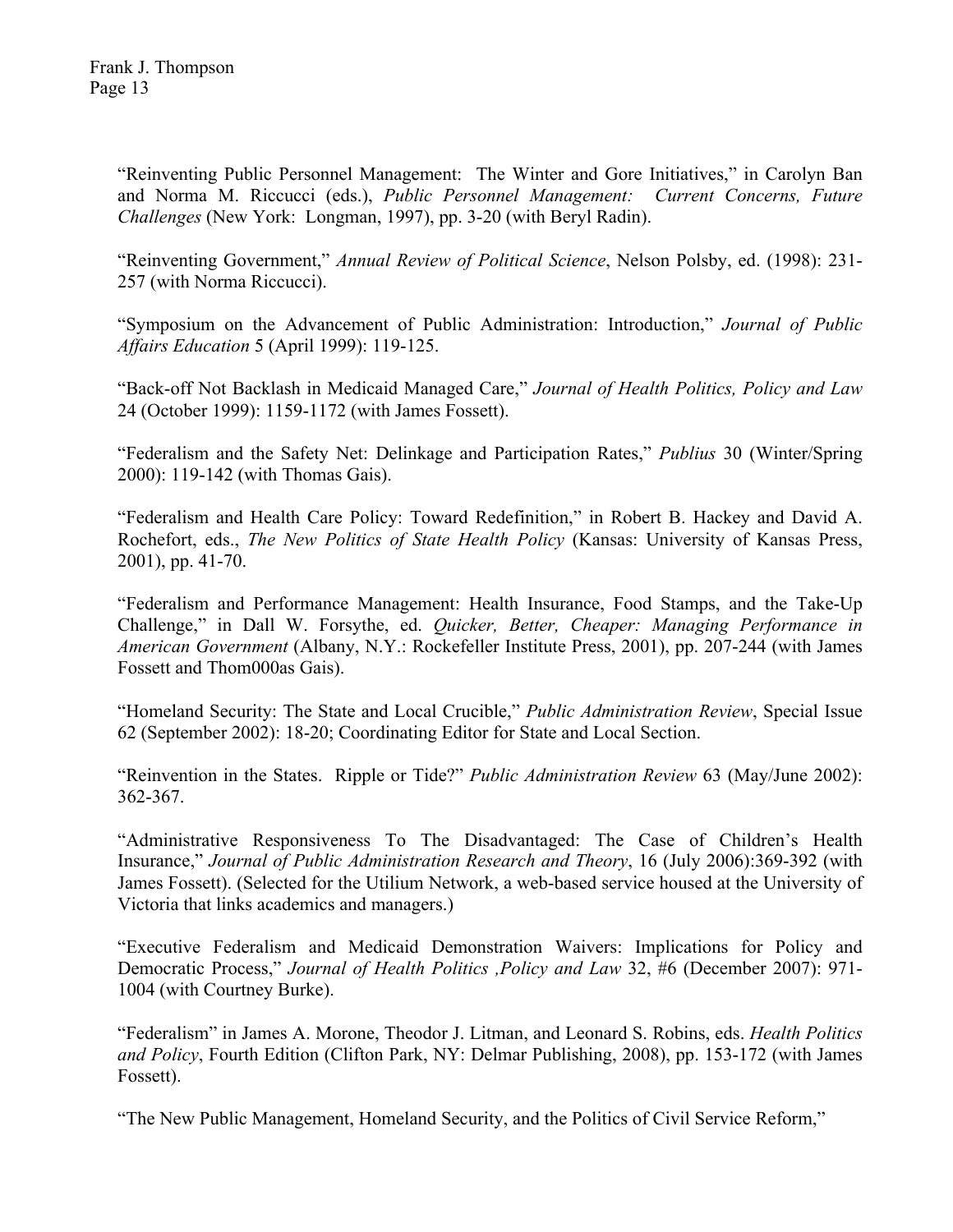*Public Administration Review*, 68, # 5 (September/October 2008): 877-890(with Norma Riccucci).

Editor, "The Winter Commission Report Reconsidered: 21<sup>st</sup> Century Challenges Confronting State And Local Governance –And How Performance Can Be Improved," *Public Administration Review*, 68 0Special Issue (2008), 198 pages.

 "State and Local Governance Fifteen Years Later: Enduring and New Challenges," *Public Administration Review*, 68 Special Issue (2008): 8-20.

 "Federalism by Waiver: Medicaid and the Transformation of Long-term Care," *Publius: The Journal of Federalism*, 39, #1 (Winter 2009): 22-46 (with Courtney Burke). (Reprinted in  *American Intergovernmental Relations*, Laurence O'Toole, Jr. and Robert Christensen, Editors. Washington, DC: CQ Press, 2012).

 "Health Care Politics and Policy in New York State," in Gerald Benjamin, ed., *Handbook of New York State Politics* (New York: Oxford University Press, 2012), pp. 599-634 (with Courtney Burke and Michael Gusmano).

 "The Medicaid Platform: Can The Termites Be Kept At Bay?" *Journal of Health Politics, Policy And Law* 36, #3 (June 2011): 549-554.

"The Safety-Net At The Crossroads: Whither Medicaid DSH?" in Mark Hall and Sara Rosenbaum, eds., *The Health Care "Safety-Net" in a Post-Reform World* (New Brunswick: Rutgers University Press, 2012), pp. 153-182 (with Michael Gusmano).

"The Rise of Executive Federalism: Implications for the Picket Fence and IGM," *American Review of Public Administration*, 43, #1 (January 2013): 3-25.

"States' Commitment to Medicaid Before the Affordable Care Act: Trends and Implications," *Inquiry*, 50, #1 (Spring 2013): 71-84 (with Joel Cantor and Jennifer Farnham).

"Health Reform, Polarization, and Public Administration," *Public Administration Review* 73 Special Issue on Health Reform (September/October 2013): S3 – S12.

Guest Editor, "The Health Care Crucible Post-Reform: Challenges for Public Administration," *Public Administration Review* 73 Special Issue (September/October 2013).

"Federalism and Health Care Policy," in James Morone, ed. *Health Politics and Policy*, 5th Edition (Stamford, CT: Cengage Learning, 2013), pp. 94-115 (with Joel Cantor).

Co-Editor and Introduction, "A Commemoration of the  $75<sup>th</sup>$  Anniversary of the Founding of ASPA and 50<sup>th</sup> Anniversary of the Civil Rights Act of 1964." *Review of Public Personnel Administration* 34, #1 (March 2014): 3-6 (with Norma Riccucci).

"The Administrative Presidency and Fractious Federalism: The Case of Obamacare." *Publius:*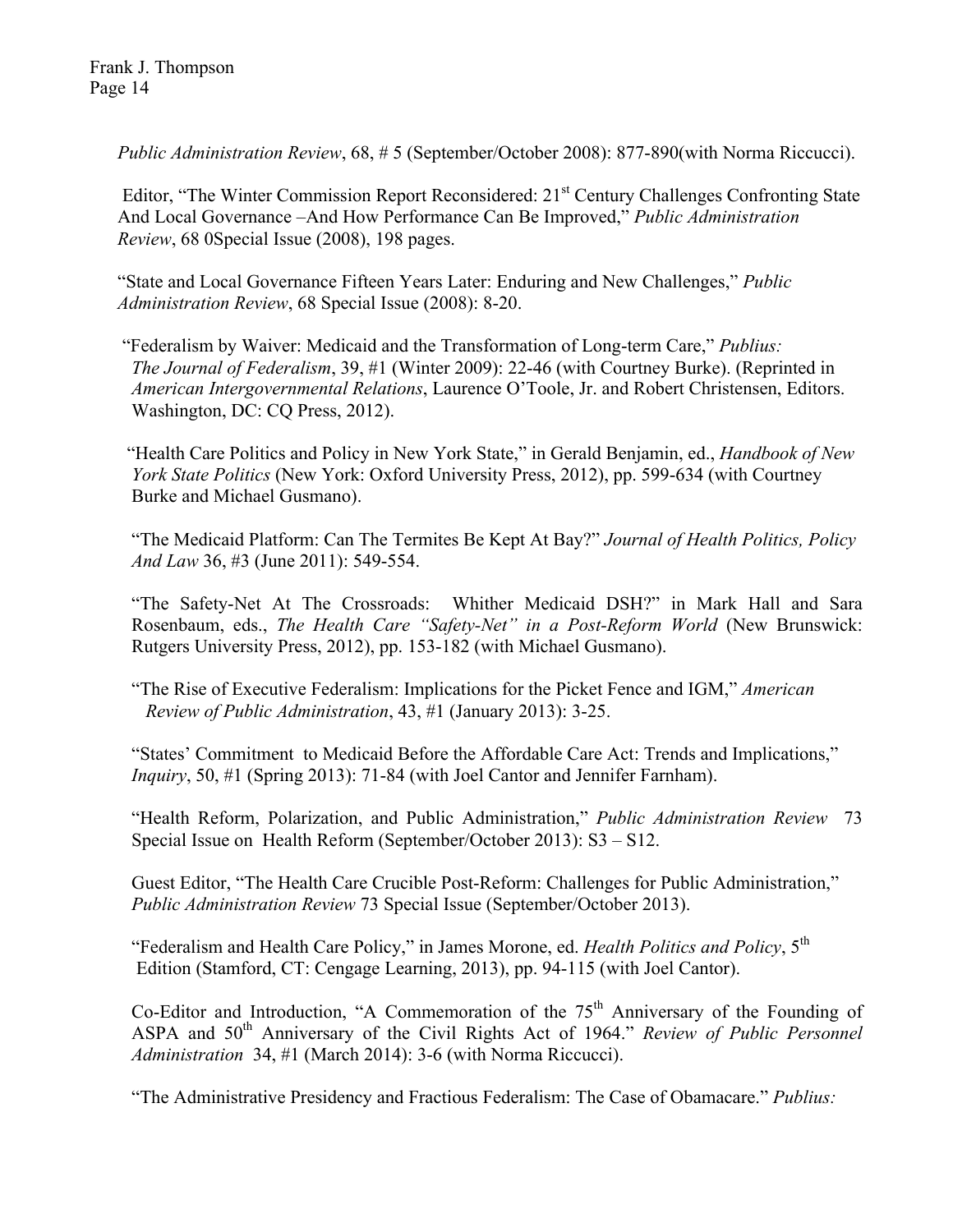*The Journal of Federalism* 44, #3 (2014): 426-450 (with Michael Gusmano). Selected as the best article published in the journal in 2014.

"Government and Health Insurance: The Policy Process," in Anthony R. Kovner and James R. Knickman. eds. *Health Care Delivery in the United States*. 11<sup>th</sup> Edition (New York: Springer Publishers, 2015) pp. 29-52 (with Michael S. Sparer).

"Medicaid Rising: The Perils and Potential of Federalism," in Keith Wailoo, Alan Cohen, Julian Zelizer, and David Colby, eds. *Medicare and Medicaid at Fifty* (New York: Oxford University Press, 2015), pp. 191-212.

"An Examination of Medicaid Delivery System Reform Incentive Payment Initiatives Underway In Six States." *Health Affairs* 34, #7 (2015): 1162-1169 (with Michael Gusmano).

"Medicaid Long-Term Care: State Variation and the Intergovernmental Lobby." *Journal of Health Politics, Policy and Law* 41, #4 (2016): 763-780 (with Joel C. Cantor and Jennifer Farnham).

 "Federalism and the Growth of Self-Directed Long-Term Services and Supports." *Public Policy Aging Report* 26, #4 (2016): 123-128 (with Pamela Nadash, Michael K. Gusmano, and Edward A. Miller).

"Paying The Shadow Workforce: The Case of Health Care." In *Public Personnel Management*: *Current Concerns, Future Challenges,* 6<sup>th</sup> edition. Norma Riccucci, ed. (New York: Routledge, 2017) pp.78-96 (with Shugo Shinohara).

"Trump and the Affordable Care Act: Congressional Repeal Efforts, Executive Federalism, and Program Durability." *Publius: The Journal of Federalism,* 48, #3 (2018): 396-424 (with Michael K. Gusmano and Shugo Shinohara).

"Control Versus Administrative Discretion in Negotiating Voluntary P4P Networks: The Case of Medicaid Accountable Care Organizations." *Administration & Society*, 52,#1 (2020): 81-110 (with Joel C. Cantor and Rob Houston).

"The Administrative Presidency, Waivers, and the Affordable Care Act." *Journal of Health Politics, Policy, and Law*, 45, #4 (2020): 633-646 (with Michael K. Gusmano).

"Medicaid Waivers and Housing Supports for Individuals Experiencing Homelessness: Implementation Challenges in Four States." *Milbank Quarterly*, 99, #3 (2021): 648-692. (Lead author with Jennifer Farnham, Emmy Tiderington, Michael Gusmano, and Joel Cantor).

"Biden and the Affordable Care Act: Congressional Action, Executive Federalism, State Litigation, and Program Durability." *Publius: The Journal of Federalism*, In Press (with Michael K. Gusmano).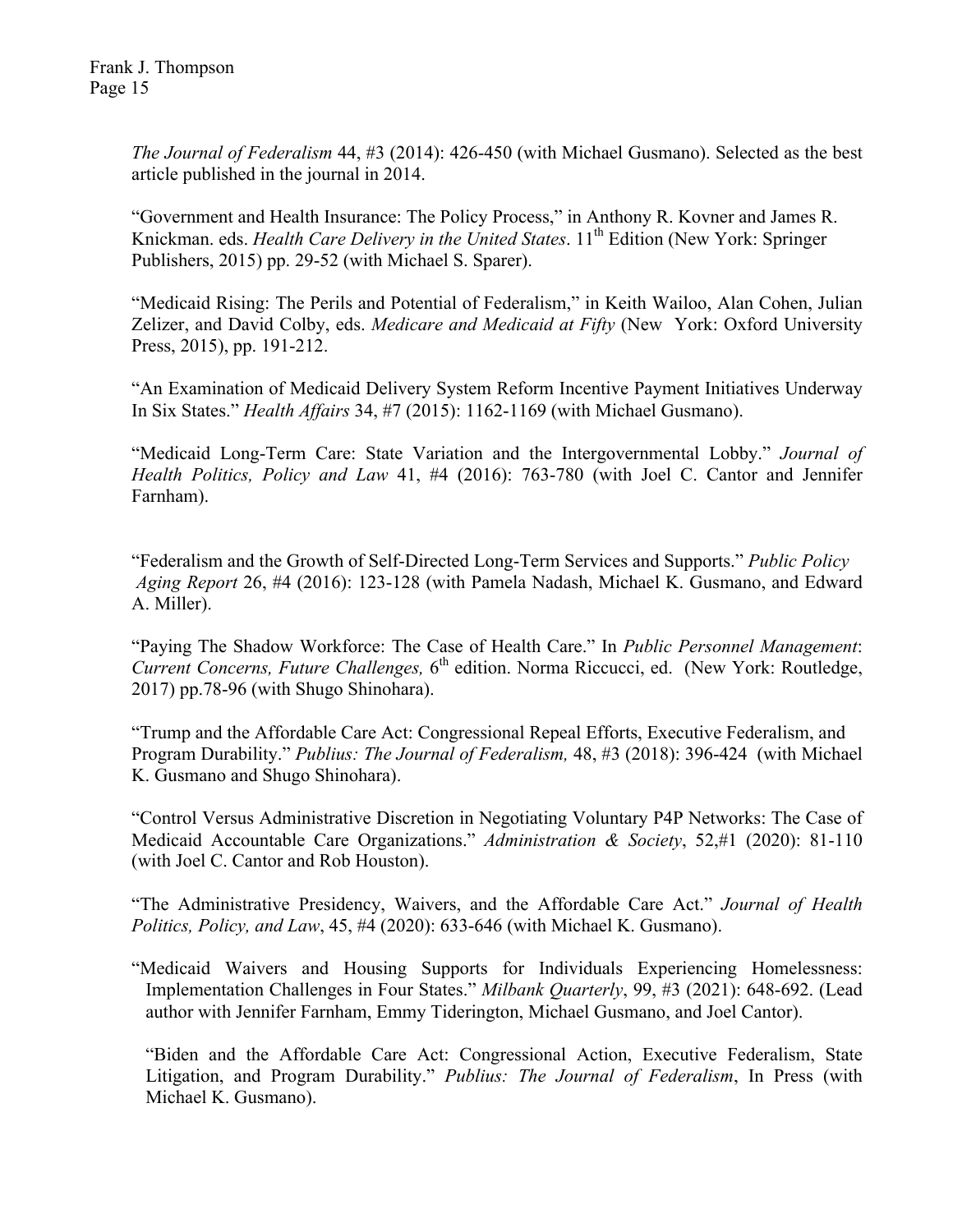## **Review Essays**

"The Quandaries of Health Policy: Medicine, Prevention, and Specialism," *Public Administration Review* 39 (July/August, 1979): 399-405.

"Book Reviews: Legacy and New Directions," *Publius* 36 (Winter 2006): 207-211.

"Where Have You Gone, Terry Sanford? Governors and Federal Grants." *Public Administration Review* 76, #5 (2016): 823-826.

# **Other Publications**

"Controlling Health Care Costs: A Position Statement," *Human Resources* 5 (Winter 1978): 5-6.

"Using Information in Management: A Political Perspective," in *The State of Public Management* (Lawrence: Center for Public Affairs, University of Kansas, 1980), pp. 62-74.

"Medical Care for Georgia's Elderly: Toward Access or Rationing?" *Georgia Business and Economic Conditions* 47 (May-June 1987): 1-6. (With Jerome Legge.)

"The National Commission on the State and Local Public Service," *Rockefeller Institute Bulletin* (1992): 22-25.

"The Continuing Work of the Winter Commission," *Rockefeller Institute Bulletin* (1993): 7-8.

"Public Administration and Post-Reagan Reform: Boon or Barrier to Theory?" *Administration and Politics* 3 (Winter 1993): 12-16.

"The Quest for Quality Care: Implementation Issues," *Rockefeller Institute Bulletin* (1995): 67-75.

"Federalism and the Medicaid Challenge," *Rockefeller Institute Bulletin* (1998): 12-14, 17-24.

*Children and the Take-up Challenge: Renewal Processes in Medicaid and CHIP* (Albany, NY: Rockefeller Institute of Government, 2003).

"New Systems of Social Programs? Local Implementation of Health Care, Food Stamps, and TANF Programs," *Focus* 22 (Summer 2003): 44-49. Institute for Research on Poverty, University of Wisconsin, Madison (with James Fossett and Thomas Gais).

"The Future of Public Administration Research? Is Reinvention Still Relevant?" *PMRA Newsletter* 1 (November, 2003): 16-20.

"Is Reinvention Still Relevant? U.S. Public Administration in the New Millennium," *Toward a Productive Public Sector: Linking Performance to Results*. Proceedings of a Joint International Conference. Seoul Association for Public Administration and the School of Public Affairs and Administration, Rutgers-Newark, 2006, pp. 139-173.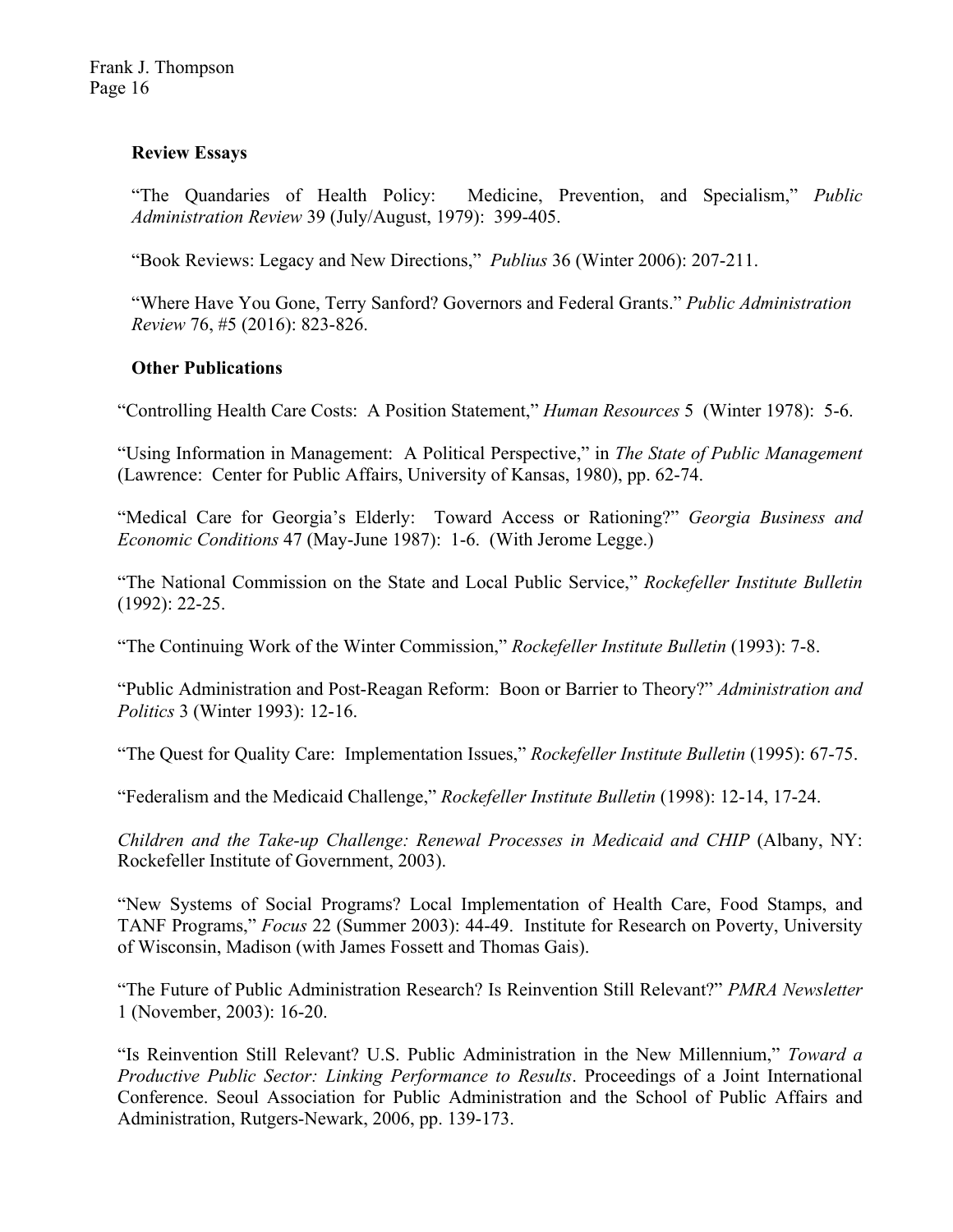Frank J. Thompson Page 17

> E-Commentary on "A Return to Spoils? Revisiting Radical Civil Service Reform in the United States," *Public Administration Review* 67 (May/June 2007). Found at www.aspanet.org; click link to PAR and then to link, "Theory to Practice." Reprinted in *Debating Public Administration: Management Challenges, Choices and Opportunities*, R. F. Durant and Jennifer R.S. Durant, eds. Washington, DC: CRC Press, 2012.

> "Could A New Republican President Stop Obamacare And Roll Back Medicaid Without Congressional Legislation?" Brief posted on the web page of the Scholars Strategy Network, Harvard University, October 2012.

> "The Implications of the 2012 Election for Health Reform." Blog posted by the Robert Wood Johnson Foundation, November 26, 2012. http://www.rwjf.org/en/blogs/human-capitalblog/2012/11/what the electionme.html.

> "Fractious Federalism and the Future of Medicaid." *Proceedings from a Conference on Medicaid*. Sponsored by the Urban Institute and the School of Public and Environmental Affairs at Indiana University. 2014. https://iu.box.com/FinalReport2013M.

> "Why 2016 Matters for Medicaid." Blog posted by *US News & World Report*, July 13, 2015. http://www.usnews.com/opinion/blogs/policy-dose/2015/07/13/will-republican-governors-protectmedicaid-in-2016-and-beyond

> "Medicaid Turns 50: What's Next For the Nation's Health Safety Net?" Interview with Side Effects

> Public Media, July 30,2015. http://sideeffectspublicmedia.org/post/medicaid-turns-50-what-snext...

> *The New Jersey Medicaid Accountable Care Organization Demonstration: Lessons from the Implementation Process*. New Brunswick, NJ: Rutgers Center for State Health Policy, 2016 (with Joel Cantor).

Invited Commentary: "Scrutinizing Alternative Paths to Medicaid Expansion." *Journal of the American Medical Association – Internal Medicine* 176, #10 (October 1, 2016): 1510-11 (with Joel Cantor).

 "Health Care Access, Quality, and Cost: Toward a Better Balance." *Memos to National Leaders,* in Paul L. Posner, Janice R. Lachance, and Tonya T. Neaves, eds. Washington, DC: National Academy of Public Administration and American Society of Public Administration, 2016: pp. 137- 140; also published in *Public Administration Times*, Vol. 3, Issue 1 (2017) 13-15.

 "Medicaid Delivery System Reform Incentive Payments: Where Do We Stand?" *Health Affairs Blog* (September 28, 2018) DOI: 19.377/hblog20180920.103967, 11 pages (with Michael K. Gusmano).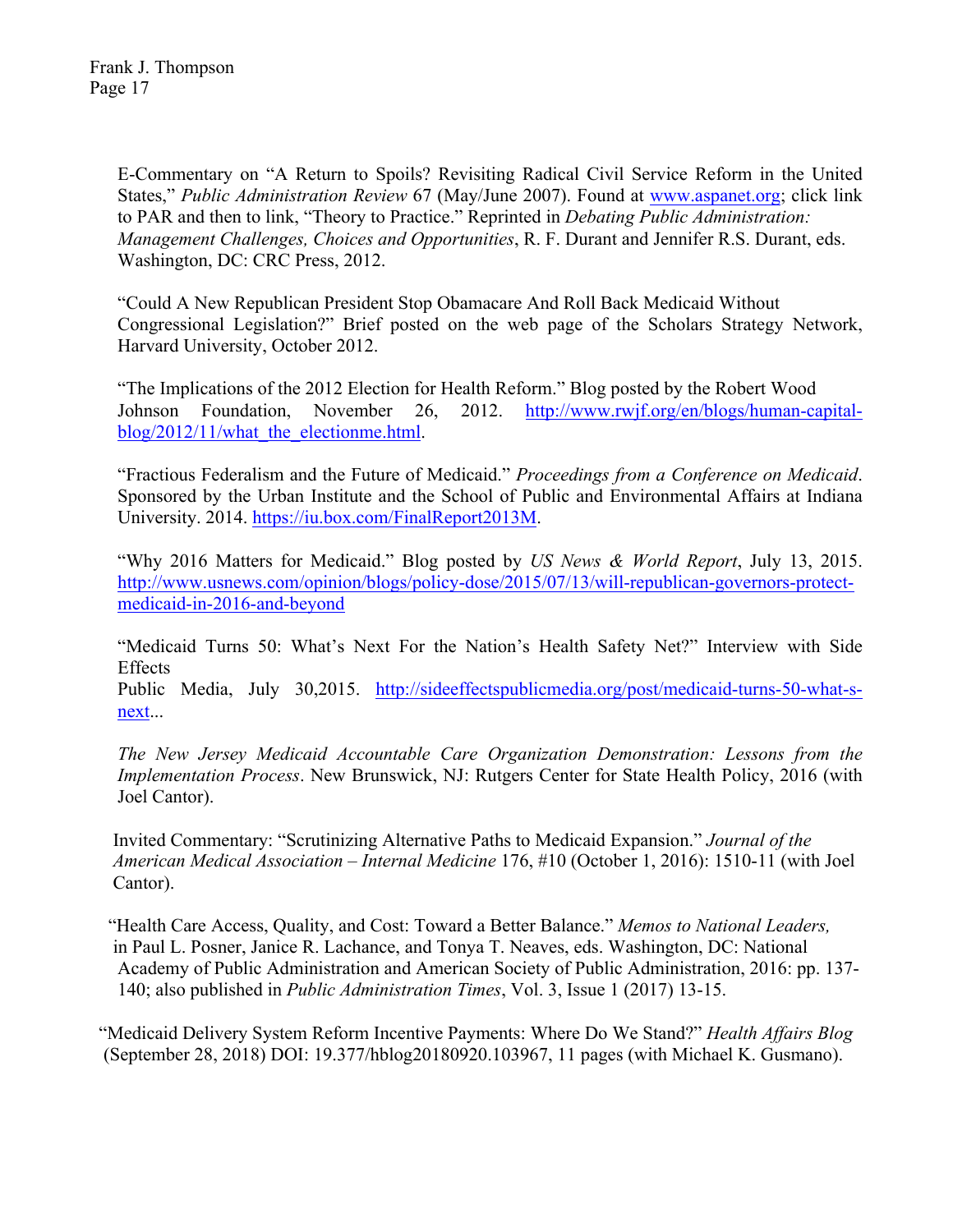*Medicaid Demonstration Waivers With Housing Supports An Interim Assessment* (New Brunswick: Center for State Health Policy, 2019) (lead author with Joel Cantor Jennifer Farnham, Michael Gusmano, and Emmy Tiderington).

"Six ways Trump has sabotaged the Affordable Care Act," *Brookings Institution Blog,* October 9, 2020.

https://www.brookings.edu/blog/fixgov/2020/10/09/six-ways-trump-has...

"Administrative Presidency Meets Federalism: Hostile Takeovers in the Trump Era," *Government Executive,* October 13, 2020. https://www.govexec.com/2020/10/administrative-presidency-meets... (with Kenneth Wong and Barry Rabe).

"Will the Supreme Court weaken lower-court checks on Biden's executive power?" *Brookings Institution Blog,* February 1, 2021. https://www.brookings.edu/blog/fixgov/2021/02/01/will-thesupreme-court-weaken...

### **Book Reviews**

*Housing Urban America*, by Jon Pynoos et al. in *Journal of Politics* 37 (February 1975): 329 (Booknote).

*Elites in the Policy Process* by Robert Presthus in *Journal of Politics* 37 (1975): 620-621.

*Organizing an Anarchy* by Lee Sproull, Stephen Weiner, and David Wolf in *Journal of Politics* 41 (1979): 994-996 (with John DeMarco).

*Governing America* by Joseph A. Califano, Jr., in *Journal of Health Politics, Policy and Law* 7 (Spring 1982): 288-291.

*Street-Level Bureaucracy* by Michael Lipsky, in *Journal of Health Politics, Policy and Law* 7 (Winter 1983): 968-970.

*The Politics of Urban Personnel Policy* by Wilbur Rich in *Political Science Quarterly* 98 (Spring 1983): 155-156.

*Politics and Health Care Organizations: HMOs As Federal Policy* by Lawrence D. Brown, in *Political Science Quarterly* 99 (Spring 1984): 142-143.

*The Disabled State* by Deborah Stone in *Journal of Health Politics, Policy and Law* 11 (Spring 1986): 177-180.

*Read The Label: Reducing Risk by Providing Information* by Susan Hadden, and *The Language of Risk: Conflicting Perspectives on Occupational Health* Dorothy Nelkin (ed.) in *American Political Science Review* 81 (June 1987): 685-687.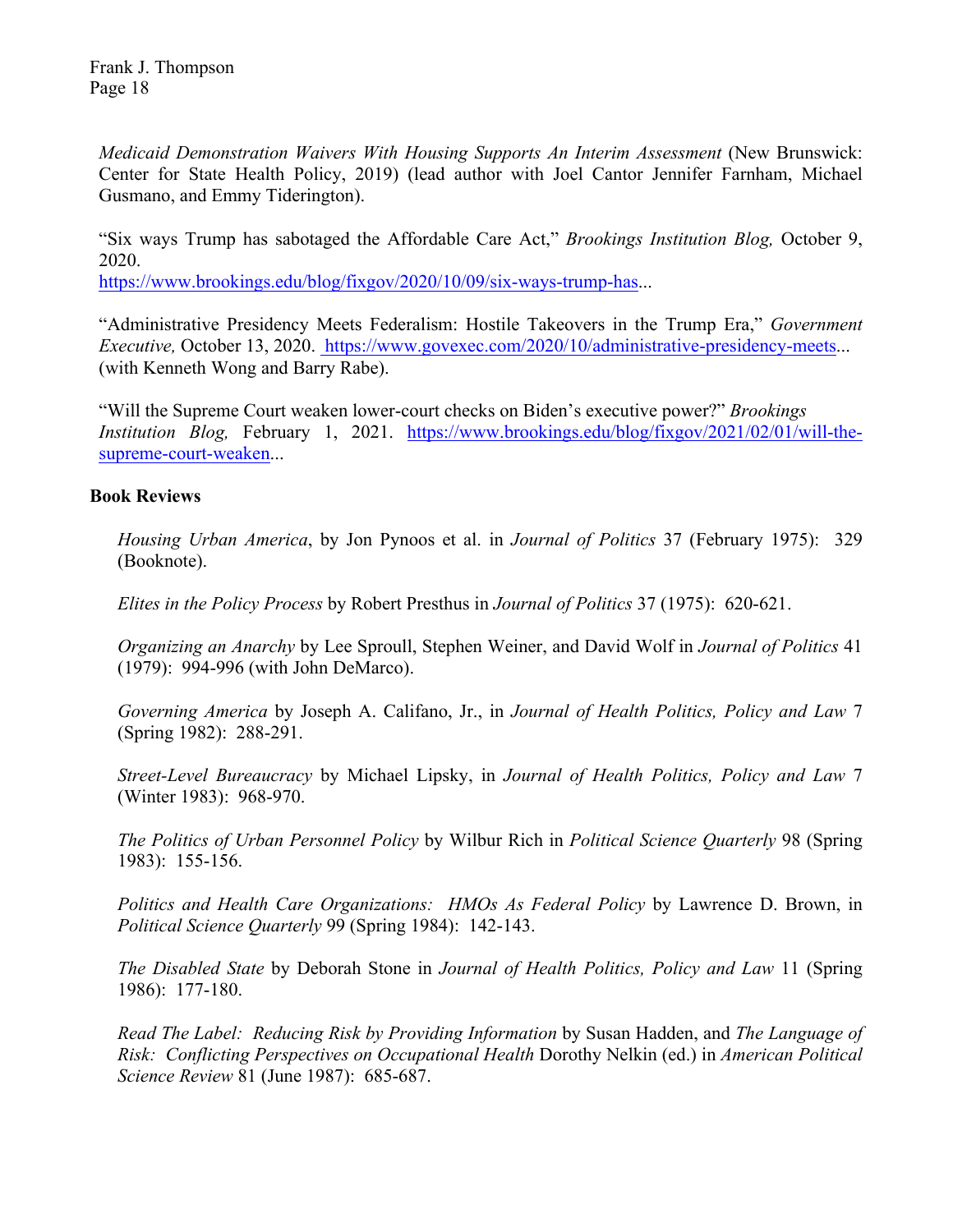Frank J. Thompson Page 19

> *Politics and the Bureaucracy* by Kenneth J. Meier in *Public Administration Review*, 49 (May/June 1989): 301-303.

> *Trustworthy Government* by David G. Carnevale in *American Political Science Review*, 90 (June 1996): 420.

> *The Shadow Welfare State: Labor, Business and the Politics of Health Care in the United States*, by Marie Gottschalk, and *The Politics of Medicare* (2nd ed.) by Theodore Marmor in *Journal of Policy Analysis and Management* 20 (Summer 2001): 577-581.

> *Welfare Policymaking in the States: The Devil in Devolution*, by Pamela Winston in *Social Service Review* 77 (December 2003): 624-627.

> *Government's Greatest Achievements: From Civil Rights to Homeland Security*, by Paul C. Light in *Journal of Public Administration Research and Theory* 15 (January 2005): 167-169.

> *American Federalism and Intergovernmental Management.* Review of *Intergovernmental Management for the 21st Century*, edited by Timothy J. Conlan and Paul L. Posner in *Public Administration Review* 70, No. 5 (2010): 835-837.

> *Reform Medicaid First: Laying the Foundation for National Health Care Reform*, by Thomas W. Grannemann and Mark V. Pauly in *Journal of Health Politics, Policy, and Law* 35, No. 5 (2010): 829-834.

> *Financing Medicaid: Federalism and the Growth of America's Health Care Safety Net*, by Shanna Rose, in *Political Science Quarterly* 129, No. 4 (2014-15): 714-715.

## **Research in Progress**

\*The Biden administration's efforts to reinvigorate and expand the Affordable Care Act

 \*Efforts to use state administrative data to advance knowledge of the social determinants of health and improve policy; the case of the New Jersey Integrated Population Health Data Project (iPHD).

## **PAPERS AND CONFERENCES** (Chronological)

### **Papers**

"Bureaucratic Response to Minority Challenge: The Case of Recruitment," American Political Science Association Convention, 1973.

"Experience Based Learning," American Society for Public Administration Convention, 1974.

"Types of Representative Bureaucracy and Their Linkage," American Society for Public Administration Convention, 1975.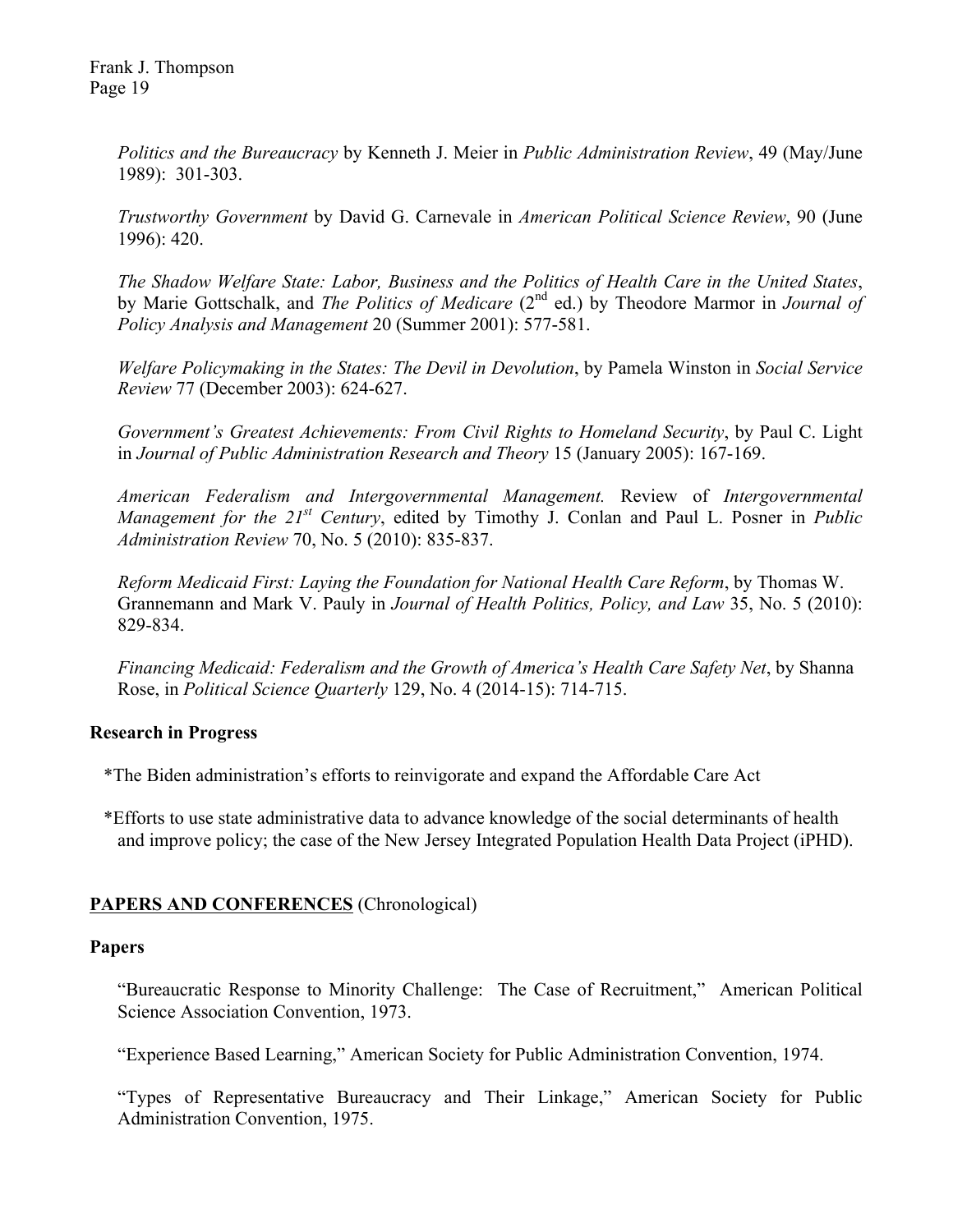"Affirmative Action at the Bicentennial," American Society for Public Administration Convention, 1976.

"Explaining the Policy Commitments of Urban Administrators: The Case of Minority Hiring," Midwest Political Science Association Convention, 1976 (with Bonnie Browne).

"Meritocracy, Equality and Employment: Commitment to Minority Hiring Among Public Officials," American Political Science Association Convention, 1976.

Position Paper: "Controlling Health Care Costs," prepared for the Policy Issues Committee of the American Society for Public Administration, 1977.

"Specialist Versus Generalist Education in Public Administration: The Uncertain Quest for a Hybrid," Southern Public Administration Convention, 1978.

"Regionalism, Professionalism and Public Administration: The Strange Case of Hiring Orientations in the South," Southern Political Science Association Convention, 1978 (with Clyde Tucker).

"Pitfalls in Applying Organization Theory and Research to Personnel Administration," Southern Public Administration Convention, 1979.

"The Future of Doctoral Education in Public Administration," American Society for Public Administration Convention, 1980.

"Using Information in Management: A Political Perspective," Conference for Federal, State and Local Government Officials on The State of Public Management. Sponsored by the University of Kansas, 1980.

"Implementation and Service Error: VA Health Care and the Commercial Market Option," Southern Political Science Association Convention, 1980 (with Richard Campbell).

"After the Dance: The Hierarchy Assumption and the Evolution of the National Health Service Corps," Northeast Political Science Association Convention, 1980.

"Topics in Federal Personnel Management," papers prepared for the U.S. President's Commission on a National Agenda for the Eighties, 1980.

"Dual Degre0e Programs in Social Work and Public Administration: The Georgia Experience," American Society for Public Administration Convention, 1981.

"Deregulation by the Bureaucracy: OSHA and the Augean Quest for Error Correction," American Political Science Association Convention, 1981.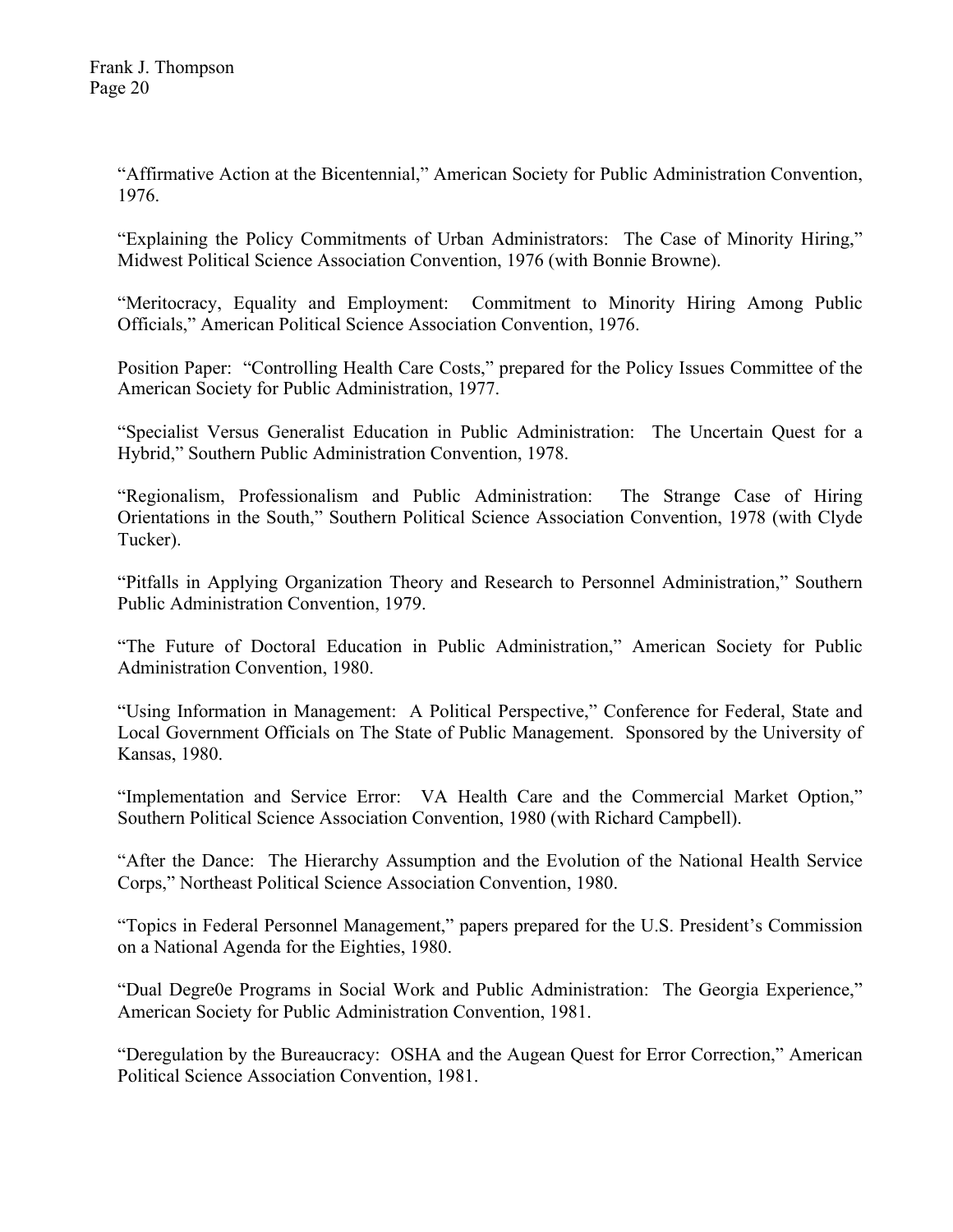"Some Developments in Occupational Safety and Health Policy: Implications for Safety Professionals," Conference of the American Society for Safety Engineers, South Carolina Chapter, 1982.

"Preventive Health Policies and Federalism: The Case of OSHA," Conference at the Center for Health Administration Studies, University of Chicago, 1982.

"Regulatory Policy and the Substitution Approach to Federalism: The Case of OSHA," American Political Science Association Convention, 1982.

"Deregulation, The Bureaucracy, and Employment Discrimination: The Case of EEOC," Eighth Annual Hendricks Symposium, University of Nebraska, 1983 (with Jeremy Plant).

Keynote, "The Technical Politics of Health Care in the United States," Conference on the Economics and Politics of Health Care, University of Innsbruck (Austria), 1983.

"State Implementation of Federal Regulatory Policy: The Case of Occupational Safety and Health," Annual Conference of the Southern Political Science Association, 1983 (with Michael J. Scicchitano).

"Enforcement Priorities in Intergovernmental Regulatory Programs: Occupational Safety Versus Health," Annual Meeting of the American Political Science Association, 1984 (with Michael J. Scicchitano).

"The Health Policy Context," Annual Meeting of the Southern Anthropological Society, 1984.

"Health Care0 Policy Under Reagan: The Technical Politics of Cost Containment," Annual Conference on Public Administration, University of South Carolina, 1984.

"State Enforcement of Federal Regulatory Policy: The Lessons of OSHA," Annual Meeting of the Southwest Political Science Association, 1985 (with Michael J. Scicchitano).

"Health Care Policy Under Reagan: Implications for Public Administration," Principal presentation at conference on Public Administration, Auburn University, 1985.

"The 'New Federalism' and Health Care: States and the Old Questions," Conference on Health Policy, Duke University, 1986.

"Critical Issues in Training Health Administrators in Public Administration Programs," Annual Meeting of the National Association of Schools of Public Affairs and Administration, 1986.

"The Medically Uninsured: Competition, Technology and Demographics," Annual Meeting of the American Society for Public Administration, 1989 (with Lana Stein).

"Drug Testing in the Federal Workplace: Leadership By Example?" Annual Meeting of the American Political Science Association, 1990 (with Norma Riccucci and Carolyn Ban).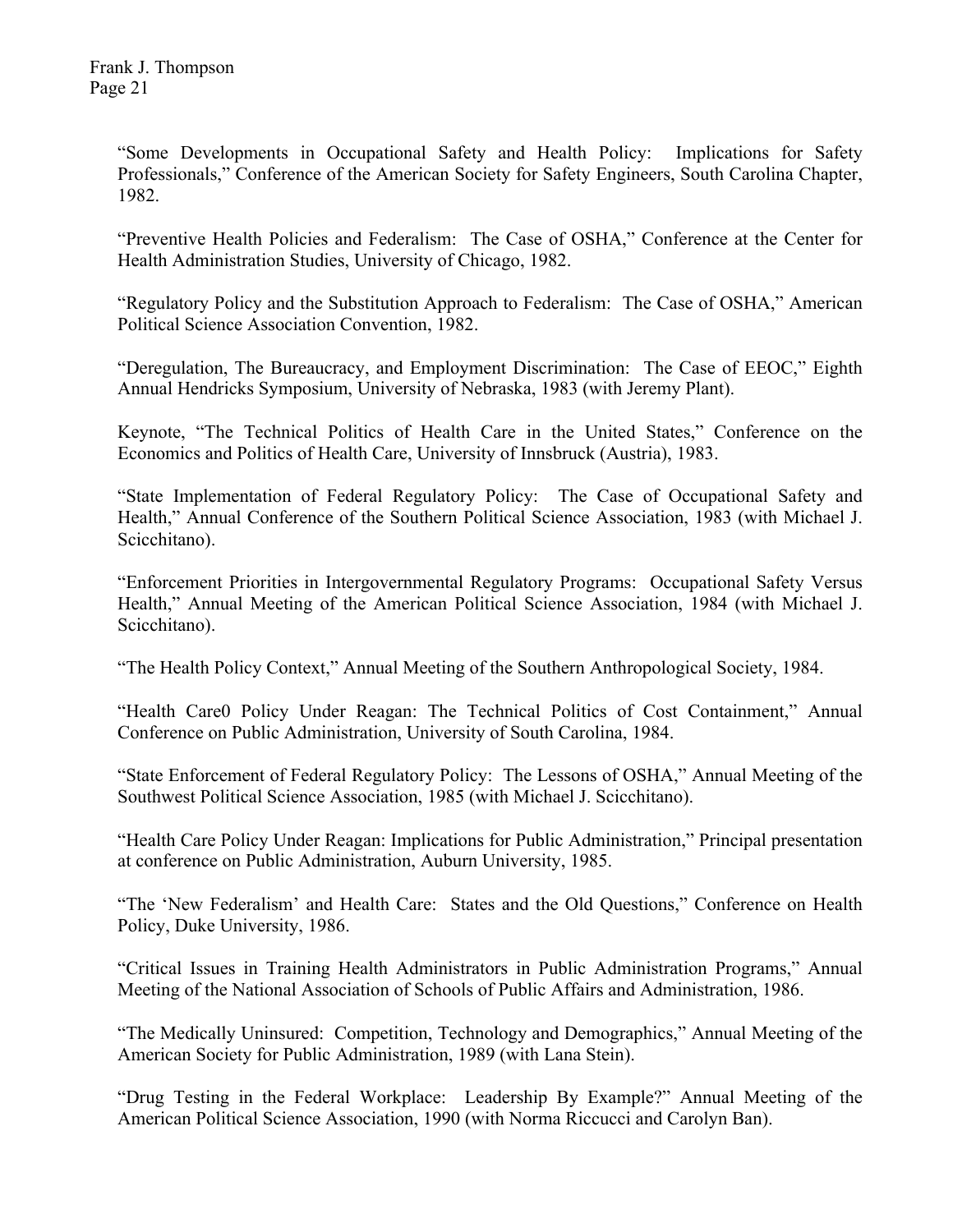Keynote, "Keeping Bureaucracy Safe For Democracy," Conference on Democracy and Constitution-Making in Central Europe, Budapest, 1990.

Keynote, "A National Health Program: Would Implementation Be The Problem?" Seventh University of Utah Conference on Ethics and Health, 1991.

Keynote, "The Challenge of Revitalizing Public Administration in the United States," Conference on Transitions in Public Administration, Grythyttan, Sweden, 1992.

"Public Administration and Post-Reagan Reform: Boon or Barrier to Theory?" Annual Meeting of the American Political Science Association, 1993.

"Aaron Wildavsky and Public Administration," Annual Meeting of the American Political Science Association, 1994.

"Devolution and the States: Challenges for Public Management," Annual Meeting of the Association for Public Policy Analysis and Management, 1996.

"Report of the APSA-NASPAA committee on the Advancement of Public Administration," Annual Meeting of the American Political Science Association, 1998.

"A Preliminary Analysis of TANF-Social Safety Net Linkages: Especially for Medicaid," Annual Meeting of the National Academy of Social Insurance, 1999 (with Richard P. Nathan).

"The Relationship Between Welfare Reform and Medicaid: A Preliminary View," National Health Policy Forum, Washington, D.C., 1999 (with Richard P. Nathan).

"Federalism and the Safety Net: Delinkage and Enrollments," Annual Meeting of the American Political Science Association, 2000 (with Thomas Gais).

"Improving Performance When Goals Conflict: Federalism, Spillover, and the Safety Net," Annual Meeting of the Association for Public Policy Analysis and Management, 2000 (with James Fossett and Thomas Gais).

"New Systems of Social Programs? First Impressions From Field Research on Local Implementation of Health Care, Food Stamps and TANF," Annual Meeting of the Association for Public Policy Analysis and Management, 2002 (with James Fossett and Thomas Gais).

"The Future of Public Administration Research: Is Reinvention Still Relevant?" Annual Meeting of the American Political Science Association, 2003.

Keynote, "Administrative Reform In The United States: Is Reinvention Still Relevant And Does It Hurt or Help?" Conference on Democratic Consolidation and Administrative Reform, Taipei, Taiwan, June 2004.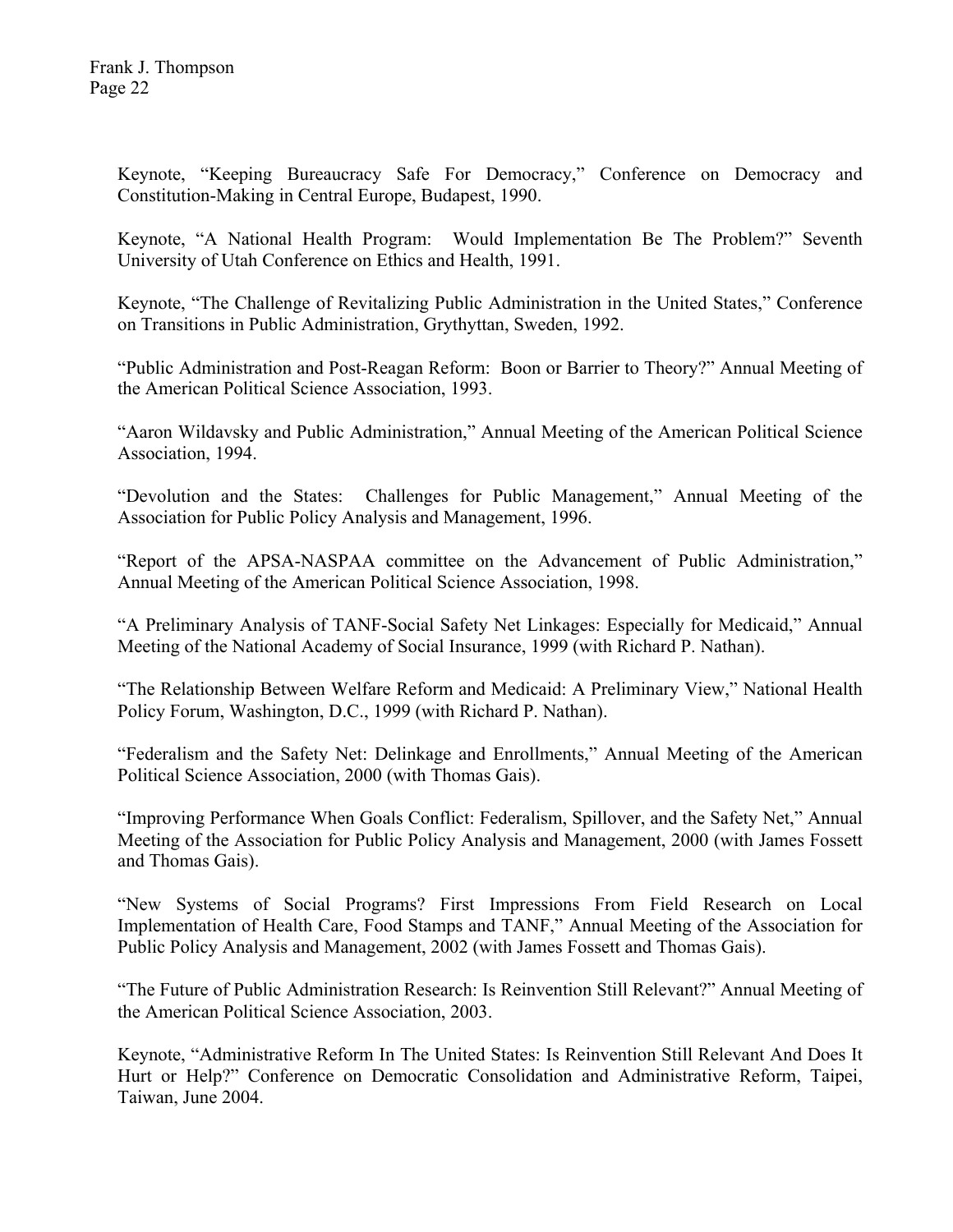"Administrative Responsiveness to the Disadvantaged: The Case of Children's Health Insurance," Annual Meeting of the American Political Science Association, 2004 (with James Fossett).

"Is Reinvention Still Relevant? U.S. Public Administration in the New Millennium," International Conference, Seoul Association for Public Administration and School of Public Affairs and Administration, Rutgers – Newark, 2006.

 "The Promise and Peril of Executive Federalism: The Case of Medicaid Demonstration Waivers," Annual Meeting of the American Political Science Association, 2006 (with Courtney Burke).

 "The New Public Management, Homeland Security, and the Politics of Civil Service Reform,"  $9<sup>th</sup>$  Conference of the Public Management Research Association, 2007; also presented at Fourth Sino-International Conference on Public Administration, Newark, NJ, 2008 (with Norma Riccucci).

 "Federalism by Waiver: Medicaid and the Transformation of Long-Term Care, " Annual Meeting Of the American Political Science Association, 2008 (with Courtney Burke).

 "Medicaid and the Safety Net: Whither DSH?" Conference at the School of Public Health, George Washington University, 2010 (with Michael Gusmano).

 "Social Program Durability in Good Times and Bad: The Case of Medicaid." Annual Meeting Of the American Political Science Association, 2010.

 "Medicaid and Health Reform: Federalism and the Politics of Durability." Robert Wood Johnson Investigator Award Conference, Princeton, New Jersey 2011.

 "State Commitment to Medicaid Before the Affordable Care Act: Analysis of Trends." Annual Conference of AcademyHealth, Orlando, Florida, 2012. (Poster session with Joel Cantor and Jennifer Farnham)

 "The 2012 Election and the Future of Medicaid." Robert Wood Johnson Investigator Award Conference, Princeton, New Jersey 2012.

 "The Administrative Presidency and Fractious Federalism: The Case of Obamacare." Annual Meeting of the American Political Science Association, 2013 (with Michael Gusmano).

"Fractious Federalism and the Future of Medicaid." Conference on Medicaid sponsored by the School of Public and Environmental Affairs, Indiana University and the Urban Insitute, Washington, DC, 2013.

Keynote, "The Administrative Presidency and Fractious Federalism: The Case of Obamacare." Donald C. Stone Lecture, Annual Meeting of the American Society for Public Administration, 2014.

"Medicaid and Long-Term Care." Forum on Long-Term Care, Purdue University, 2014.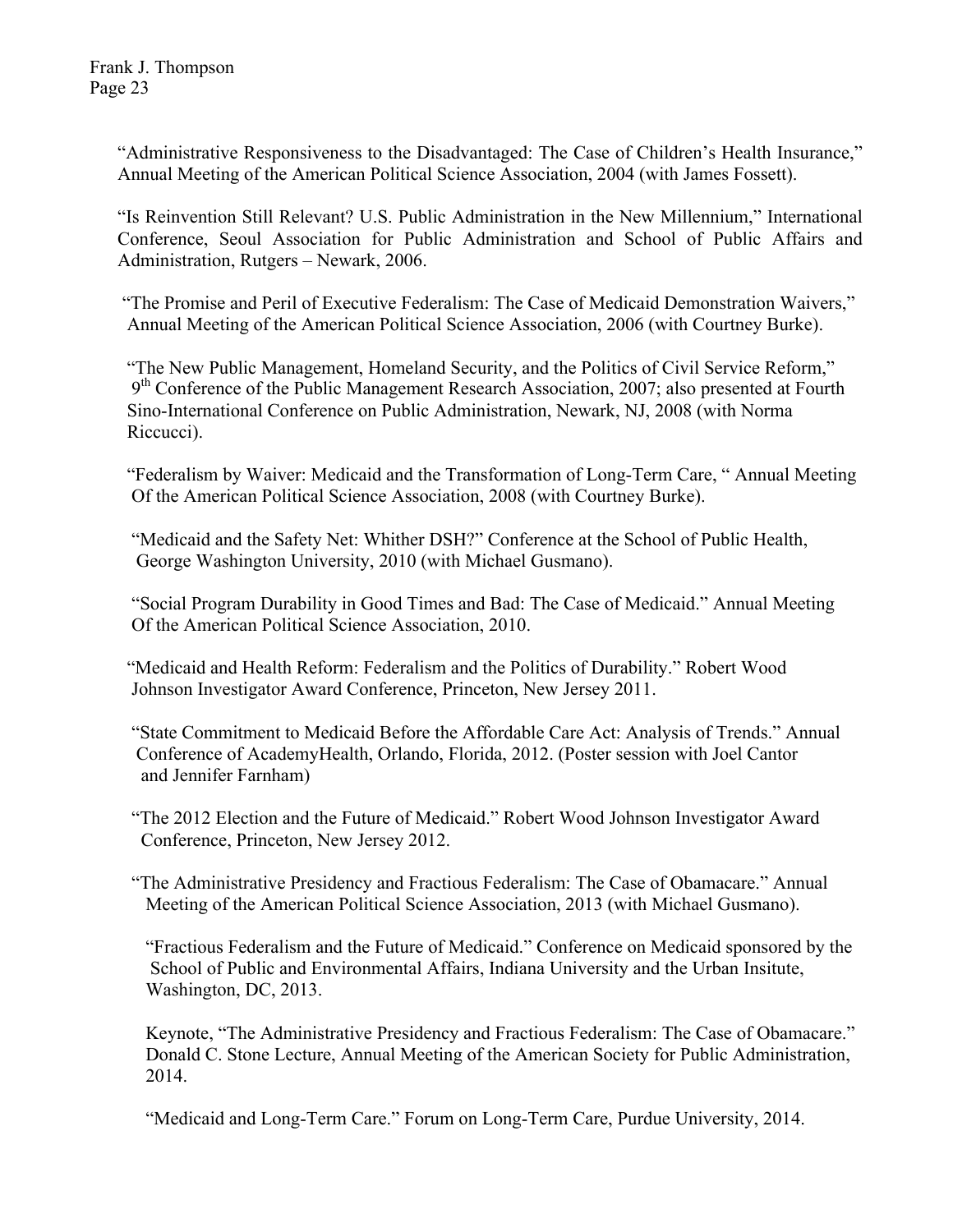Dr. Jerzy Hauptmann Distinguished Guest Lecture, "The Struggle to Implement Obamacare: Implications for American Governance." National Archives, Kansas City. Sponsored by Park University and AON, 2015.

"Paying the Shadow Workforce: The Case of Health Care." Annual Meeting of the American Society for Public Administration, 2017 (with Shugo Shinohara).

"Performance Payments for (Productive?) Networks: The Case of Medicaid Accountable Care Organizations." Annual Meeting of the American Political Science Association, 2017 (with Joel

C. Cantor and Rob Houston).

"Repealing and Replacing Obamacare: The Role of Executive Branch Action." Annual Meeting

of the American Society for Public Administration, 2018 (with Michael K. Gusmano and Shugo Shinohara).

"The Trump Administration and Federalism: The Case of the Affordable Care Act." Annual Meeting of the American Political Science Association, 2018 (with Michael Gusmano).

"Medicaid and the Homeless: Housing Support Demonstrations in Four States," Annual Social Equity Leadership Conference, National Academy of Public Administration and Rutgers School of Public Affairs & Administration, 2019.

"The Case of Medicaid Section 1115 Demonstration Waivers," Presentation on Roundtable, The Politics of Medicaid Evidence. Annual Meeting of the American Political Science Association, 2020 (virtual, with Michael Gusmano).

### **Other Conference Activity**

Discussant, "Administration and Representation," American Political Science Association Convention, 1972.

Panels Chair, "Politics and Choice in Urban Bureaucracies," American Political Science Association Convention, 1974.

Discussant, Workshop for Public Administration Fellows, American Society for Public Administration Convention, 1976.

Convener for the Panel "Planning for Health Resources Development," American Society for Public Administration Convention, 1977.

Panel Chair, "Discovering the Politics of Public Personnel Administration," Midwest Political Science Association Convention, 1978.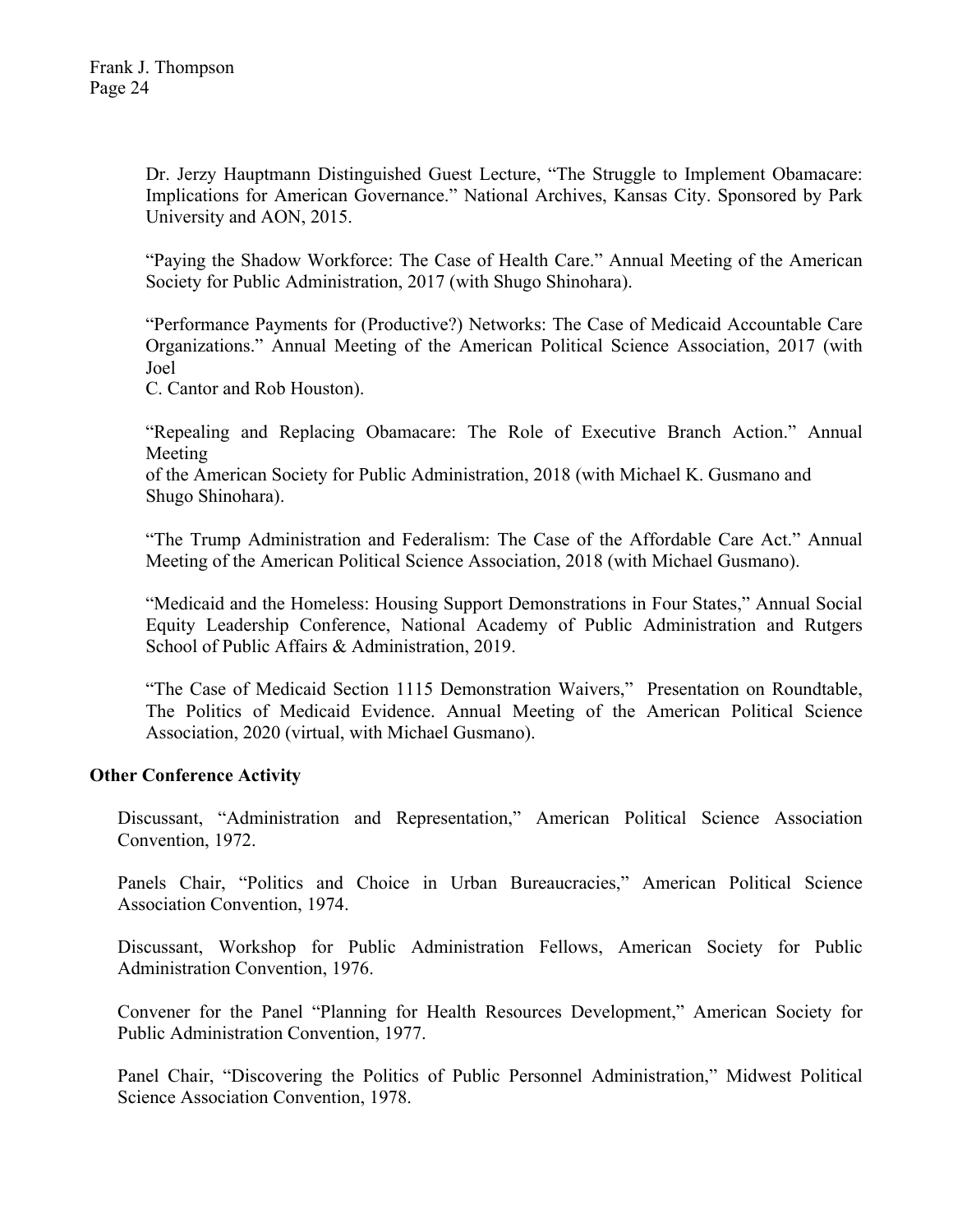Convener and Presentation, "The Quest for Economy and Efficiency in Health Care: Regulating Hospitals and Their Hardware," American Society for Public Administration, 1978.

Chairperson, "Developments in Organization Theory," Southwest Social Science Convention, 1979.

Chairperson, "Representative Bureaucracy," American Political Science Association Convention, 1979.

Convener and Presentation, "Public Hospitals in an Era of Economy and Efficiency," American Society for Public Administration Convention, 1980.

Discussant, "Interorganizational Issues in Health Planning," Annual Meeting of the American Public Health Association, 1981.

Panel Chair, "Intergovernmental Regulation and Deregulation," Annual Meeting of the American Society for Public Administration, 1983.

Panel Chair, "The Politics of Health," Annual Conference of the American Political Science Association, 1983.

Panel Chair, "Bureaucratic Implementation," Annual Meeting of the American Political Science Association, 1984.

Commentator, "Combining Qualitative and Quantitative Research in Public Administration," Annual Meeting of the American Society for Public Administration, 1985.

Panel Chair and Discussant, "Organization Theory and the Problem of Policy Implementation," Annual Meeting of the American Political Science Association, 1985.

Discussant, "Reconsidering Some Myths of Public Administration," Annual Meeting of the American Political Science Association, 1985.

Panel Chair, "Political Science and Public Administration: The Implications of NASPAA," Annual Meeting of the Southern Political Science Association, 1985.

Panel Convenor, "Political and Merit in the 1980s," Annual Meeting of the American Society for Public Administration, 1986.

Panel Chair, "Administrative Risk and Sexual Harassment: Legal and Ethical Responsibilities On Campus," Annual Meeting of the American Political Science Association, 1986.

Panel Chair, "Power in Organizations," Annual Meeting of the American Political Science Association, 1986.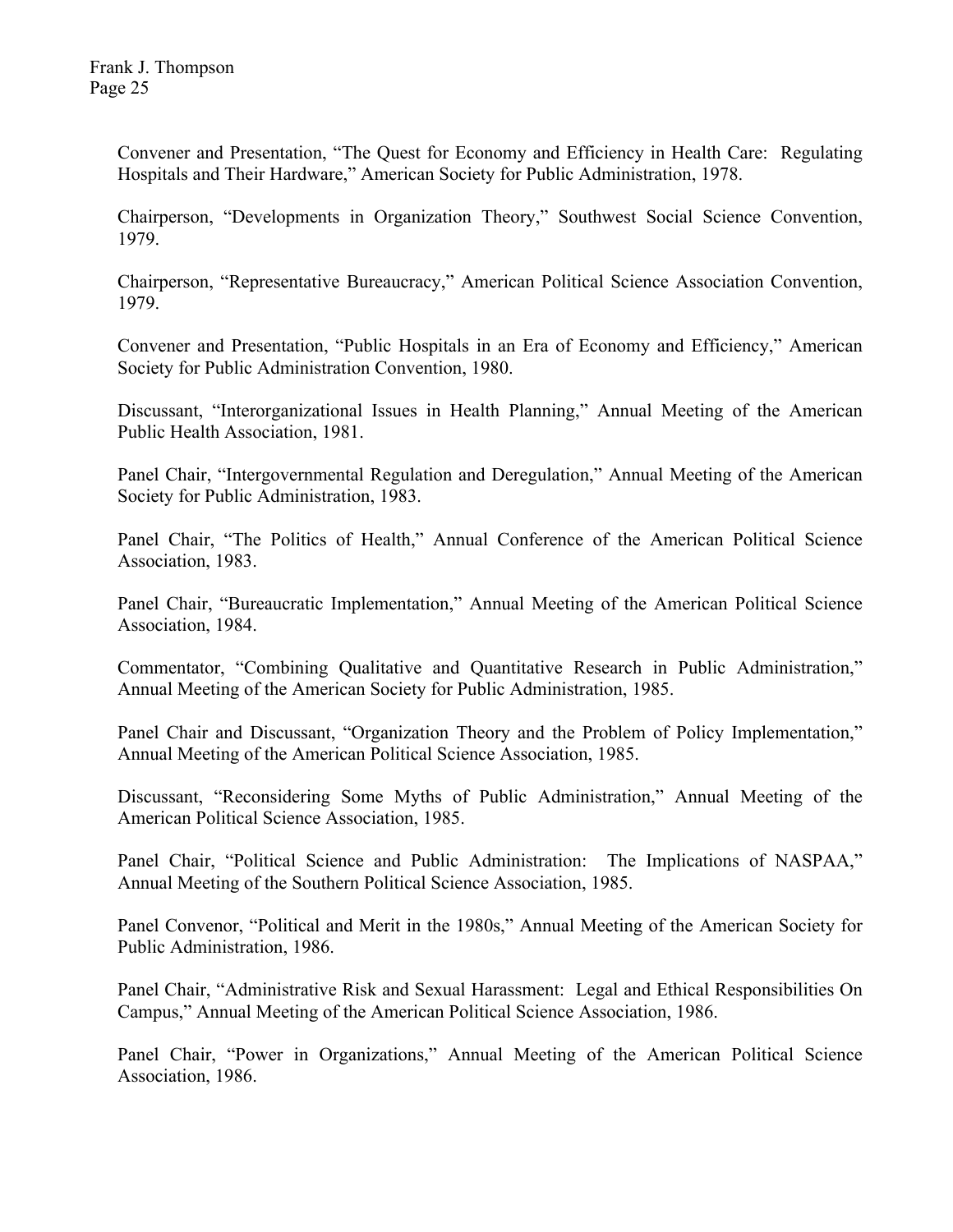Convener, "Peer Review To Accreditation: A Year of Transition," Annual Meeting of the National Association of Schools of Public Affairs and Administration, 1986.

Commentator, Doctoral Roundtable on "Introducing Change in Federal Organizations," Annual Meeting of the American Society for Public Administration, 1987.

Panelist, "Master's Programs in Political Science Departments," Annual Meeting of the National Association of Schools of Public Affairs and Administration, 1987.

Convenor, "Accreditation Planning Workshop," Annual Meeting of the National Association of Schools of Public Affairs and Administration, 1987.

Discussant, "A Comparison of Public and Private Management Approaches," Annual Meeting of the Association for Public Policy Analysis and Management, 1987.

Moderator, "The Limits to Health Insurance: Federal State and Local Policy," Annual Meeting of the Association for Public Policy Analysis and Management, 1987.

Panelist, "Profile of Diversity in NASPAA Schools," Annual Meeting of the American Society for Public Administration, 1988.

Chair, Workshop on "Faculty Development and Performance Appraisal," Annual Meeting of the American Political Science Association, 1988.

Discussant, "The Institution of Civil Service Reform," Annual Meeting of the American Political Science Association, 1988.

Discussant, Workshop on the Task Force Reports of the National Commission on Public Service (Volcker Commission), Princeton University, 1988.

Discussant, Civil Service Reform Conference, Maxwell School, Syracuse University, 1988. Co-Chair, "Workshop for Program Directors," Annual Meeting of the National Association of Schools of Public Affairs and Administration, 1988.

Panel Moderator, "New Challenges in Public Personnel Administration: A View From the States," 27th Annual Institute of the Capital District Chapter of the American Society for Public Administration, 1989.

Chair and Discussant, "Reframing Incrementalism," Annual Meeting of the New York State Political Science Association, 1990.

Discussant, "Equity in the Public Service," Annual Meeting of the American Society for Public Administration, 1990.

Chair, "Thinking About Public Management," Annual Meeting of the Association for Public Policy Analysis and Management, 1990.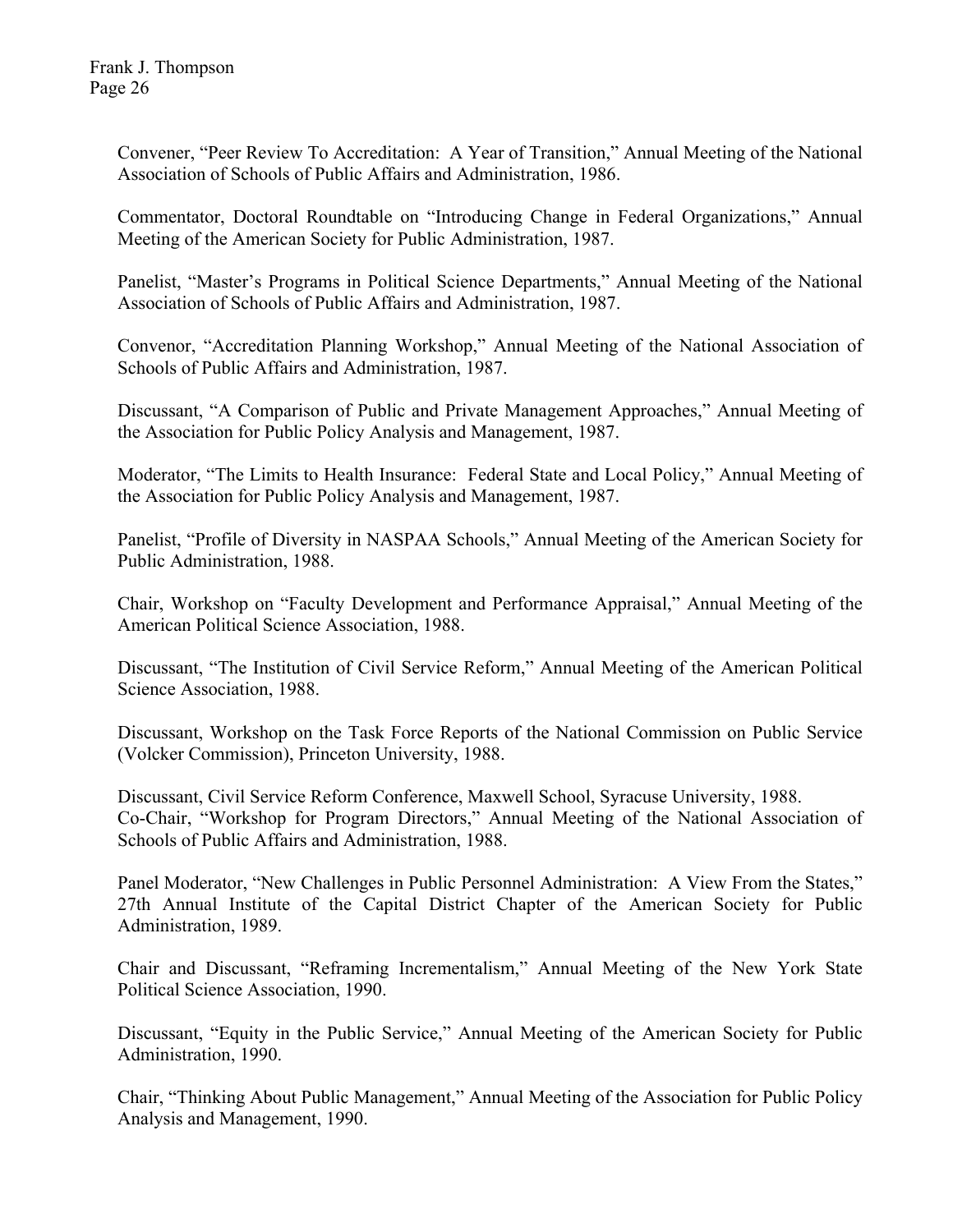Chair, "Educating for a Revitalized Public Service: The Implications of the Volcker Commission," Annual Meeting of the National Association of Schools of Public Affairs and Administration, 1990.

Panelist, "Environmental Scanning and Training," Annual Meeting of the National Association of State Training and Development Directors, 1991.

Panelist, "Rebuilding the Public Service Post-Volcker," Annual Meeting of the National Capital Area Chapter of the American Society for Public Administration, 1992

Convener, "Changing State and Local Systems," Annual Institute of the Empire State Capital Area Chapter of the American Society for Public Administration, 1992

Convener, "The National Commission on the State and Local Public Service," Annual Meeting of the American Society for Public Administration, 1992

Chair, "Revitalizing State and Local Public Service," Annual Meeting of the American Political Science Association, 1992.

Panelist, "Sustaining the Capital University Relationship," National Conference on the Link Between Public Universities and State Capitals, 1993.

Panelist, "Research Implications of Administrative Reform Initiatives," Annual Meeting of the National Association of Schools of Public Affairs and Administration, 1993.

Chair, "Health Care Models and Management Issues," Annual Meeting of Northeast American Society for Public Administration, 1993.

Panelist, "Changing Governance: How Do Existing Institutions Fit?" Fall meeting of the National Academy of Public Administration, 1993.

Panelist, "Health Care Reform and the Role of the States," Conference, University of Illinois Institute of Government and Public Affairs, 1994.

Speaker, "Civil Service Reform: The Winter Commission Report," Annual Meeting of the Central Region of the International Personnel Management Association, 1994.

Chair, "Health Care at the Crossroads: The Politics of Reform," Annual Meeting of the American Political Science Association, 1994.

Panelist, "New Perspectives on Education for Public Management," Annual Meeting of the National Association of Schools of Public Affairs and Administration, 1994.

Panelist, "The Winter Commission Report: Hard Truths/Tough Choices," Annual Meeting of the Western Political Science Association, 1995.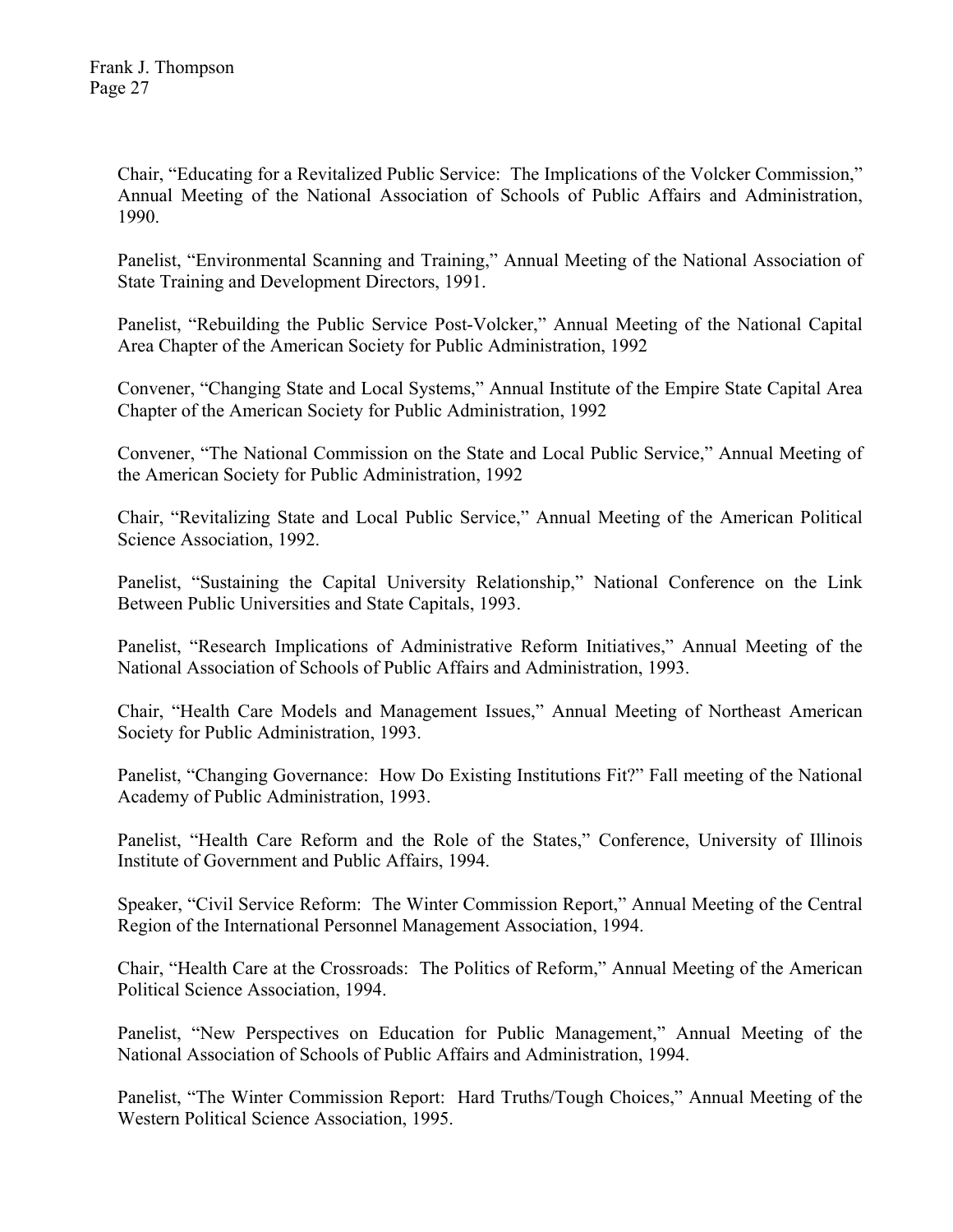Chair, "Bureaucracy and Democracy," Annual Meeting of the American Political Science Association, 1995.

Discussant, "The Role of the States in Health Policy," Annual Meeting of the American Political Science Association, 1995.

Discussant, "Looking at Public Service Education Late in the Millennium," Annual Meeting of the Association for Public Policy Analysis and Management, 1995.

Panelist, "Is Public Administration Undergoing a Paradigm Shift?" Annual Meeting of the National Academy of Public Administration, 1995.

Speaker, "The Ethos and Ethics of Public Service," Ditchley Foundation Conference, England, 1995.

Chair, "Downsizing, Devolution, and the Politics of Loadshedding," Annual Meeting of the American Political Science Association, 1996.

Discussant, "State Medicaid Programs in an Era of Devolution," Annual Meeting of the American Political Science Association, 1996.

Discussant, "Accountability and Devolution," Spring Meeting of the National Academy of Public Administration, 1997.

Presentation, "Human Resource Management and Civil Service Reform," Annual Meeting of the American Society for Public Administration, 1997.

Panelist, "Whither Public Administration? Roles, Research, and Images for a New Century," Annual Meeting of the American Political Science Association, 1997.

Discussant, "Making Performance Management Work," Annual Meeting of the Association for Public Policy Analysis and Management, 1997.

Panelist, "Providing Technical Assistance to State Medicaid Programs," National Conference on the Link Between Public Universities and State Capitals, 1998.

Panelist, "Reinventing Government—An Appraisal," Annual Meeting of the National Association of Schools of Public Affairs and Administration, 1998.

Chair, "Public Affairs Students and State Government: Creating a Conduit," National Conference on the Link Between Public Universities and State Capitals, 1999.

Discussant, "Public Functions, Private Interests," Annual Meeting of the American Political Science Association, 1999.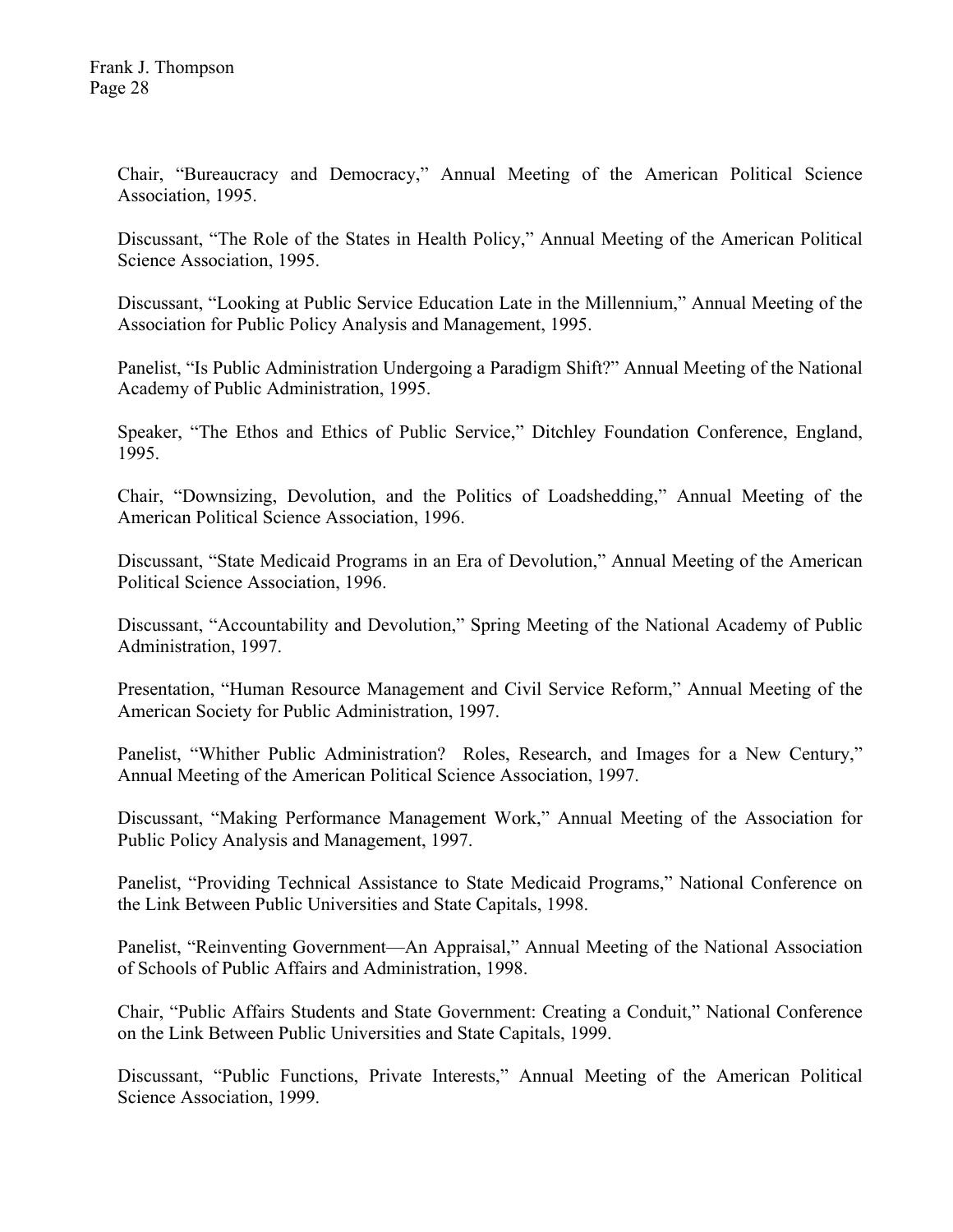Chair, "Reinventing Government," Annual Meeting of the American Political Science Association, 1999.

Chair, "Comparing Public Management in the U.S. and U.K.," Annual Meeting of the Association for Public Policy Analysis and Management, 1999.

Panelist, "The Master's Degree and New Trends in Professional Employment," Annual Meeting of the Association for Public Policy Analysis and Management, 1999.

Chair, "Human Resources: Performance and Motivation," Fifth Annual National Public Management Conference, College Station, Texas, 1999.

Panelist, "Research and Theory in Public Administration: The Cutting Edge," Annual Meeting of the American Society for Public Administration, 2000.

Discussant, "The Changing Nature of Governance," Transatlantic Consortium for Public Policy Analysis and Education Colloquium, Maastricht, The Netherlands, 2000.

Chair, "Reinventing State and Local Government," Annual Meeting of the American Political Science Association, 2000.

Chair, "Changing Institutions of Social Programs," Annual Meeting of the Northeast Political Science Association, 2000.

Chair, "Government Practitioners as Partners in International Development," Annual Meeting of the American Society for Public Administration, 2001.

Discussant, "Federal and State Government Policy and Interactions," Annual Meeting of the American Political Science Association, 2001.

Chair, "Welfare Reform," Annual Meeting of the American Political Science Association, 2001.

Chair, "The Ethics of Policy Choice and Political Accountability," Colloquium of Transatlantic Consortium for Public Policy Analysis, Pittsburgh, 2001.

Panelist, "Promoting Public Sector Destinations for NASPAA School Graduates," Annual Meeting of the National Association of Schools of Public Affairs and Administration, 2001.

Convener, "Creating A Professional: Ways To Sway An MPA," Annual Meeting of the American Society for Public Administration, 2002.

Discussant, "Assessing the Impacts of Decentralization: Lessons from U.S. Domestic Policy," Annual Meeting of the American Political Science Association, 2002

Chair, "Perspectives on Public Service," Annual Meeting of the American Political Science Association, 2002.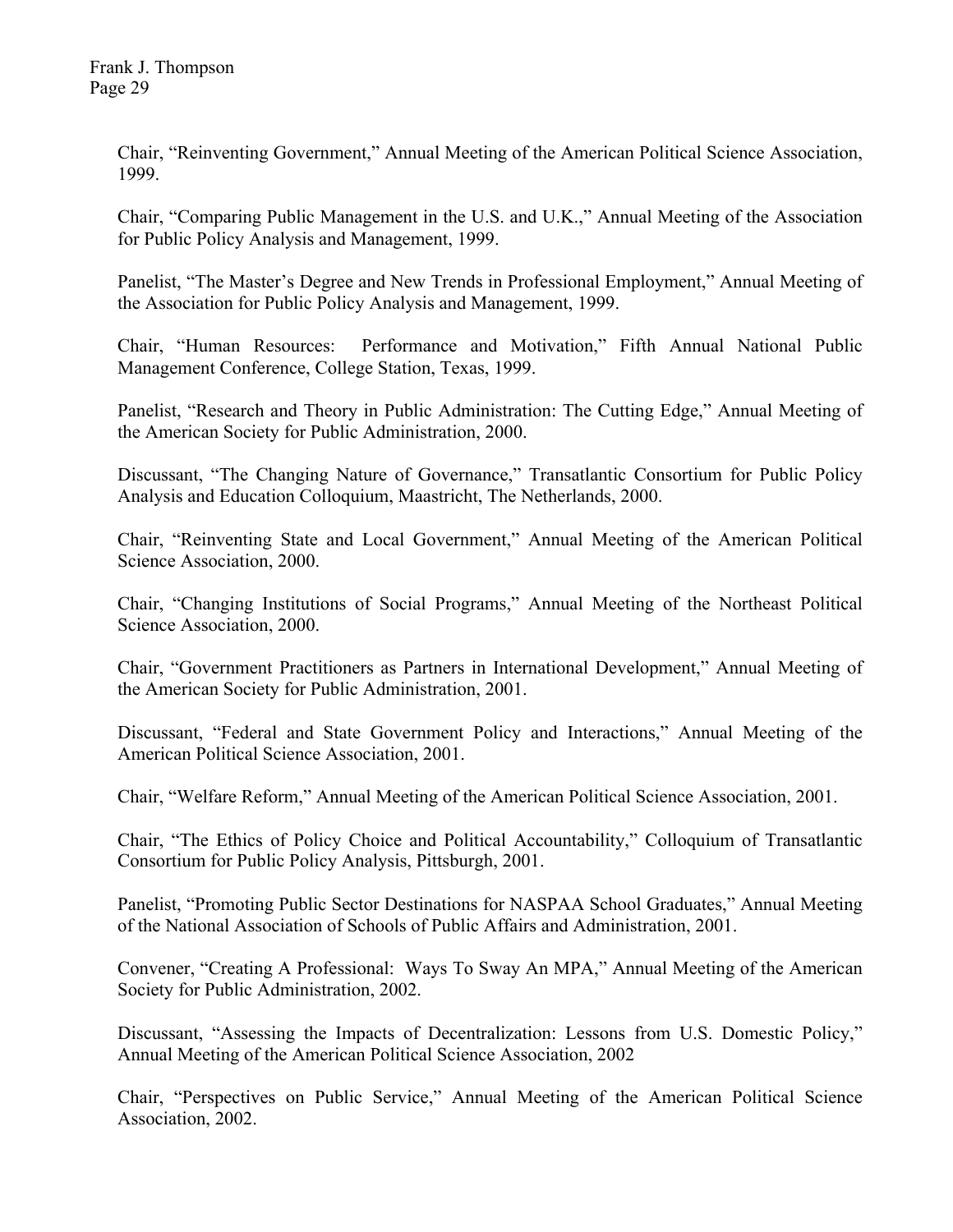Convener, "Marketing The MPA," Annual Meeting of the National Association of Schools of Public Affairs and Administration, 2002.

Panelist, "Public Affairs Education in a Nation Without Majorities: Health Research and Training in the Face of Social Inequalities," Annual Meeting of the National Association of Schools of Public Affairs and Administration, 2002.

Chair, "Performance Management: Efficacy and Context," Public Management Research Conference, 2003.

Convener, "Bureaucratic Structure in a Post 9/11 Government," Annual Meeting of the American Society for Public Administration, 2003.

Discussant, "Is Medicaid Managed Care Manageable?" Annual Meeting of the American Political Science Association, 2003.

Chair, "Innovations and Reforms in Public Agencies," Annual Meeting of the Association for Public Policy Analysis and Management, 2003.

Panelist, "An Ounce of Prevention…Do's and Don'ts for Department Chairs and Other Academic Leaders," Annual Meeting of the National Association of Schools of Public Affairs and Administration, 2003.

Discussant, "Comparative Federalism," Annual Meeting of the American Political Science Association, 2004.

Panel of Past Presidents: "The Changing Role of NASPAA and Public Affairs Education," Annual Meeting of the National Association of Schools of Public Affairs and Administration, 2004.

Discussant, "Accountability, Culture, and Trust," Annual Conference of the International Association of Schools and Institutes of Administration, Como, Italy, 2005.

Chair, "Intergovernmental Politics and Policy Decisions," Annual Meeting of the American Political Science Association, 2005.

Chair, "Public Management: Democratization and Innovation," Annual Meeting of the American Political Science Association, 2005.

Discussant, "Administrative Reform: A Comparative Perspective," Annual Meeting of the American Political Science Association, 2006.

Discussant, "Management and the Implementation Process: Problems and Strategies," Annual Meeting of the Association for Public Policy Analysis and Management, 2006.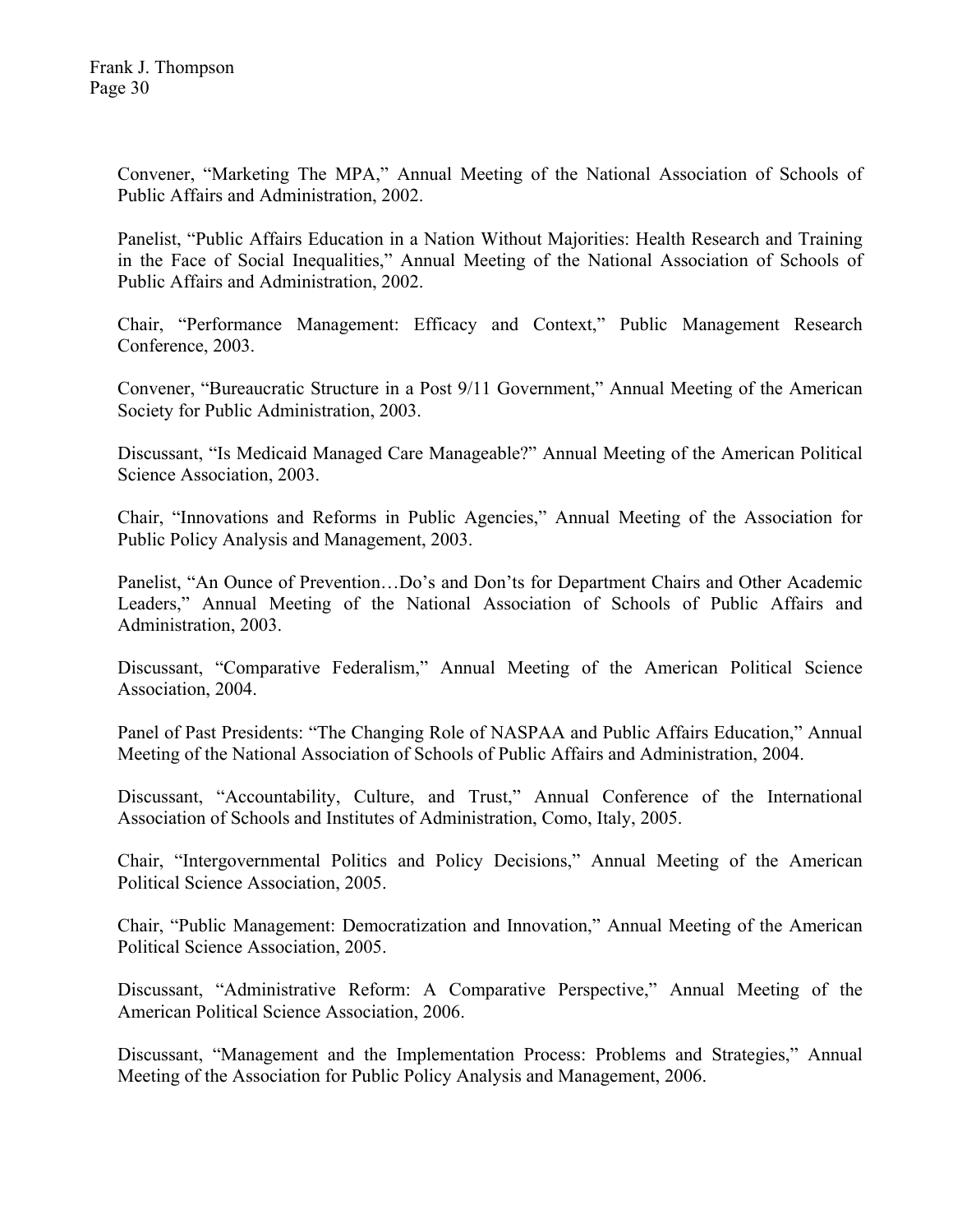Presentation, "The Potential and Limits Of Medicaid Demonstration Waivers, " Annual Meeting of the National Academy of Public Administration, 2006.

Chair, "The Politics of Medicaid," Annual Meeting of the American Political Science Association, 2007.

Discussant, "Federalism and the Bush Administration," Annual Meeting of the American Political Science Association, 2007.

Discussant, "Organizational Change and Human Resources," Annual Meeting of the Association for Public Policy Analysis and Management, 2007.

Presentation, "Academy Study: University of California Human Resources Accreditation," Annual Meeting of the National Academy of Public Administration, 2007.

Chair and Discussant, "Policy Implementation and Federalism: Reconciling National Goals, Flexibility, and Discretion," Annual Meeting of the American Political Science Association, 2008.

Presentation, "Medicaid: Political Durability, Democratic Process, and Health Care Reform," Robert Wood Johnson Investigators Award Annual Meeting, 2008.

Presentation, "Federalism, Implementation, and Health Care Reform: Early Signs from the Obama Administration," Annual Meeting of the American Society for Public Administration, 2009.

Chair, "Whither The Public Service? American Exceptionalism, Human Resource Management, and the Contract State," Annual Meeting of the American Political Science Association, 2009.

Chair and Discussant, "Explaining the Success and Failure of Certain Health Policies," Annual Meeting of the American Political Science Association, 2009.

Chair, "Issues in Human Resource Management I," Annual Meeting of the Public Management Research Association, 2009.

Convener, "The Digital Transition as Elixir for the Health Care System?" Annual Meeting of the National Academy of Public Administration, 2009.

Convener, "Federalism and Health Policy Reform," Annual Meeting of the National Academy of Public Administration, 2009.

Chair, "The Foundations of Human Resource Management," Annual Meeting of the American Political Science Association, 2010.

Presentation, "Medicaid and Health Care Reform: Some Challenges," Annual Meeting of the Northeast Conference on Public Administration, 2010.

Presentation, "Implementing Healthcare Reform: Protecting Public Health in New Jersey," Annual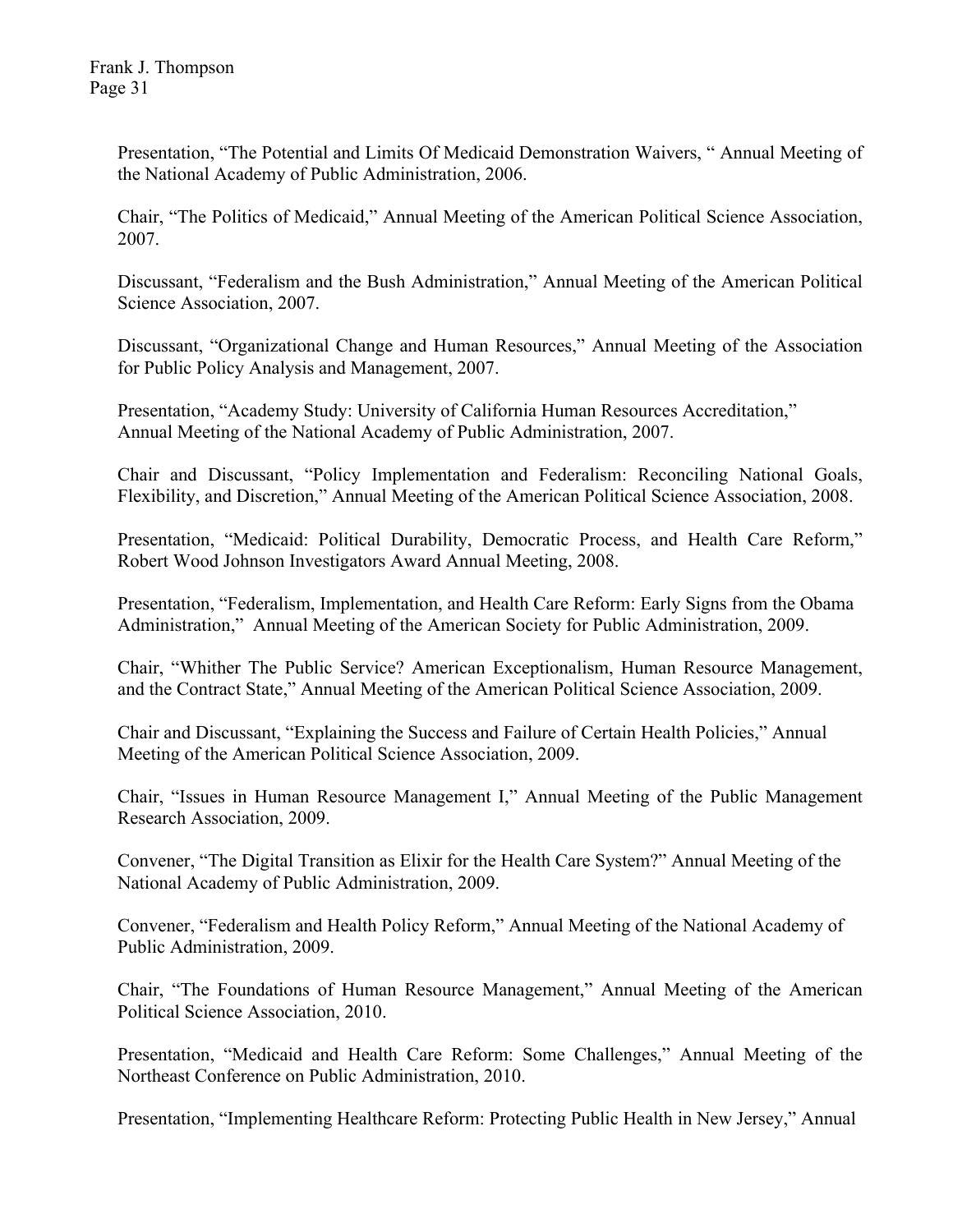Meeting of the New Jersey Public Health Association, 2010.

 Moderator and Presentation, "Where Are We Now? Health Care Reform 2011," Annual Meeting of The American Society for Public Administration, 2011.

 Panel Chair, "Public Values and Health Policy," Annual Meeting of the American Political Science Association, 2011.

 Discussant and Chair, "Fiscal Federalism: Federal Assistance to the U.S. States," Annual Meeting of the American Political Science Association, 2011.

 Moderator and Presentation, "Governing in Crisis: The Case of Health Care," Annual Meeting of The National Academy of Public Administration, 2011.

 Moderator, "Whither Health Reform? A View from the States," Federalism Section Meeting of the National Academy of Public Administration, 2012.

 Discussant, "Private Actors and Public Values: Street-Level Behavior of State Agents," Annual Conference of the Association for Public Policy Analysis and Management, 2012.

Discussant, "Commemorating The  $50<sup>th</sup>$  Anniversary of the Civil Rights Act of 1964: Moving Forward or Backward?" Annual Meeting of the American Political Science Association, 2013.

 Chair and presentation, "Implementing the Affordable Care Act." Annual Meeting of the National Academy of Public Administration, 2013.

 Chair, "The Politics of Implementing the Affordable Care Act." Annual Meeting of the Association for Public Policy Analysis and Management, 2013.

 Presentation on Medicaid, Conference on "Medicare and Medicaid at 50" at the Woodrow Wilson School, Princeton University, 2014.

Co-Convener, "Roundtable to Commemorate the 50<sup>th</sup> Anniversary of the 1964 Civil Rights Act." Annual Meeting of the American Society for Public Administration, 2014 (with Norma Riccucci).

 Panel Chair, "Enrollment and Implementation Challenges of the Affordable Care Act." Annual Meeting of the American Political Science Association, 2014.

 Panel Chair and Discussant, "Delivering Services in the American Intergovernmental System." Annual Meeting of the American Political Science Association, 2014.

 Chair and Discussant, Book panel focused on *Obamacare Wars*. Annual Meeting of the American Political Science Association, 2016.

 Chair, "Money, Mandates, and Public Management: A Roundtable Honoring the Scholarly and Public Service Contributions of Paul L. Posner." Annual Meeting of the American Political Science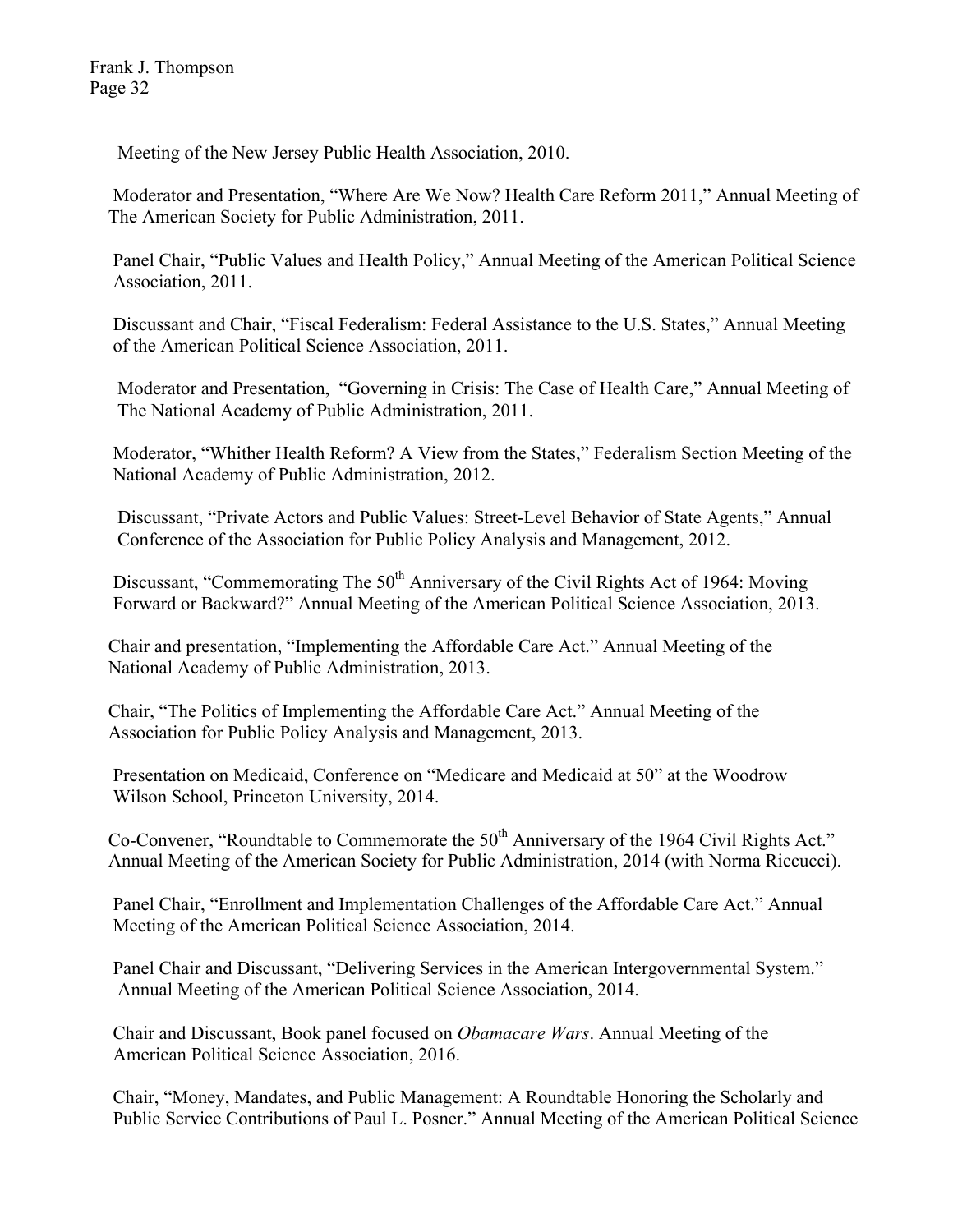Association, 2017.

 Chair, "Policy Feedback and Health Politics." Annual Meeting of the American Political Science Association, 2017.

Chair, "Health Status as a Predictor of Political Behavior and Attitudes." Annual Meeting of the American Political Science Association, 2018.

Chair, "Work and Waivers in Medicaid." Annual Meeting of the American Political Science Association, 2019.

Discussant, "Putting State Policy in Context: Federalism, Polarization, and Populism." Annual Meeting of the American Political Science Association, 2019.

Discussant, "State and Local Evidence for Policy Change and Vulnerable Populations," Annual Meeting of the American Political Science Association, 2021 (virtual).

Chair, "Who Uses Public Health Resources and Who Is Seen as Deserving of Doing So." Annual Meeting of the American Political Science Association, 2021 (virtual).

Discussant, Moderated Conversation on *Trump, the Administrative Presidency, and Federalism,* (Recipient of Brownlow Award. Annual Meeting of the National Academy of Public Administration, 2021 (virtual).

# **PROFESSIONAL SERVICE**

# **Editorial Boards:**

*State and Local Government Review* (1989-91) (2013-2015) *Public Administration Review* (1982-85) (1996-2002) *Administration and Society* (1982-93) *International Journal of Public Administration* (1979- 2009) *The Urban Interest* (1976-82) *Review of Public Personnel Administration* (1981-2018) *Journal of Health Politics, Policy, and Law* (1983- ) *Journal of Urban Affairs* (1986-89) *American Review of Public Administration* (1987- 2021) *Journal of Public Administration Research and Theory* (1990-92) *Publius*: *The Journal of Federalism* (2006- )

Health Book Review Editor, *Journal of Health and Human Resources Administration* (1978-85). Book Review Editor, *Publius: The Journal of Federalism* (2006-2011) Section Editor, "Report from the States," *Journal of Health Politics, Policy and Law* (2011-16) Section Editor with Heather Howard, "Tracking Health Reform," *Journal of Health Politics, Policy and Law* (2016 - )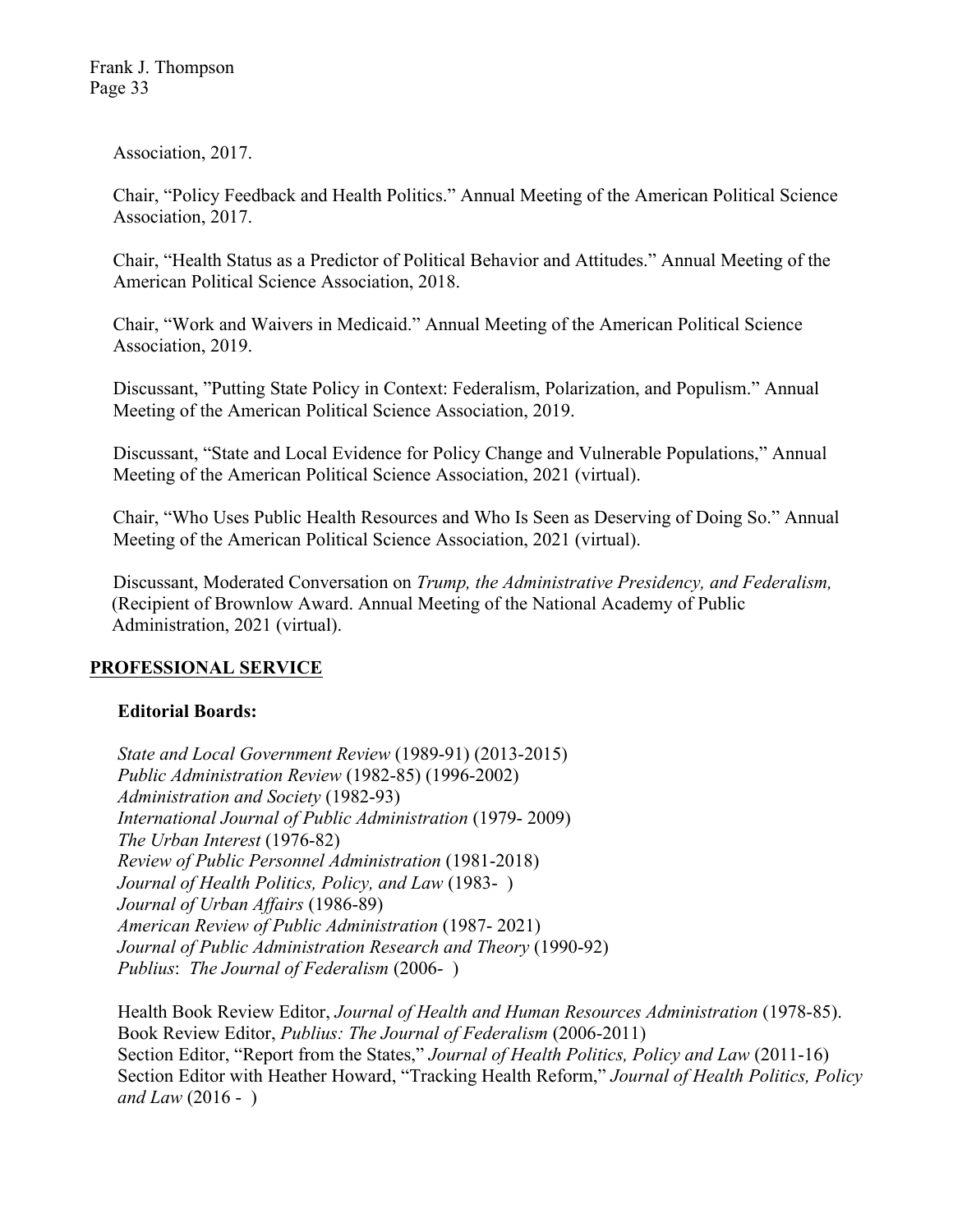### **Manuscript or Research Consultant**

**Grant Proposal Reviewer:** National Science Foundation, Energy Research Center, West Virginia University, Guggenheim Foundation, Smith Richardson Foundation.

**Article Reviewer:** *Health Affairs*, *American Political Science Review*, *American Politics Review*, *Journal of Policy Analysis and Management*, *The Georgia Review*, *American Politics Quarterly*, *Comparative Politics*, *Polity*, *Urban Affairs Quarterly*, *Law and Policy Journal*, *American Journal of Political Science*, *Western Political Quarterly*, *Social Science Quarterly*, *Political Science Quarterly*, *Policy Studies Review*, *Journal of Politics*, *Policy Studies Journal*, *Publius, Journal of Policy History*, *Social Forces, The Milbank Quarterly, Public Performance and Management Review, Regulation and Governance*, *Journal of Empirical Research on Human Resource Ethics.*  Journals where I serve or have served on the Editorial Board.

**Book Manuscript Reviewer/Referee:** Harvard University Press, Georgetown University Press, University of Wisconsin Press, University of California Press, Princeton University Press, University of Florida Press, University of Tennessee Press, Temple University Press, The Brookings Institution, U.S. Advisory Commission on Intergovernmental Relations, Allyn and Bacon, Congressional Quarterly, Inc., Little, Brown, Houghton Mifflin, Longman, St. Martin's Press, McGraw-Hill, General Learning Press, Dekker Press, Addison-Wesley, W.H. Freeman and Company, Rand-McNally, American Society for Public Administration, Goodyear Publishing, F.E. Peacock Publishers, Sage Publications, Harper Collins, State University of New York Press, Lynne Rienner, Hastings Center.

## **Professional Association Activities**:

American Political Science Association. William Anderson Award Committee for the best dissertation in federalism, state and local politics, and intergovernmental relations (1982, 2011); Executive Committee, Section on Public Administration (1985-87, 1989-92, 1996-99); Chair of Departmental Services Committee (1986-88); Chair of Public Administration Program at Annual Meeting (1990); Chair of Public Administration Section (1990-91); Chair, Gaus Award Committee (1991-92); Chair, Committee for the Advancement of Public Administration (1996-98); Executive Council, Federalism Section (1999-2002); Chair, Excellence in Mentoring Award Committee, Public Policy Section (2006); Nominations Committee for the Federalism Section (2010). Chair-Elect, Section on Health Politics and Policy, with responsibility for planning and assembling section panels for the 2015 annual meeting of the APSA (2014-15) Chair of Health Politics and Policy Section (2015-16); Federalism Section, Committee to select the best article published in *Publius: The Journal of Federalism* in 2015 (2016); James Madison Award Committee for 2017 (2017); Health Politics and Policy Section Committee to select the best paper presented at the annual meeting in this area (2018); Chair, Paul Volcker Junior Scholar Research Award Committee - Public Administration Section (2021).

American Society for Public Administration. Committee to select the best paper by practitioners (1982); James Webb Award Committee (1982); Publications Committee (1982-84); Editor, Search Committee for *Public Administration Review* (1995); Program Committee for the 2002 Conference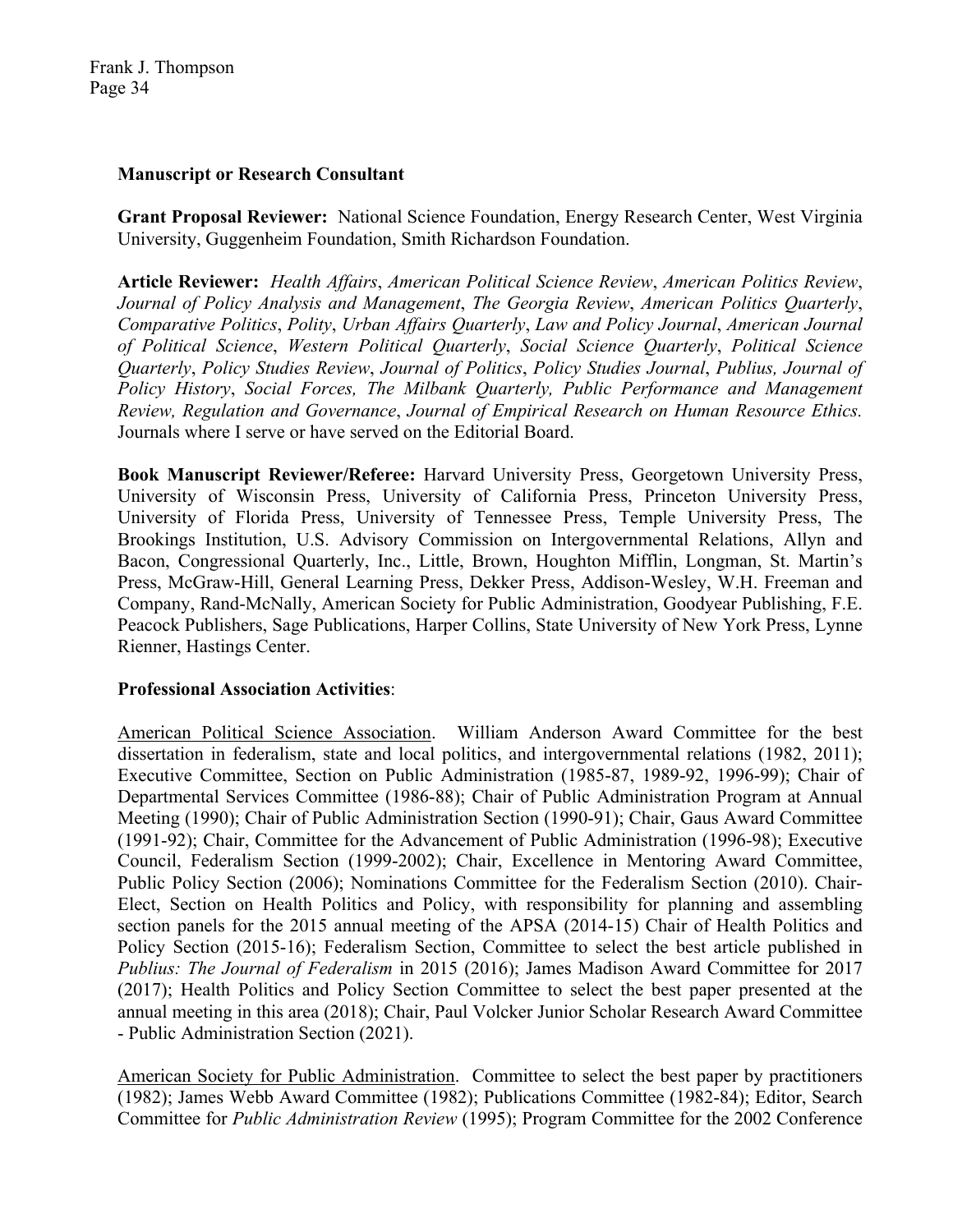(2001-02); Chair, Mosher Award Committee for the best article published by an academician in the Public Administration Review (2012); Nominations Committee (2013-14); Governance Committee (2014-15) Dwight Waldo Award Selection Committee (2016) (2017)

Association for Public Policy Analysis and Management. Institutional Representative (1989-94); (2000-05); Program Committee (2003).

National Academy of Public Administration. Fellow (1994- ); Panel on Public Service (1990- ); Advisory Panel, Center for Human Resource Management (1995-2000); Panel on Executive Organization (1998- ); Project Panel on PART and the Office of Personnel Management (2005); Chair, Project Panel on Human Resource Accreditation in the University of California System (2006-2007); Membership Committee (2009-2012); Program Planning Committee for the Annual Conference (2009); Standing Panel on Intergovernmental Relations (2018- ); Brownlow Award Committee for Outstanding Public Affairs Book (2022- )

National Association of Schools of Public Affairs and Administration. Undergraduate Committee (1975-79); Principal Representative (1983-2005); Standards Committee (1983-84, 1987-88); Committee on Computers in Public Administration Education (1984-85); Peer Review Committee (1984-86); Chair, Commission on Peer Review and Accreditation (1986-87); Program Co-chair for program of annual meeting (1988); Chair, Task Force on Revitalizing the Public Service (1989- 91); Levine Award Committee (1990-91); Vice President (1990-91); President (1991-92); Executive Council (1990-93); Chair, Research Award Committee (1992-93); Chair, Nominating Committee (1993); Nominating Committee (1994); Chair, Committee on the Constitution (1996- 97); Finance Committee (1999-2001); Chair, Marketing Committee (2002-03); Research Committee (2005-2006).

Public Management Research Association. Search Committee for Editor of the *Journal of Public Administration Research and Theory* (2008)

New York State Academy of Public Administration. Fellow (1991-2008); Board of Directors (1994-99); Board Chair (1995-97).

Pi Alpha Alpha (National Honor Society for Public Affairs).

Executive Committee, Transatlantic Consortium for Public Policy Analysis and Education (2000- 2005).

# **Academic Consultant and Lecturer**:

Guest lectures include: Center for Health Studies at the University of Chicago (1982), University of Colorado, Denver (1983), Mississippi State University (1984, 1987), Southwest Missouri State University (1989), University of Massachusetts (1990), State University of New York at Binghamton (1991), Collins Lecture at Florida State University (1991), University of Tennessee Health Science Center (2002), New York University (2005), Bloustein School, Rutgers University (2006, 2008, 2016), six lectures on Democracy and Administration, Shih Hsin University, Taipei,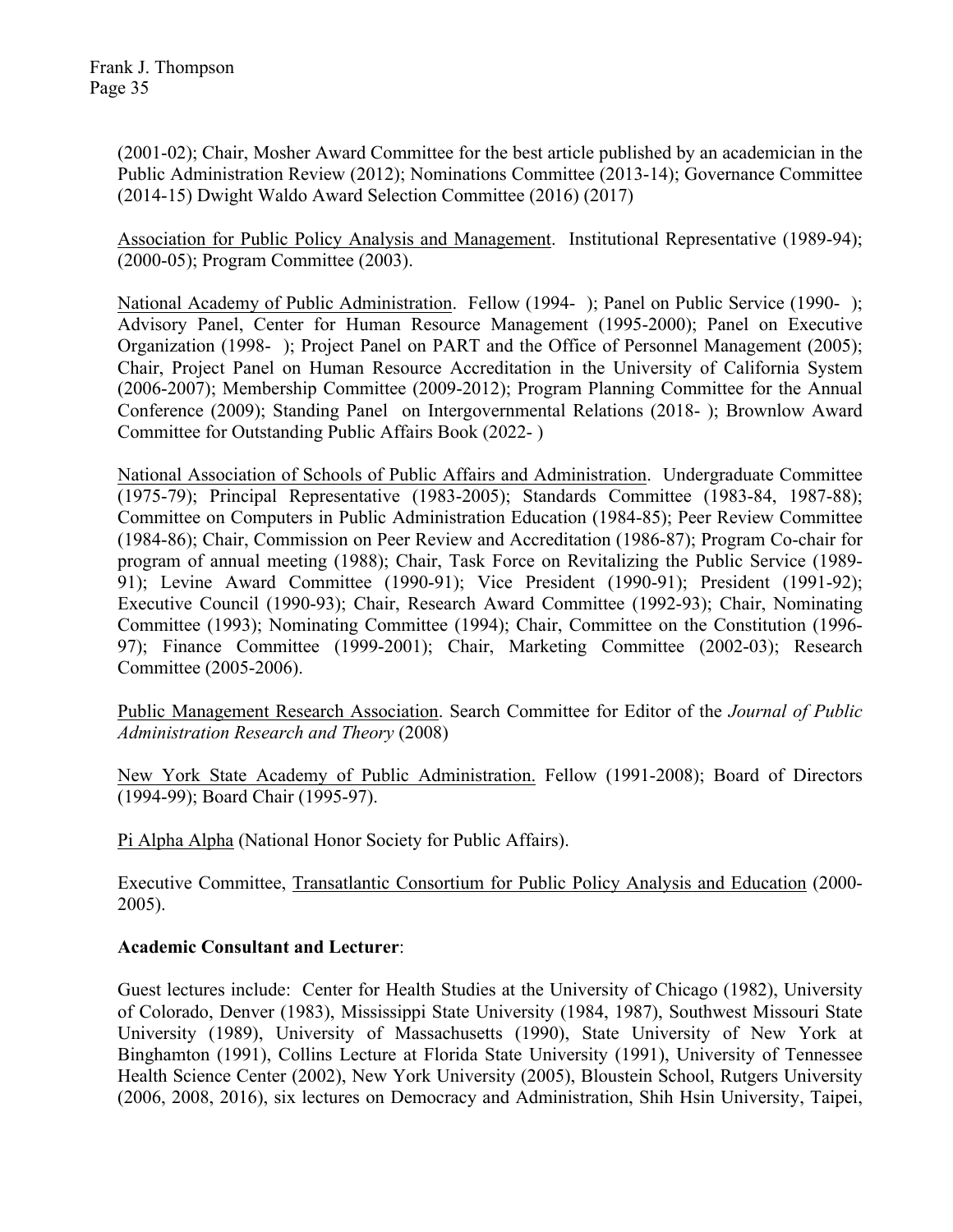Frank J. Thompson Page 36

> Taiwan (2007), University of Medicine and Dentistry of New Jersey (2008, 2009), Ford School of Public Policy, University of Michigan (2013), Georgetown University (2021).

> Academic consultancies include: Georgia State University (1982) (2005), Board of Regents, University of Tennessee (1985), Louisiana State University at Shreveport (1985), Cleveland State University (1986), University of Tennessee, Chatanooga (1986), Mississippi State University (1987), University of Houston at Clear Lake (1988), University of Vermont (1988), Southwest Missouri State University (1989), East Carolina State University (1989), University of Wisconsin (1992), Wayne State University (1993), Rutgers University-Newark (1993), Florida State University (1993); Northeastern University (1995), Harvard University (1995), Board of Regents, Louisiana State University (1996), University of North Carolina System (1996), Miami University of Ohio (1996), Walden University (1997), Ministry of Education and Culture, Republic of Cyprus (1998), University of Massachusetts (2003), University of Maryland, Baltimore County (2004), University of South Dakota (2007), San Diego State University (2012).

> Member, National Advisory Committee of the Institute of Government and Public Affairs, University of Illinois (1994-2004); Committee Chair (2000-2004).

Planning Committee, Conference on Creating Innovative Organizations, Duke University (1995).

### **PUBLIC SERVICE**

Special training sessions for state government officials, Center for Continuing Education, University of Georgia (1973-75).

Public Administration Fellow, U.S. Public Health Service (1975-76).

Consultant to the U.S. Public Health Service, Department of Health, Education and Welfare (1976- 79).

Member, Review Committee for Health Careers Opportunity Grant Proposals, U.S Public Health Service (1978, 1979).

Consultant to the Orkand Corporation, Silver Springs, Maryland, Company.

Presentation on the role of public bureaucracies in the political system, Taft Institute (training for high school social science teachers) (1979).

Participation in state policy seminar (sessions with the Governor's staff), University of Georgia (1979).

Consultant to the National Training and Development Service concerning graduate education in public personnel management (contract funded by the U.S. Office of Personnel Management).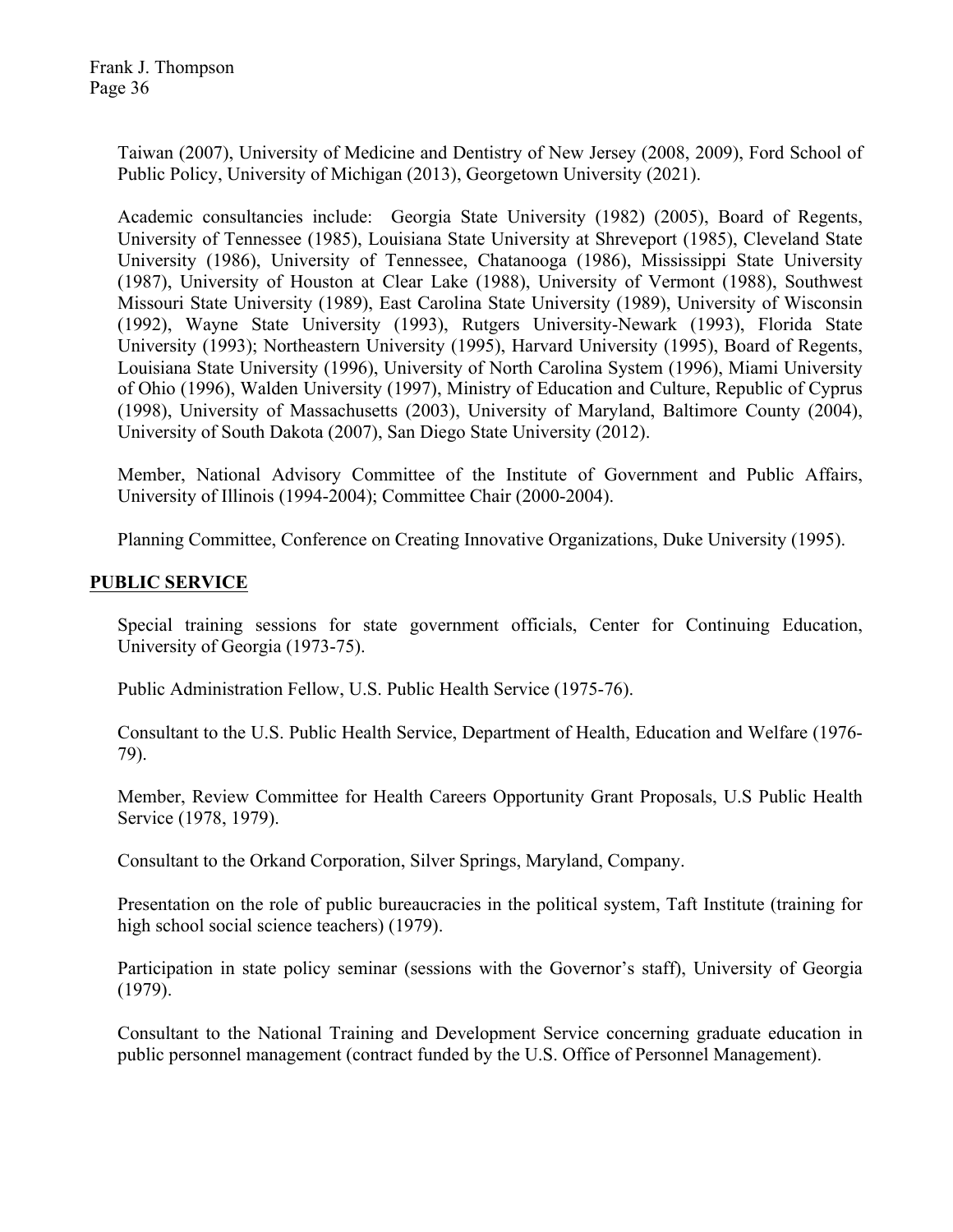Consultant to the U.S. President's Commission for a National Agenda for the Eighties. This job entailed oral briefings of the commission staff and the submission of a paper entitled "Topics in Federal Personnel Management" (1980).

Advisory Committee, Management Development Project, American Public Welfare Association under contract with the Department of Health and Human Services (1981-83).

Preparation and testing of a rating form to be used in awarding Health Careers Opportunity Grants. Under contract with the U.S. Public Health Service (1982).

Publications Consultant, U.S. Advisory Commission on Intergovernmental Relations (1983).

Lecture on the implementation of health care policy, Annual Seminar, United States Office of Personnel Management, Western Executive Seminar Center, Denver (1983).

Lecture on implications of Gramm-Rudman-Hollings at Meeting of the Athens Federal Executive Association (1986).

Keynote Speaker, "Health Care For The Indigent," Fifteenth Biennial Institute for Georgia Legislators (1986).

Presentation, "The County's Role in Indigent Health Care," 73rd Annual Meeting of the Georgia County Commissioners (1987).

Discussant, "New York State Drug Plan," Meeting of the Empire State Capital Area Chapter, American Society for Public Administration (1990).

Board, Upper Hudson Planned Parenthood (1990-95).

Task Force on Executive and Management Development, U.S. Office of Personnel Management (1990).

Evaluator, State and Local Innovations Project, Kennedy School of Government, Harvard (1992, 2000).

Executive Director, National Commission on the State and Local Public Service (1991-1996 ).

Speech, 1992 Training Conference of the Central Region of the International Personnel Management Association.

Issues Briefing on "Reinventing Government" for new members of the New York State Legislature, Rockefeller Institute of Government, 1993.

Panelist, "New Needs, New Approaches for a New New York," Spring Seminar, New York State Association of Counties, 1994.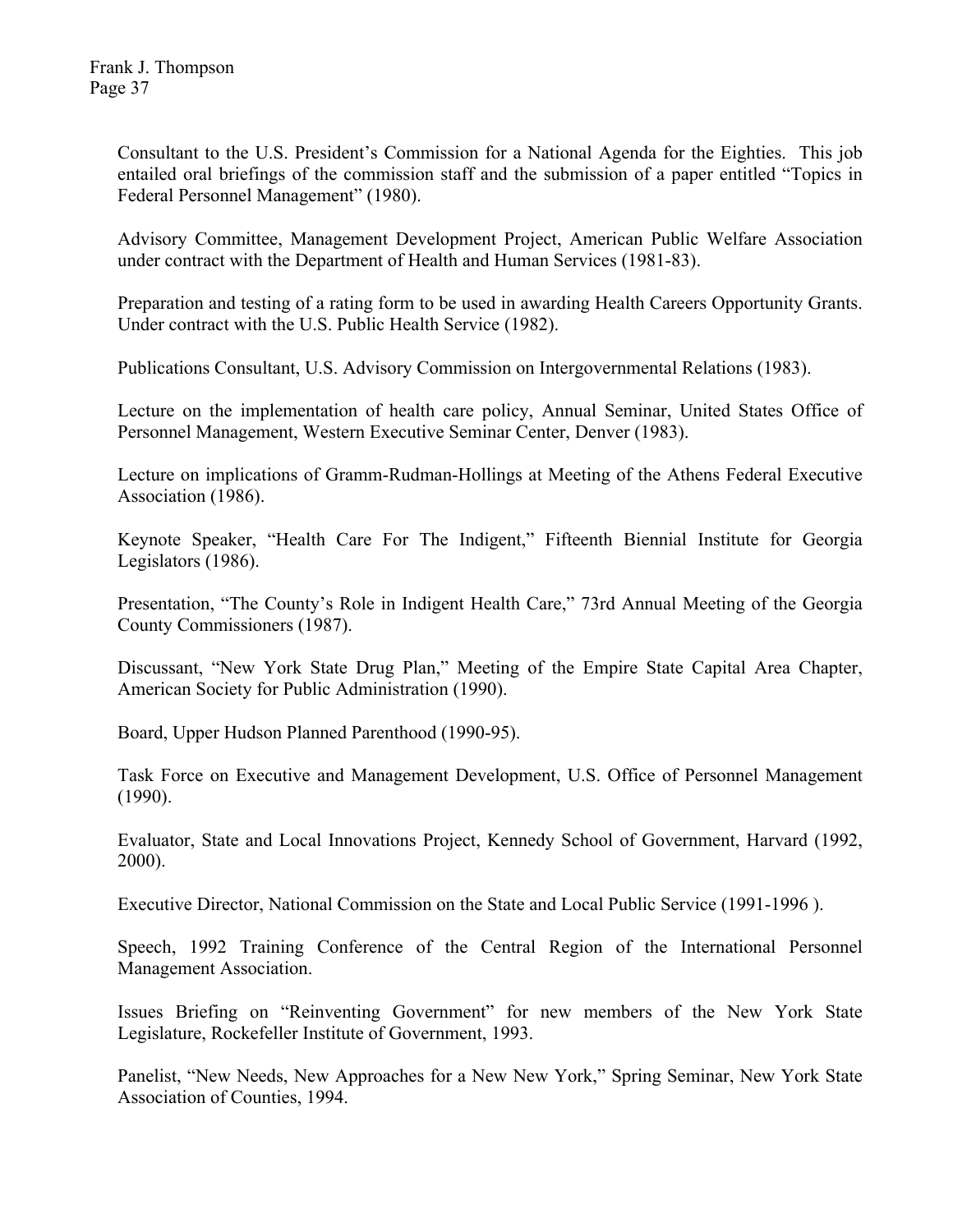Panelist, "The Crossroads of Public Sector Employment—Where Is It Going?" 1994 Annual Institute, Capital District American Society for Public Administration, 1994.

Moderator, "Insuring Access Without Compromising Quality," Conference on Health Care Reform, 1994.

Keynote, "Reinvention and the Winter Commission," Michigan Public Management Institute, 1994.

Keynote, "Health Care Reform and the States," National Conference on Public Employee Retirement Systems, Honolulu, 1994.

Testimony on Civil Service Reform, Hearing of the Little Hoover Commission, State of California, Sacramento, 1994.

Panelist, Conference on Transforming Civil Service, U.S. General Accounting Office, 1995.

Moderator, "Information Systems and Health Care Quality," Institute for the Advancement of Health Care Management, 1996.

Moderator, "Regulatory Reform Teleconference," sponsored by the New York Governor's Office of Employee Relations and the Public Employees Federation, 1996.

Guest, "Q & A on Medicaid," WMHT Television, Schenectady, NY, 1997.

Presentation, "The State Capacity Study," The New Jersey Capitol Forums on Health and Medical Care, 1997.

Panel Moderator, "Managing Health Care, Money, and Medicine in the New Millenium," Conference of the New York State Public Sector Coalition on Health Benefits, 1998.

Board, Albany-Tula (Russia) Alliance (1998-2002).

Director, Training, NY State Public Management Intern Program (1997-2002).

Speaker, "Toward a High-Performance Workplace: Fixing Civil Service in Massachusetts," Pioneer Institute Forum Luncheon, Boston, Massachusetts, 2000.

Participant, Transition Dialogue Series, "Civil Service Reform and Human Resources," Reason Public Policy Institute, Washington, D.C., 2000.

Panelist, "Can Programs for the Poor be Successful?" Conference on Medicaid, Health Policy Consortium of the Capital Area, Albany, New York, 2001.

Reviewer, "Innovation in American Government Awards," Kennedy School of Government, Harvard University, 2001-2003.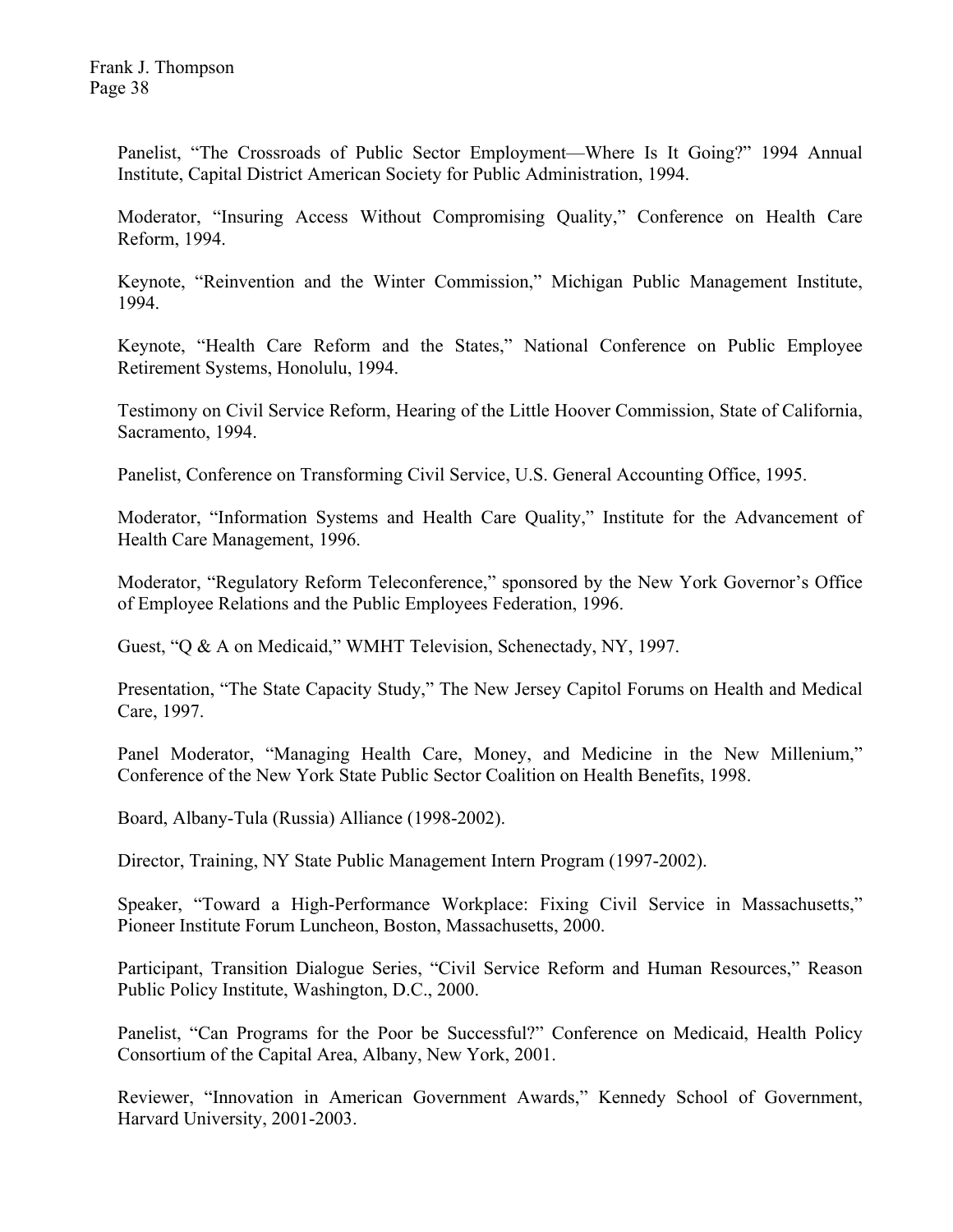Keynote, "Health Insurance for Children: The Take-Up Challenge," Conference at the University of Tennessee Health Science Center, Memphis, Tennessee, February 2002.

Keynote, "The Future of Public Management," Annual Conference of the Organization of New York State Management Confidential Employees, September 2002.

Working Group on Federalism and Homeland Security, The Century Foundation, New York City, 2002-03.

Panel Chair, "The Role of 'Home' in Homeland Security: The Federalism Challenge," Nelson A. Rockefeller Institute of Government, Albany, New York, March 2003.

Advisory Committee, Executive Service Corps of Tri-Cities, 2003-2006.

Academic Advisory Board, Partnership for Public Service, 2003-2005.

Electronic Highway Advisory Committee, University of Washington, 2004-2006 .

Advisory Board, State Impact on Federal Education Policy Project, New York State Archives, 2003-2005.

Panelist, Conference to Celebrate the 40<sup>th</sup> Anniversaries of Medicaid and Medicare, Albany, New York, 2005.

Panelist, "The Future of Social Security." Alumni Weekend, University at Albany, 2005.

 Site Visitor, "Innovations in American Government Awards," Kennedy School of Government, Harvard University, 2006.

 Testimony on Human Resource Accreditation before the University of California Board of Regents, San Francisco, 2006 and 2007.

Grant Review Panels, New York State Health Foundation, 2007, 2008.

 Consultant, Nelson A. Rockefeller Institute of Government (2007-08), project focused on state policies to increase health insurance coverage provided by small employers.

 Panelist, "Investigating the Impact of Hospital Closures on the Consumer, Community, and Service Providers," Fifth annual conference of the Joseph C. Cornwall Center for Metropolitan Studies at Rutgers University-Newark, 2009.

 Speaker, "Health Care Reform: What Next?" Prostate Cancer Symposium, Rutgers University- Newark, 2010.

Speaker, "The Possibilities and Perils of Medicaid: Program Durability and its Origins,"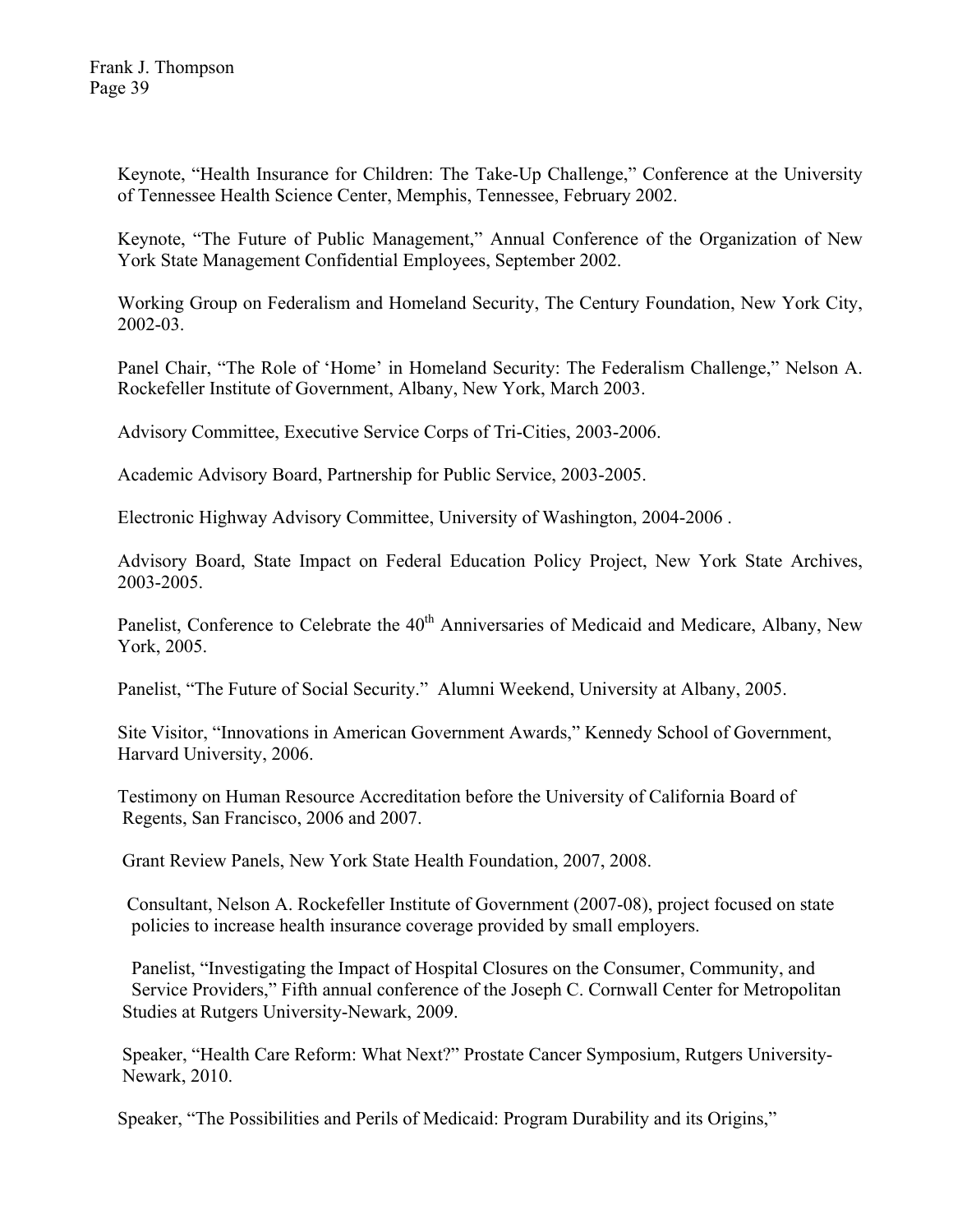Chancellor's Annual Research Day, Rutgers-Newark, 2010.

 Speaker, "Medicaid Durability and the Transformation of Long-Term Care," Colloquium, School of Public Affairs and Administration, Rutgers-Newark, 2010.

 Speaker, "Medicaid and the Affordable Care Act: Some Challenges," Colloquium, Rutgers Center For State Health Policy, New Brunswick, 2010.

 Speaker, " The Future of Health Reform: The Challenges Ahead," Distinguished Lecture Series, Newark City Hall Council Chambers, 2012.

Speaker, "Medicaid and Health Reform: Federalism and the Politics of Durability," Brown Bag Seminar, Institute for Health, Health Care Policy and Aging Research, Rutgers University in New Brunswick, 2012.

Speaker, "Surmounting Medicaid's Institutional Bias for People with Disabilities and the Elderly," Seminar for NIMH post-docs, Institute for Health, Rutgers University in New Brunswick, 2012.

Keynote, "Fractious Federalism and the Future of Medicaid." Gerald R. Ford School of Public Policy, University of Michigan, 2013.

Consultant, Rockefeller Institute Evaluation of the New York State Federal-State Health Reform Partnership Medicaid Waiver, Albany, New York, 2014.

Presentation, "New Jersey Medicaid ACO Early Implementation Report." State Innovation Model Steering Committee, New Jersey Department of Human Services, 2016.

Signatory, Amicus Curiae Brief No. 15-274 in support of petitioners in the Supreme Court of the United States, *Whole Women's Health et al. v. Kirk Cole, Commissioner of the Texas Department of State Health Services*. 2015.

Presentation, "The Future of Obamacare." Roundtable on the implications of the Trump Presidency. School of Public Affairs and Administration, Rutgers-Newark, February 2017.

Presentation, "The Future of Obamacare and Medicaid." Medical Students Group, Robert Wood Johnson Medical School, Rutgers, March 2017.

Signatory, Amicus Curiae Brief in opposition to the plaintiffs' motion for a preliminary injunction in *Texas v. United States*, a case which involves a challenge to the Affordable Care Act, 2017.

Public Service Lecture, School of Public Affairs and Administration, "W(h)ither Health Care Policy: The Future of the Affordable Care Act." November 2018.

Signatory, Amicus Curiae Brief in opposition to Medicaid work requirement waivers in *Gresham et al. v. Azar,* United States Court of Appeals for the District of Columbia, 2019-20; subsequently the same case before the Supreme Court of the United States, 2021.